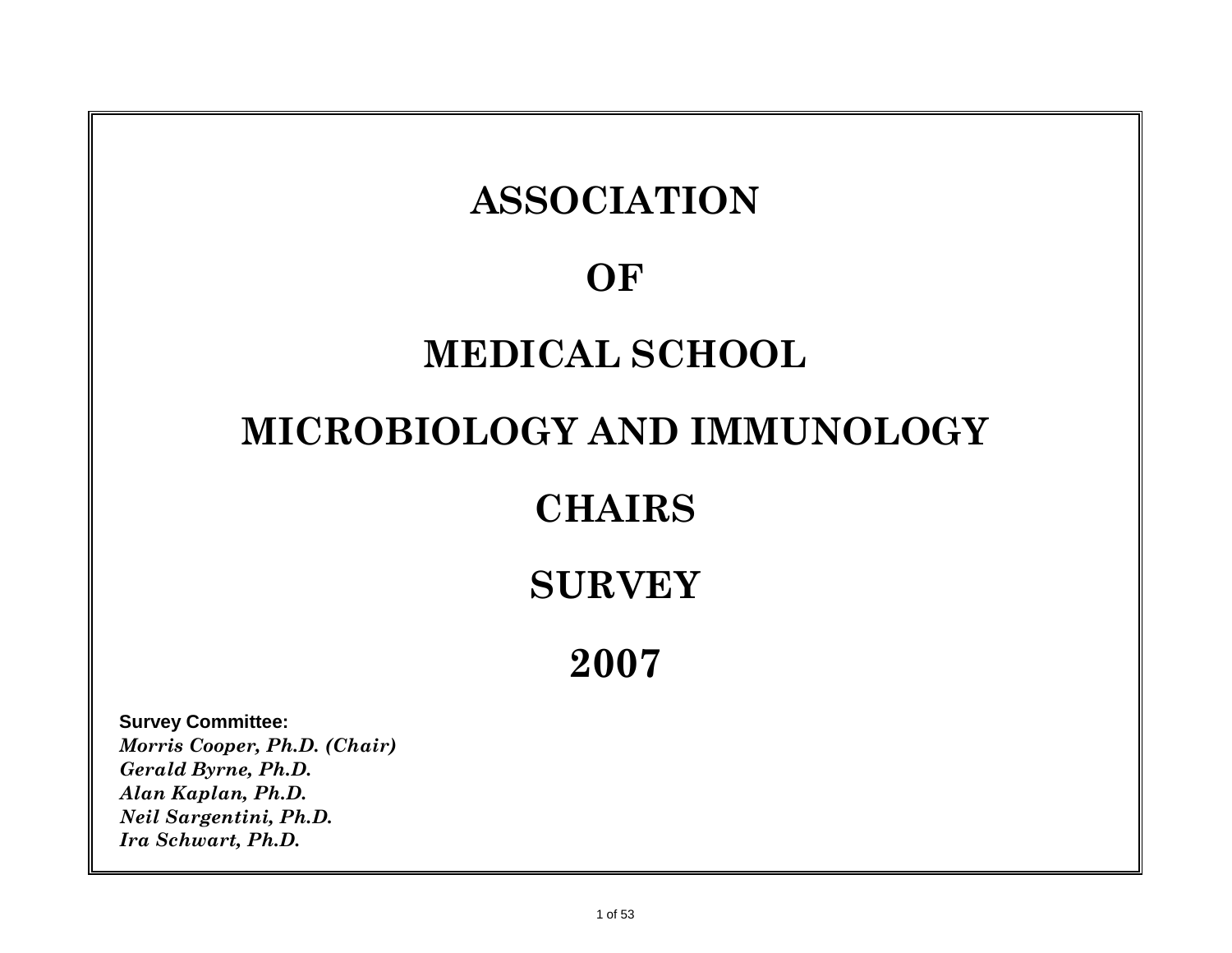| Institutions that completed the 2007 AMSMIC Survey                      | 3  |
|-------------------------------------------------------------------------|----|
| <b>Table 1: Institutional Support</b>                                   | 5  |
| <b>Table 2: Start-up Costs</b>                                          | 10 |
| Table 3: Individual Faculty Demographics - Full Time Female Personnel   | 13 |
| Table 4: Individual Faculty Demographics - Full Time Male Personnel     | 15 |
| Table 5: Individual Faculty Demographics - Full Time Minority Personnel | 17 |
| Table 6: Departmental Graduate Programs                                 | 19 |
| Table 7: Graduate Student Candidates                                    | 22 |
| Table 8: Graduate Students Stipends and Other Financial Information     | 27 |
| Table 9: Departmental Postdoctoral Information                          | 31 |
| Table 10: Ph.D. Graduates Placement for the Past Five Years             | 33 |
| Table 11: Postdoctoral Fellows Placement for the Past Five Years        | 36 |
| <b>Table 12: Medical Student Curriculum</b>                             | 39 |
| Table 13: Chair Demographics                                            | 41 |
| Table 14: Faculty Demographics - Professors                             | 43 |
| Table 15: Faculty Demographics - Associate Professors                   | 46 |
| Table 16: Faculty Demographics - Assistant Professors                   | 49 |
| Table 17: Faculty Demographics - Instructors                            | 52 |

### **Table of Contents**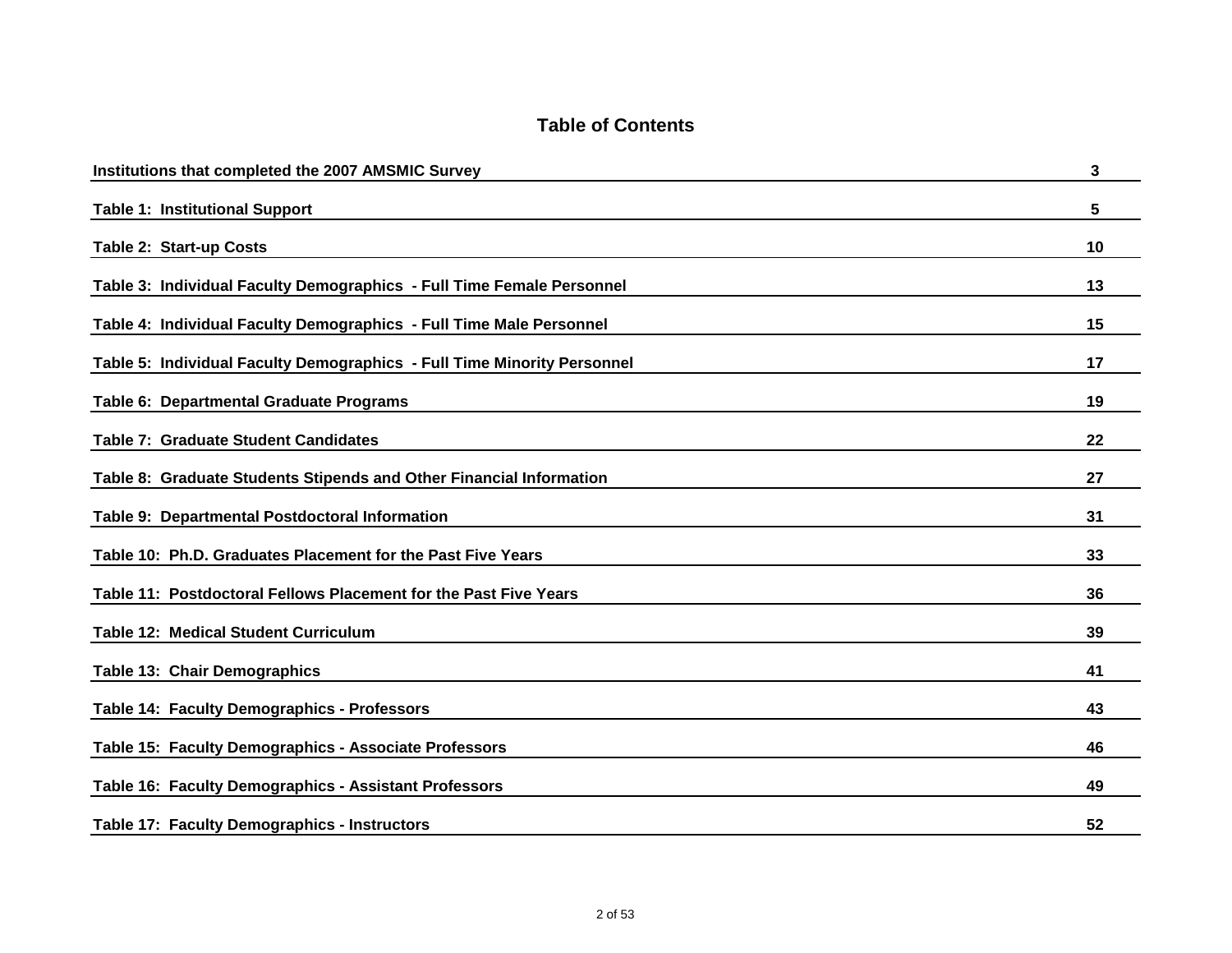#### **Institutions that completed the 2007 AMSMIC Survey**

#### Northeastern Region **Midwest Region** Northeastern Region and The Control of the Control of the Control of the Control of the Control of the Control of the Control of the Control of the Control of the Control of the Control

Boston University School of Medicine **A.T. Still Univ Health Sciences, Kirksville College of Osteopathic Medicine** Drexel University College of Medicine Creighton University Creighton University Howard University Des Moines University - Osteopathic Medical Center Jefferson Medical Caollege **Indiana University Indiana University Indiana University** Johns Hopkins Bloomberg School of Public Health Loyola University Chicago Chicago Chicago Loyola University Chicago Mount Sinai School of Medicine **Medical College of Wisconsin** Medical College of Wisconsin New York Medical College Midwestern University and the Midwestern University of the Midwestern University NYU School of Medicine Northwestern University Penn State University College of Medicine Rush University Medical Center Rush University Medical Center Trustees of Dartmouth College Southern Illinois University School of Medicine Tufts University **Tube Intervention** The University of Iowa UMDNJ-New Jersey Medical School **Disk and American** School University of Cincinnati Uniformed Services University of the Health Sciences University of Illinois at Chicago University at Buffalo University of Kansas Medical Center University of Massachusetts Medical School **Discussion Control Control Control Control** University of Michigan University of Pittsburgh-School of Medicine-Mol Genetics & Biochem University of Minnesota University of Vermont University of Mississippi Medical Center

 $N = 17$ 

University of Nebraska Medical Center University of North Dakota University of Toledo College of Medicine University of Wisconsin-Madison School of Medicine and Public Health Wayne State University

 $N = 22$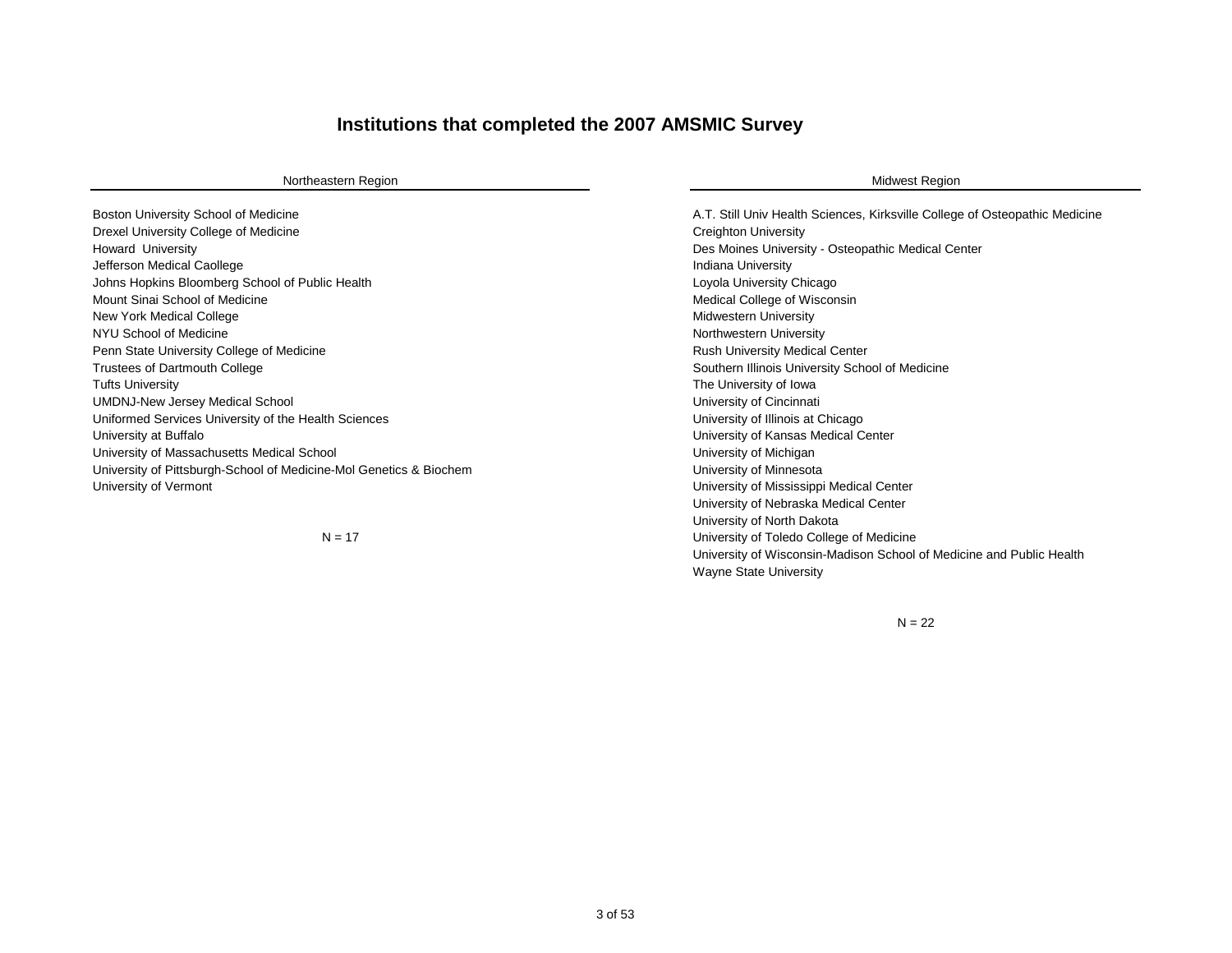#### Institutions that completed the 2007 AMSMIC Survey - Continue

Southern Region **Western Region** Western Region

Eastern Virginia Medical School **Arizona School of Osteopathic Med, A.T.Still Univ** Arizona School of Osteopathic Med, A.T.Still Univ J.H. Quillen College of Medicine, East Tennessee State University University of Arizona Marshall University Joan C. Edwards School of Medicine University of California at Irvine Medical University of SC **Network** Colorado- Denver Morehouse School of Medicine University of Nevada, Reno Texas A&M HSC Texas Tech University Health Sciences Center Tulane University School of Medicine University of Alabama at Birmingham University of Florida University of Kentucky University of Louisville School of Medicine University of Miami University of OKlahoma Health Sciences Centrer University of South Alabama University of South Carolina University of Tennessee Health Sciences Center University of Texas Health Science Center at Houston University of Texas Medical Branch at Galveston Virginia Commonwealth University, MCV Campus West Virginia School of Osteopathic Medicine West Virginia University

 $N = 5$ 

 $N = 22$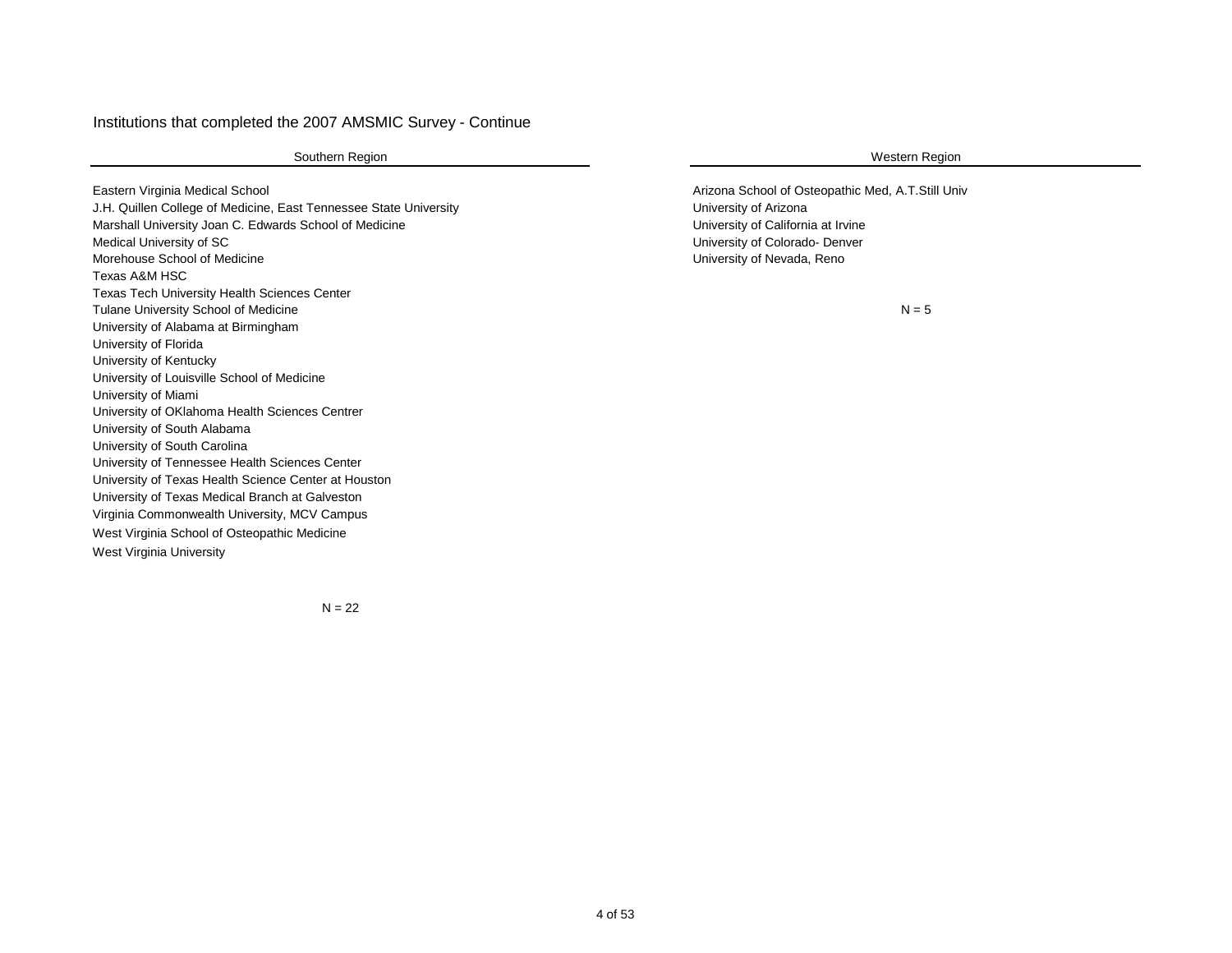## **Table 1: Institutional Support**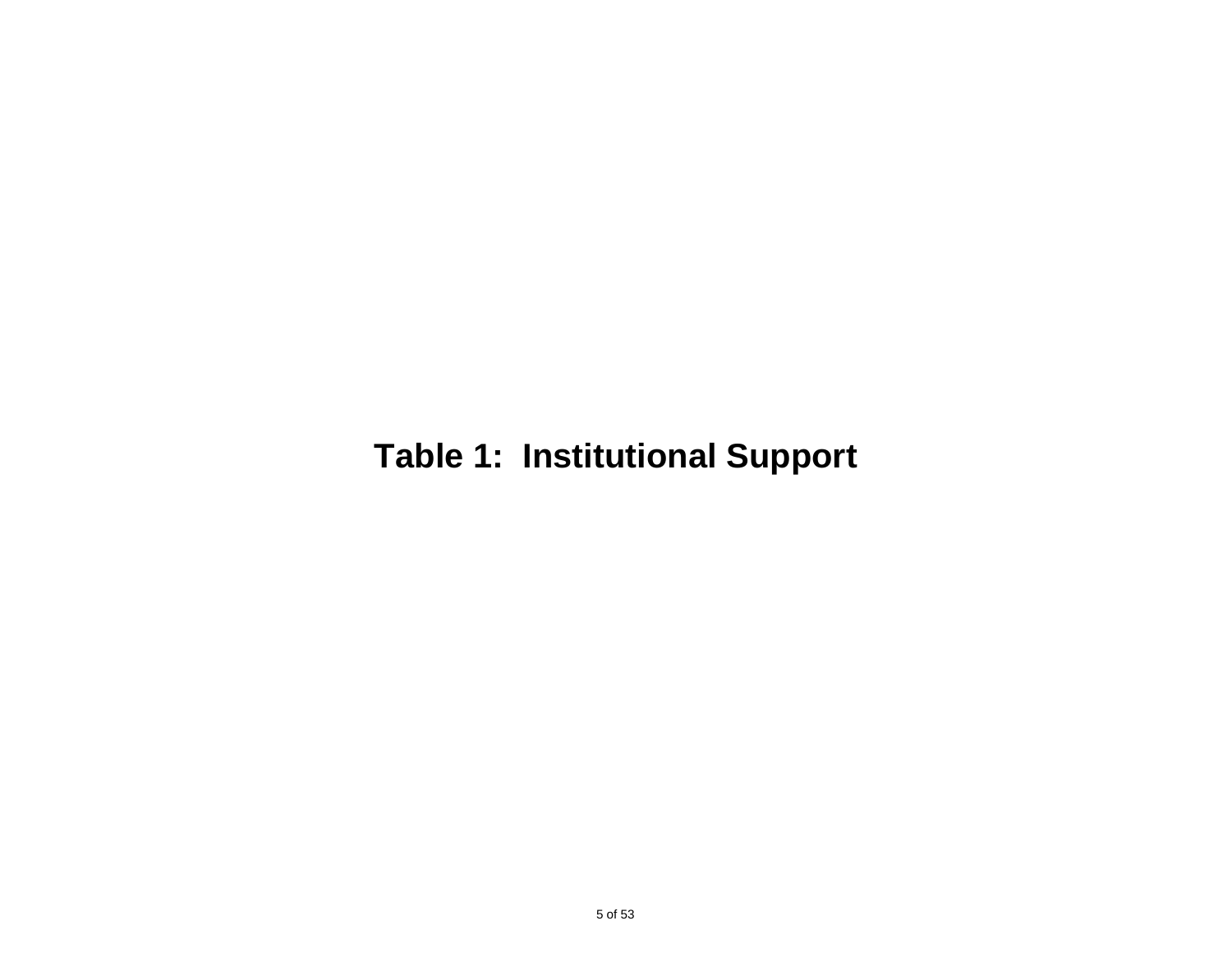### **Table 1: Institutional Support**

|                                                                                 |         |               |               | Type of Institution |               | Region          |               |                  |
|---------------------------------------------------------------------------------|---------|---------------|---------------|---------------------|---------------|-----------------|---------------|------------------|
| Questions                                                                       |         | Overall       | Private       | Public              | Northeastern  | Midwest         | Southern      | Western          |
| Region                                                                          |         |               |               |                     |               |                 |               |                  |
| Northeastern                                                                    |         | 25.76%        | 45.83%        | 14.29%              | 100.00%       |                 |               |                  |
| Midwest                                                                         |         | 33.33%        | 33.33%        | 33.33%              |               | 100.00%         |               |                  |
| Southern                                                                        |         | 33.33%        | 16.67%        | 42.86%              |               |                 | 100.00%       |                  |
| Western                                                                         |         | 7.58%         | 4.17%         | 9.52%               |               |                 |               | 100.00%          |
|                                                                                 | n       | 66            | 24            | 42                  | 17            | 22              | 22            | 5                |
|                                                                                 |         |               |               |                     |               |                 |               |                  |
| Is your institution                                                             |         |               |               |                     |               |                 |               |                  |
| Private                                                                         |         | 36.36%        | 100.00%       |                     | 64.71%        | 36.36%          | 18.18%        | 20.00%           |
| Public                                                                          |         | 63.64%        |               | 100.00%             | 35.29%        | 63.64%          | 81.82%        | 80.00%           |
|                                                                                 | n       | 66            | 24            | 42                  | 17            | 22              | 22            | 5                |
| Total department budget (all sources)                                           | Mean    | \$7,693,688   | \$7,382,820   | \$7,872,437         | \$7,441,496   | \$7,506,920     | \$7,387,135   | \$11,355,441     |
|                                                                                 | (STD)   | (\$6,360,576) | (\$5,572,363) | (\$6,834,493)       | (\$4,862,507) | (\$6, 121, 945) | (\$5,992,291) | (\$14, 199, 643) |
|                                                                                 | Minimum | \$28,000      | \$28,000      | \$85,000            | \$28,000      | \$502,000       | \$85,000      | \$3,255,413      |
|                                                                                 | Maximum | \$32,625,000  | \$18,622,000  | \$32,625,000        | \$18,622,000  | \$22,816,759    | \$22,906,919  | \$32,625,000     |
|                                                                                 | Median  | \$5,937,990   | \$6,165,928   | \$5,627,328         | \$7,500,000   | \$5,374,868     | \$5,937,990   | \$4,770,675      |
|                                                                                 | n       | 63            | 23            | 40                  | 17            | 21              | 21            | 4                |
| Percent of this total budget provided by the institution? (%)                   | Mean    | 36.94         | 38.84         | 35.85               | 33.66         | 45.10           | 34.63         | 20.16            |
|                                                                                 | (STD)   | (26.02)       | (29.43)       | (24.18)             | (25.41)       | (27.69)         | (25.27)       | (15.75)          |
|                                                                                 | Minimum | $0.2\,$       | 8.0           | 0.2                 | 8.0           | 12.0            | 10.0          | 0.2              |
|                                                                                 | Maximum | 100.0         | 100.0         | 100.0               | 100.0         | 100.0           | 100.0         | 37.0             |
|                                                                                 | Median  | 29.9          | 29.9          | 29.5                | 29.9          | 38.0            | 26.4          | 21.8             |
|                                                                                 | n       | 63            | 23            | 40                  | 17            | 21              | 21            | 4                |
|                                                                                 |         |               |               |                     |               |                 |               |                  |
| What type of change occurred to this commitment during<br>the last fiscal year? |         |               |               |                     |               |                 |               |                  |
| Increase                                                                        |         | 45.31%        | 34.78%        | 51.22%              | 29.41%        | 50.00%          | 57.14%        | 25.00%           |
| No Change                                                                       |         | 37.50%        | 47.83%        | 31.71%              | 58.82%        | 36.36%          | 23.81%        | 25.00%           |
| Decrease                                                                        |         | 17.19%        | 17.39%        | 17.07%              | 11.76%        | 13.64%          | 19.05%        | 50.00%           |
|                                                                                 | n       | 64            | 23            | 41                  | 17            | 22              | 21            | 4                |
| What percentage change did occur? (%)                                           | Mean    | 2.83          | 1.22          | 3.76                | 0.33          | 2.51            | 5.69          | $-0.38$          |
|                                                                                 | (STD)   | (9.80)        | (6.45)        | (11.27)             | (4.59)        | (7.38)          | (14.41)       | (3.35)           |
|                                                                                 | Minimum | $-14.3$       | $-14.3$       | $-12.0$             | $-14.3$       | $-12.0$         | $-10.0$       | $-4.0$           |
|                                                                                 | Maximum | 50.0          | 18.1          | 50.0                | 8.0           | 30.0            | 50.0          | 4.0              |
|                                                                                 | Median  | 0.0           | 0.0           | 0.8                 | 0.0           | 1.0             | 3.0           | $-0.8$           |
|                                                                                 | n       | 63            | 23            | 40                  | 16            | 22              | 21            | 4                |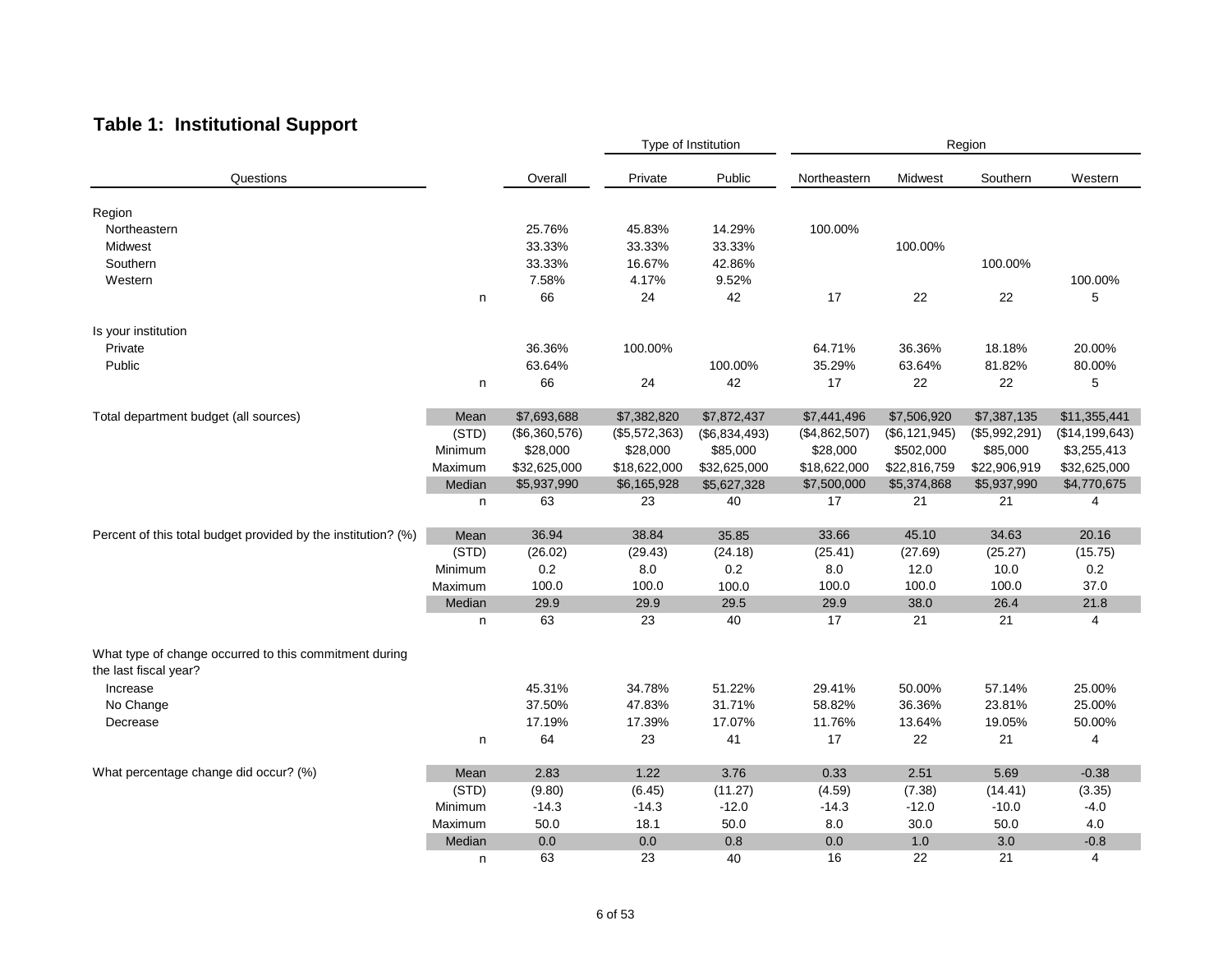| Table 1 - Continue: Institutional Support                  |         |         |         | Type of Institution | Region       |         |          |                |  |
|------------------------------------------------------------|---------|---------|---------|---------------------|--------------|---------|----------|----------------|--|
| Questions                                                  |         | Overall | Private | Public              | Northeastern | Midwest | Southern | Western        |  |
| What is your institutional NIH Facilities & Administration | Mean    | 30.10   | 32.47   | 28.86               | 25.82        | 32.22   | 27.57    | 49.50          |  |
| (F&A-indirect costs) rate?                                 | (STD)   | (25.08) | (27.65) | (23.88)             | (29.75)      | (24.79) | (23.19)  | (6.45)         |  |
|                                                            | Minimum | 0.3     | 0.4     | 0.3                 | 0.5          | 0.4     | 0.3      | 40.0           |  |
|                                                            | Maximum | 64.5    | 64.5    | 56.0                | 64.5         | 61.0    | 49.0     | 54.0           |  |
|                                                            | Median  | 45.5    | 48.8    | 44.8                | 0.7          | 48.0    | 43.5     | 52.0           |  |
|                                                            | n       | 64      | 22      | 42                  | 16           | 22      | 22       | 4              |  |
| What is your institutional federal non-NIH F&A rate?       | Mean    | 30.31   | 32.41   | 29.11               | 23.65        | 33.74   | 28.15    | 49.50          |  |
|                                                            | (STD)   | (24.18) | (27.29) | (22.53)             | (28.38)      | (23.86) | (21.40)  | (6.45)         |  |
|                                                            | Minimum | 0.1     | 0.3     | 0.1                 | 0.3          | 0.1     | 0.2      | 40.0           |  |
|                                                            | Maximum | 69.7    | 69.7    | 56.0                | 64.5         | 69.7    | 49.0     | 54.0           |  |
|                                                            | Median  | 41.8    | 43.5    | 40.0                | 0.7          | 46.0    | 37.8     | 52.0           |  |
|                                                            | n       | 58      | 21      | 37                  | 16           | 20      | 18       | 4              |  |
| What is your overall non-federal F&A rate?                 | Mean    | 25.95   | 27.51   | 25.10               | 19.53        | 29.57   | 23.46    | 48.33          |  |
|                                                            | (STD)   | (21.99) | (23.61) | (21.35)             | (23.02)      | (23.02) | (19.93)  | (7.37)         |  |
|                                                            | Minimum | 0.1     | 0.1     | 0.2                 | 0.3          | 0.2     | 0.1      | 40.0           |  |
|                                                            | Maximum | 69.7    | 69.7    | 56.0                | 62.5         | 69.7    | 49.0     | 54.0           |  |
|                                                            | Median  | 26.0    | 26.0    | 25.0                | 10.3         | 29.8    | 25.0     | 51.0           |  |
|                                                            | n       | 57      | 20      | 37                  | 14           | 20      | 20       | 3              |  |
| What percentage of the F&A is returned to the department?  | Mean    | 16.86   | 24.93   | 12.42               | 6.93         | 26.76   | 16.40    | 6.97           |  |
| (% )                                                       | (STD)   | (22.50) | (31.32) | (14.36)             | (13.16)      | (27.77) | (20.91)  | (4.86)         |  |
|                                                            | Minimum | 0.0     | $0.0\,$ | $0.0\,$             | $0.0\,$      | $0.0\,$ | $0.0\,$  | $0.0\,$        |  |
|                                                            | Maximum | 100.0   | 100.0   | 57.4                | 50.0         | 100.0   | 60.0     | 11.2           |  |
|                                                            | Median  | 10.0    | 15.0    | 8.6                 | 0.1          | 22.0    | 8.3      | 8.3            |  |
|                                                            | n       | 62      | 22      | 40                  | 16           | 21      | 21       | 4              |  |
| What percentage of the F&A is returned to the faculty      | Mean    | 6.89    | 9.74    | 5.24                | 5.31         | 7.24    | 8.80     | 1.94           |  |
| member? (%)                                                | (STD)   | (13.65) | (17.97) | (10.31)             | (13.60)      | (12.81) | (15.97)  | (3.88)         |  |
|                                                            | Minimum | $0.0\,$ | 0.0     | 0.0                 | $0.0\,$      | $0.0\,$ | 0.0      | $0.0\,$        |  |
|                                                            | Maximum | 50.0    | 50.0    | 50.0                | 50.0         | 50.0    | 50.0     | 7.8            |  |
|                                                            | Median  | 0.0     | 0.0     | 0.0                 | 0.0          | 1.0     | 0.5      | 0.0            |  |
|                                                            | n       | 60      | 22      | 38                  | 16           | 20      | 20       | $\overline{4}$ |  |
| What percentage of royalties are returned to the           | Mean    | 12.89   | 14.01   | 12.18               | 13.40        | 13.77   | 12.34    | 9.38           |  |
| department? (%)                                            | (STD)   | (12.62) | (12.39) | (12.88)             | (16.19)      | (11.51) | (11.44)  | (11.97)        |  |
|                                                            | Minimum | 0.0     | 0.0     | 0.0                 | 0.0          | $0.0\,$ | 0.0      | 0.0            |  |
|                                                            | Maximum | 65.0    | 40.0    | 65.0                | 65.0         | 40.0    | 33.0     | 25.0           |  |
|                                                            | Median  | 12.0    | 13.0    | 10.0                | 10.0         | 12.0    | 12.5     | 6.3            |  |
|                                                            | n       | 57      | 22      | 35                  | 15           | 19      | 19       | 4              |  |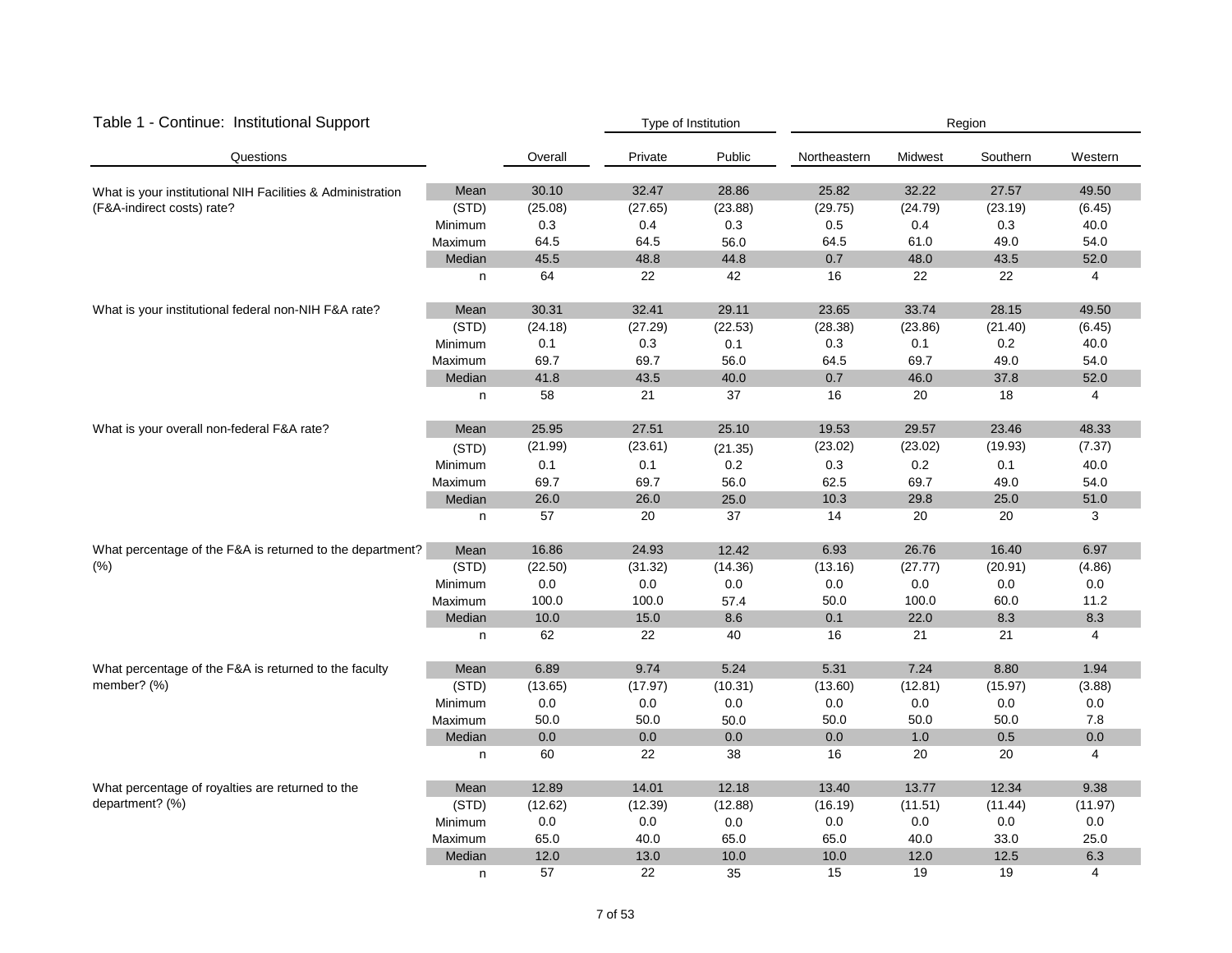| Table 1 - Continue: Institutional Support                  |         |            | Type of Institution |            | Region       |            |            |                |  |  |
|------------------------------------------------------------|---------|------------|---------------------|------------|--------------|------------|------------|----------------|--|--|
| Questions                                                  |         | Overall    | Private             | Public     | Northeastern | Midwest    | Southern   | Western        |  |  |
| What percentage of royalties are returned to the faculty   | Mean    | 36.47      | 32.15               | 39.11      | 39.57        | 35.36      | 35.08      | 37.00          |  |  |
| member? (%)                                                | (STD)   | (19.66)    | (18.90)             | (19.92)    | (23.09)      | (17.75)    | (17.74)    | (30.10)        |  |  |
|                                                            | Minimum | 0.0        | $0.0\,$             | $0.0\,$    | $0.0\,$      | $0.0\,$    | 0.0        | 0.0            |  |  |
|                                                            | Maximum | 100.0      | 60.0                | 100.0      | 100.0        | 75.0       | 50.0       | 63.0           |  |  |
|                                                            | Median  | 40.0       | 36.7                | 40.0       | 40.0         | 36.7       | 37.5       | 42.5           |  |  |
|                                                            | n       | 58         | 22                  | 36         | 15           | 20         | 19         | 4              |  |  |
| Does your institution provide bridge funding               |         |            |                     |            |              |            |            |                |  |  |
| Yes                                                        |         | 70.77%     | 60.87%              | 76.19%     | 82.35%       | 72.73%     | 68.18%     | 25.00%         |  |  |
| No                                                         |         | 29.23%     | 39.13%              | 23.81%     | 17.65%       | 27.27%     | 31.82%     | 75.00%         |  |  |
|                                                            | n       | 65         | 23                  | 42         | 17           | 22         | 22         | 4              |  |  |
| How much bridge funding does the institution provide       | Mean    | \$58,668   | \$79,038            | \$46,939   | \$105,448    | \$38,750   | \$42,053   | \$25,000       |  |  |
| exclusive of faculty salary?                               | (STD)   | (\$84,767) | (\$133,790)         | (\$31,545) | (\$141, 648) | (\$33,342) | (\$34,117) | (\$35,355)     |  |  |
|                                                            | Minimum | \$0        | \$0                 | \$0        | \$0          | \$0        | \$0        | \$0            |  |  |
|                                                            | Maximum | \$500,000  | \$500,000           | \$100,000  | \$500,000    | \$100,000  | \$100,000  | \$50,000       |  |  |
|                                                            | Median  | \$50,000   | \$40,000            | \$50,000   | \$50,000     | \$32,500   | \$50,000   | \$25,000       |  |  |
|                                                            | n       | 52         | 19                  | 33         | 15           | 16         | 19         | $\overline{2}$ |  |  |
| What percentage of bridge funding is the responsibility of | Mean    | 31.17      | 26.81               | 33.59      | 14.38        | 37.44      | 36.27      | 50.00          |  |  |
| the department? (%)                                        | (STD)   | (37.42)    | (37.96)             | (37.41)    | (23.37)      | (38.44)    | (40.76)    | (70.71)        |  |  |
|                                                            | Minimum | 0.0        | 0.0                 | 0.0        | 0.0          | 0.0        | 0.0        | 0.0            |  |  |
|                                                            | Maximum | 100.0      | 100.0               | 100.0      | 60.0         | 100.0      | 100.0      | 100.0          |  |  |
|                                                            | Median  | 20.0       | 0.0                 | 22.5       | 0.0          | 33.0       | 22.5       | 50.0           |  |  |
|                                                            | n       | 59         | 21                  | 38         | 16           | 19         | 22         | 2              |  |  |
| Does the bridge funding cover technician salary            |         |            |                     |            |              |            |            |                |  |  |
| Yes                                                        |         | 86.21%     | 80.95%              | 89.19%     | 86.67%       | 80.00%     | 90.48%     | 100.00%        |  |  |
| No                                                         |         | 13.79%     | 19.05%              | 10.81%     | 13.33%       | 20.00%     | 9.52%      | 0.00%          |  |  |
|                                                            | n       | 58         | 21                  | 37         | 15           | 20         | 21         | 2              |  |  |
| Does the bridge funding cover supplies                     |         |            |                     |            |              |            |            |                |  |  |
| Yes                                                        |         | 93.10%     | 80.95%              | 100.00%    | 93.33%       | 90.00%     | 95.24%     | 100.00%        |  |  |
| No                                                         |         | 6.90%      | 19.05%              | 0.00%      | 6.67%        | 10.00%     | 4.76%      | 0.00%          |  |  |
|                                                            | n       | 58         | 21                  | 37         | 15           | 20         | 21         | 2              |  |  |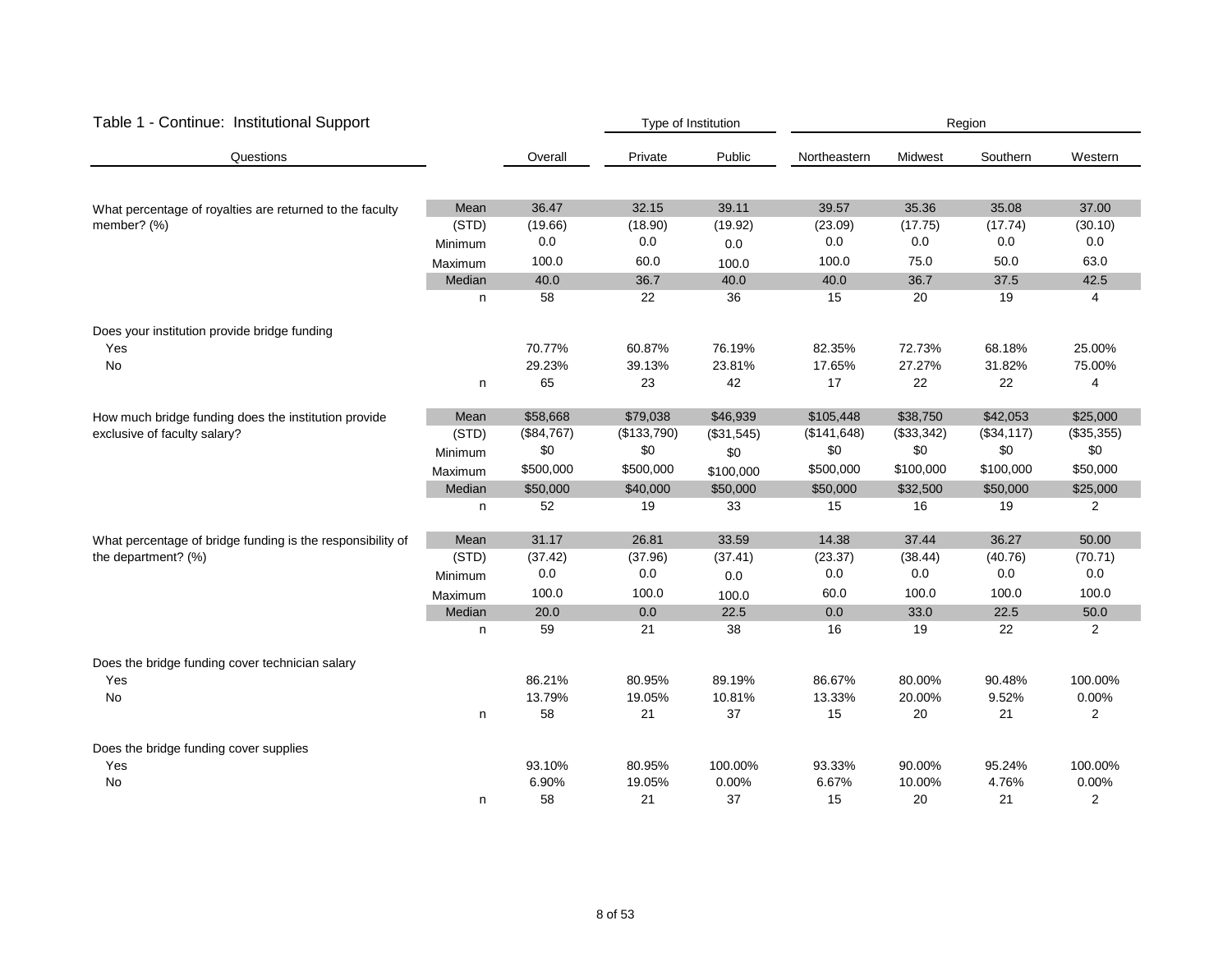| Table 1 - Continue: Institutional Support              |                |             | Type of Institution | Region      |              |             |             |            |
|--------------------------------------------------------|----------------|-------------|---------------------|-------------|--------------|-------------|-------------|------------|
| Questions                                              |                | Overall     | Private             | Public      | Northeastern | Midwest     | Southern    | Western    |
|                                                        |                |             |                     |             |              |             |             |            |
| Total space in the department (sq. ft.)                | Mean           | 25,388.05   | 18,610.36           | 29,211.36   | 25,525.04    | 25,943.35   | 26,204.12   | 17,779.25  |
|                                                        | (STD)          | (17,093.10) | (14, 267.70)        | (17,528.04) | (13,783.25)  | (19,296.87) | (19,083.17) | (4,843.35) |
|                                                        | <b>Minimum</b> | 1,500       | 1,500               | 4,300       | 4,000        | 1,500       | 4,300       | 13,012     |
|                                                        | <b>Maximum</b> | 82,500      | 64,324              | 82,500      | 64,324       | 67,823      | 82,500      | 22,000     |
|                                                        | Median         | 22,000      | 16,705              | 26,030      | 25,515       | 21,279      | 20,581      | 18,053     |
|                                                        | n              | 61          | 22                  | 39          | 16           | 20          | 21          | 4          |
| What is the average space per faculty member (sq. ft.) | Mean           | 1,136.23    | 1,035.45            | 1,193.08    | 1,116.44     | 1,062.90    | 1,127.90    | 1,625.75   |
|                                                        | (STD)          | (489.46)    | (443.70)            | (510.17)    | (422.82)     | (420.68)    | (597.89)    | (188.54)   |
|                                                        | <b>Minimum</b> | 250         | 300                 | 250         | 300          | 300         | 250         | 1,435      |
|                                                        | <b>Maximum</b> | 3,174       | 1,853               | 3,174       | 1,853        | 1,811       | 3,174       | 1,800      |
|                                                        | Median         | 1,056       | 1,000               | 1,100       | 1,200        | 1,000       | 1,000       | 1,634      |
|                                                        | n              | 61          | 22                  | 39          | 16           | 20          | 21          | 4          |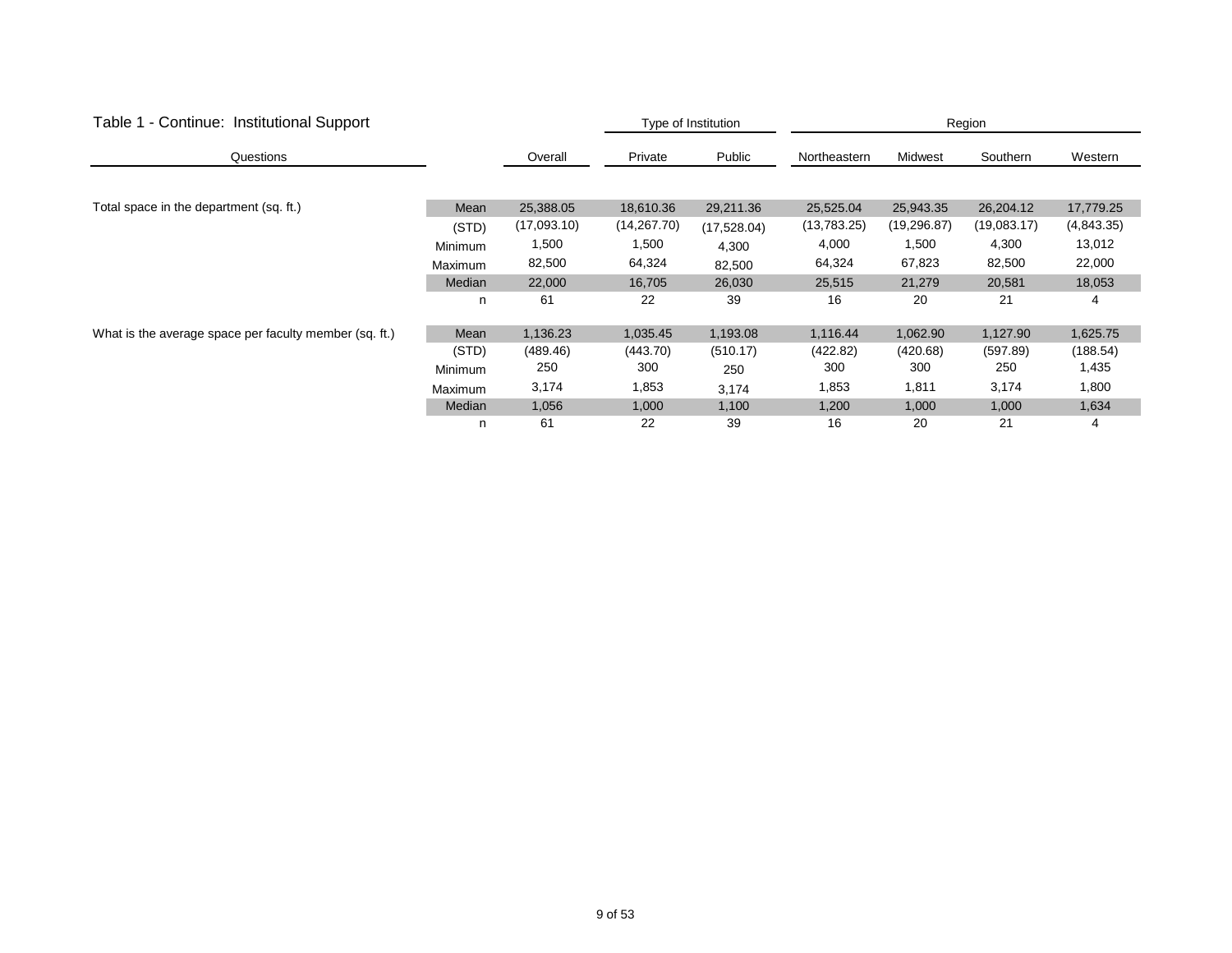## **Table 2: Start-up Costs**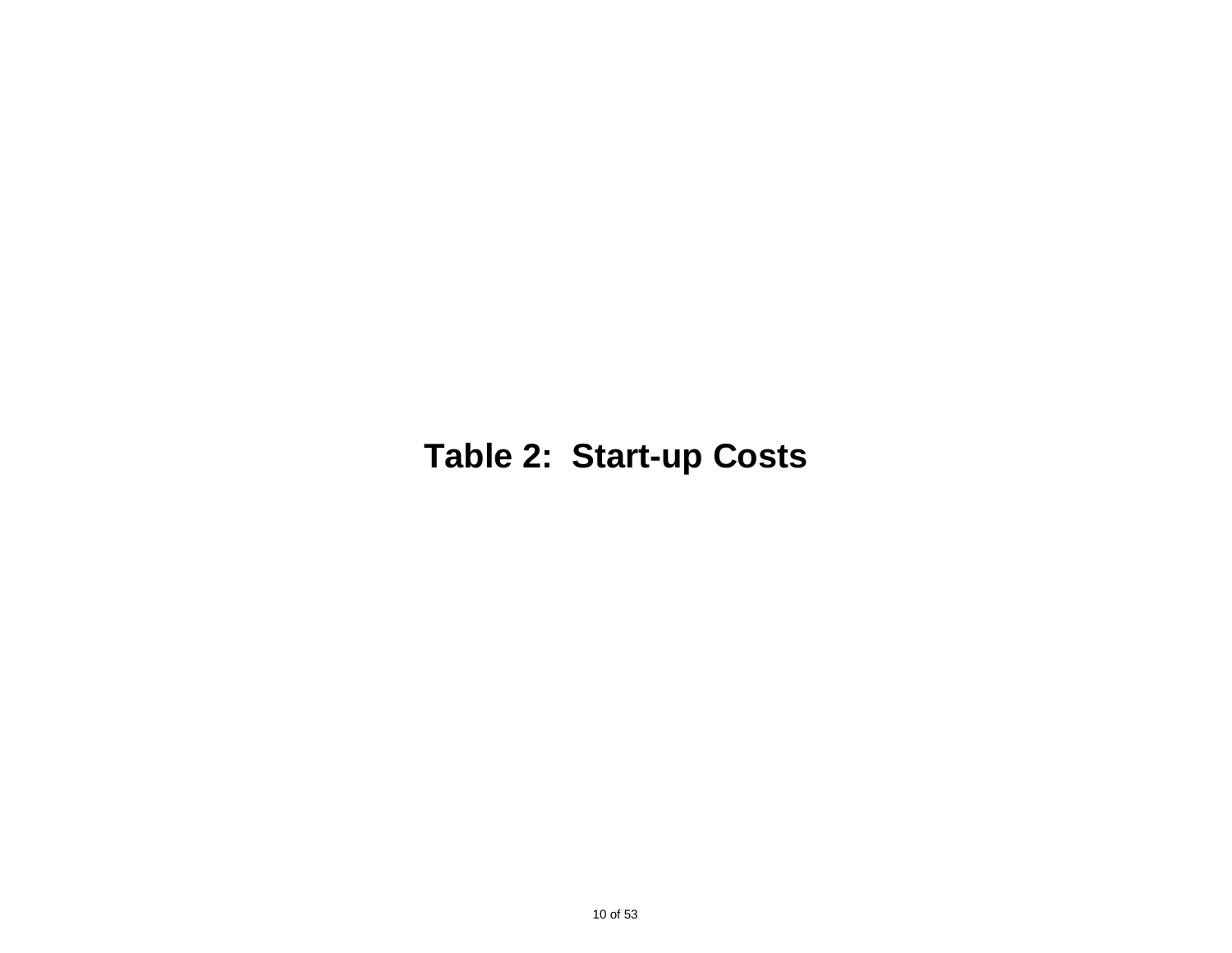### **Table 2: Start-up Costs**

|                                                             |               |             |             | Type of Institution |                | Region      |                |                |  |
|-------------------------------------------------------------|---------------|-------------|-------------|---------------------|----------------|-------------|----------------|----------------|--|
| Questions                                                   |               | Overall     | Private     | Public              | Northeastern   | Midwest     | Southern       | Western        |  |
| Cost of start-up package                                    | Mean          | \$476,031   | \$511,176   | \$458,458           | \$611,567      | \$440,500   | \$394,683      | \$572,500      |  |
|                                                             | (STD)         | (\$279,051) | (\$364,961) | (\$227,952)         | (\$355,022)    | (\$291,795) | (\$189,990)    | (\$66,018)     |  |
|                                                             | Minimum       | \$30,000    | \$30,000    | \$65,000            | \$30,000       | \$40,000    | \$65,000       | \$500,000      |  |
|                                                             | Maximum       | \$1,500,000 | \$1,300,000 | \$1,500,000         | \$1,500,000    | \$1,300,000 | \$915,000      | \$650,000      |  |
|                                                             | Median        | \$450,000   | \$470,000   | \$425,000           | \$500,000      | \$400,000   | \$350,000      | \$570,000      |  |
|                                                             | n             | 60          | 20          | 40                  | 15             | 20          | 21             | 4              |  |
| Assistant Professor starting salary                         | Mean          | \$78,834    | \$79,870    | \$78,253            | \$86,824       | \$75,881    | \$76,405       | \$74,276       |  |
|                                                             | (STD)         | (\$12,495)  | (\$14,353)  | (\$11,473)          | (\$15,776)     | (\$9,151)   | (\$10,963)     | (\$8,352)      |  |
|                                                             | Minimum       | \$50,000    | \$52,000    | \$50,000            | \$60,000       | \$52,000    | \$50,000       | \$60,000       |  |
|                                                             | Maximum       | \$125,000   | \$120,000   | \$125,000           | \$125,000      | \$90,000    | \$95,000       | \$80,000       |  |
|                                                             | Median        | \$79,500    | \$80,000    | \$77,380            | \$85,000       | \$77,000    | \$75,000       | \$77,380       |  |
|                                                             | n             | 64          | 23          | 41                  | 17             | 21          | 21             | 5              |  |
| This salary is guaranteed                                   |               |             |             |                     |                |             |                |                |  |
| Indefinitely                                                |               | 28.57%      | 9.52%       | 38.10%              | 11.76%         | 28.57%      | 42.86%         | 25.00%         |  |
| For a finite period                                         |               | 71.43%      | 90.48%      | 61.90%              | 88.24%         | 71.43%      | 57.14%         | 75.00%         |  |
|                                                             | n             | 63          | 21          | 42                  | 17             | 21          | 21             | 4              |  |
| If for a finite period, how long is this salary guaranteed? | Mean          | 4.46        | 5.10        | 3.96                | 3.40           | 6.06        | 3.83           | 3.67           |  |
| (yr(s))                                                     | (STD)         | (5.54)      | (8.30)      | (1.54)              | (1.30)         | (9.21)      | (1.34)         | (1.15)         |  |
|                                                             | Minimum       | 2           | 2           | 2                   | 2              | 2           | 3              | 3              |  |
|                                                             | Maximum       | 40          | 40          | $\overline{7}$      | $\overline{7}$ | 40          | $\overline{7}$ | 5              |  |
|                                                             | Median        | 3           | 3           | 3                   | 3              | 3           | 3              | 3              |  |
|                                                             | n             | 46          | 20          | 26                  | 15             | 16          | 12             | 3              |  |
| What is the average amount of laboratory space offered?     | Mean          | 798.23      | 729.77      | 835.88              | 756.47         | 801.50      | 771.86         | 1,097.75       |  |
| (sq. ft.)                                                   | (STD)         | (264.57)    | (255.26)    | (265.15)            | (265.42)       | (266.67)    | (219.06)       | (377.98)       |  |
|                                                             | Minimum       | 200         | 200         | 250                 | 200            | 300         | 250            | 761            |  |
|                                                             | Maximum       | 1,640       | 1,200       | 1,640               | 1,200          | 1,500       | 1,100          | 1,640          |  |
|                                                             | Median        | 800         | 800         | 800                 | 800            | 800         | 800            | 995            |  |
|                                                             | n             | 62          | 22          | 40                  | 17             | 20          | 21             | 4              |  |
| Number of anticipated new hires in the next three years -   | Mean          | 1.02        | 0.72        | 1.20                | 1.15           | 0.82        | 1.19           | 0.50           |  |
| Bacteriology                                                | (STD)         | (0.81)      | (0.83)      | (0.76)              | (0.90)         | (0.64)      | (0.91)         | (0.71)         |  |
|                                                             | Minimum       | 0           | 0           | 0                   | 0              | 0           | $\mathbf 0$    | 0              |  |
|                                                             | Maximum       | 3           | 3           | 3                   | 3              | 2           | 3              | $\mathbf{1}$   |  |
|                                                             | <b>Median</b> | 1.0         | 1.0         | 1.0                 | 1.0            | 1.0         | 1.0            | 0.5            |  |
|                                                             | n             | 48          | 18          | 30                  | 13             | 17          | 16             | $\overline{2}$ |  |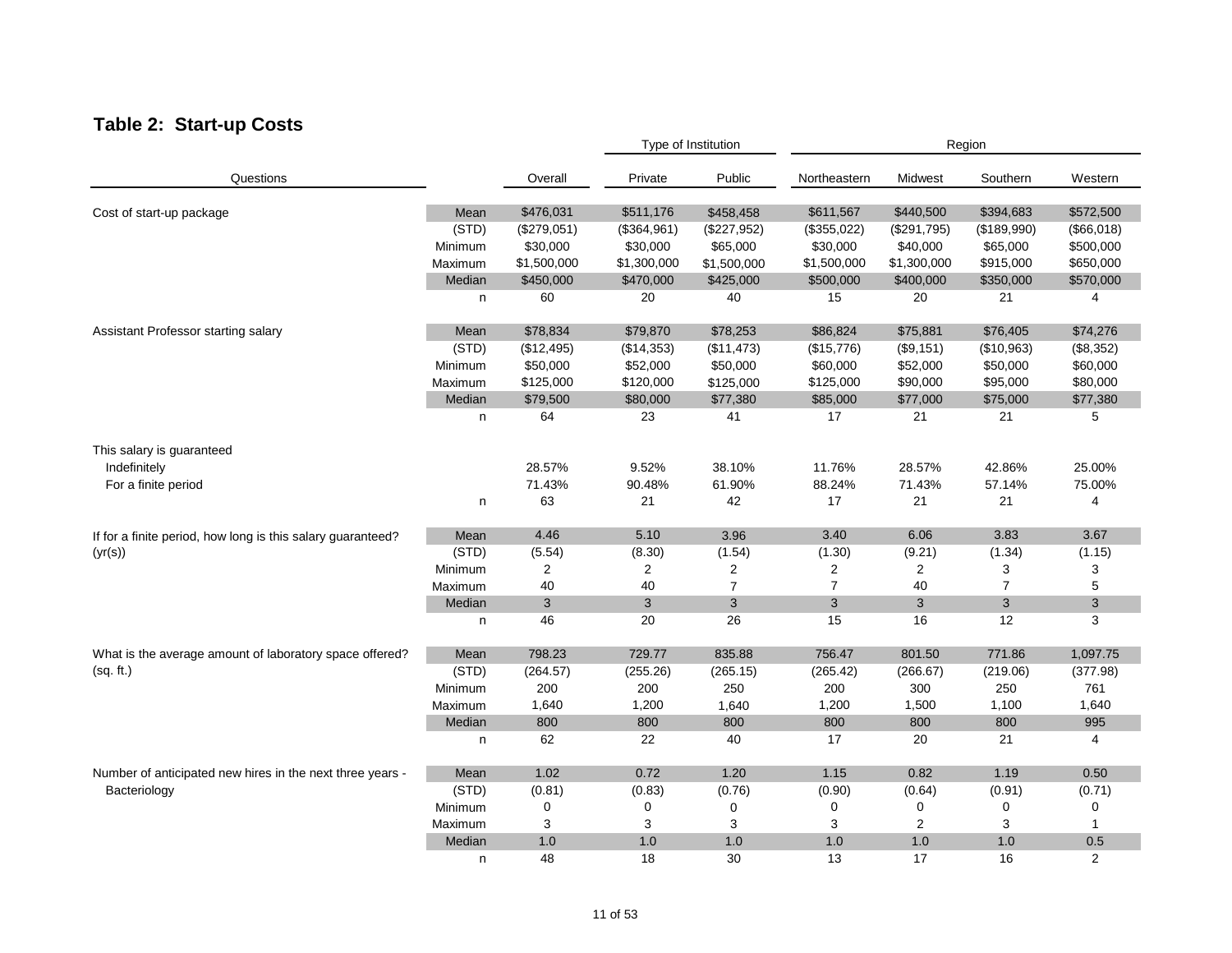| Table 2 - Continue: Start-up Costs                                        |         |                  |                | Type of Institution<br>Region |                |                |                |              |  |
|---------------------------------------------------------------------------|---------|------------------|----------------|-------------------------------|----------------|----------------|----------------|--------------|--|
| Questions                                                                 |         | Overall          | Private        | Public                        | Northeastern   | Midwest        | Southern       | Western      |  |
| Number of anticipated new hires in the next three years -                 | Mean    | 1.08             | 0.95           | 1.19                          | 1.13           | 0.87           | 1.31           | 1.00         |  |
| Virology                                                                  | (STD)   | (0.79)           | (0.97)         | (0.62)                        | (0.96)         | (0.83)         | (0.63)         | (0.00)       |  |
|                                                                           | Minimum | 0                | 0              | 0                             | 0              | 0              | 0              |              |  |
|                                                                           | Maximum | 3                | 3              | 3                             | 3              | 3              | $\overline{2}$ |              |  |
|                                                                           | Median  | $\mathbf{1}$     | $\mathbf{1}$   | $\mathbf{1}$                  | $\mathbf{1}$   | $\mathbf{1}$   | $\mathbf{1}$   | $\mathbf{1}$ |  |
|                                                                           | n       | 48               | 21             | 27                            | 16             | 15             | 13             | 4            |  |
| Number of anticipated new hires in the next three years -                 | Mean    | 1.25             | 1.05           | 1.41                          | 0.83           | 1.38           | 1.26           | 2.00         |  |
| Immunology                                                                | (STD)   | (0.91)           | (0.65)         | (1.05)                        | (0.72)         | (0.81)         | (0.73)         | (2.00)       |  |
|                                                                           | Minimum | 0                | 0              | 0                             | 0              | 0              | $\Omega$       |              |  |
|                                                                           | Maximum | 5                | $\overline{2}$ | 5                             | $\overline{2}$ | 3              | 3              | 5            |  |
|                                                                           | Median  | $\mathbf{1}$     | $\mathbf{1}$   | $\mathbf{1}$                  | $\mathbf{1}$   | $\mathbf{1}$   | $\mathbf{1}$   | $\mathbf{1}$ |  |
|                                                                           | n       | 51               | 22             | 29                            | 12             | 16             | 19             | 4            |  |
| Number of anticipated new hires in the next three years -<br>Cell Biology | Mean    | 0.32             | 0.42           | 0.20                          | 0.00           | 0.57           | 0.43           | 0.00         |  |
|                                                                           | (STD)   | (0.78)           | (1.00)         | (0.42)                        | (0.00)         | (0.79)         | (1.13)         |              |  |
|                                                                           | Minimum | 0                | 0              | ∩                             | 0              | 0              | 0              | 0            |  |
|                                                                           | Maximum | 3                | 3              |                               | 0              | $\overline{2}$ | 3              | 0            |  |
|                                                                           | Median  | $\boldsymbol{0}$ | $\mathbf{0}$   | $\boldsymbol{0}$              | $\mathbf{0}$   | $\mathbf{0}$   | $\mathbf{0}$   | $\pmb{0}$    |  |
|                                                                           | n       | 22               | 12             | 10                            | $\overline{7}$ | $\overline{7}$ | $\overline{7}$ | $\mathbf{1}$ |  |
| Number of anticipated new hires in the next three years -                 | Mean    | 0.18             | 0.23           | 0.11                          | 0.25           | 0.17           | 0.14           | 0.00         |  |
| Parasitology                                                              | (STD)   | (0.39)           | (0.44)         | (0.33)                        | (0.46)         | (0.41)         | (0.38)         |              |  |
|                                                                           | Minimum | 0                | 0              | 0                             | 0              | 0              | 0              | 0            |  |
|                                                                           | Maximum | 1                |                |                               |                |                |                | 0            |  |
|                                                                           | Median  | $\mathbf 0$      | $\mathbf{0}$   | $\overline{0}$                | $\mathbf{0}$   | $\mathbf{0}$   | $\mathbf{0}$   | $\bf 0$      |  |
|                                                                           | n       | 22               | 13             | 9                             | 8              | 6              | $\overline{7}$ | $\mathbf{1}$ |  |
| Number of anticipated new hires in the next three years -                 | Mean    | 0.48             | 0.42           | 0.54                          | 0.38           | 0.17           | 0.80           | 0.00         |  |
| Other                                                                     | (STD)   | (0.77)           | (0.67)         | (0.88)                        | (0.52)         | (0.41)         | (1.03)         |              |  |
|                                                                           | Minimum | 0                | 0              | 0                             | 0              | $\mathbf 0$    | $\mathbf 0$    | 0            |  |
|                                                                           | Maximum | 3                | 2              | 3                             |                | 1              | 3              | 0            |  |
|                                                                           | Median  | 0.0              | 0.0            | 0.0                           | 0.0            | 0.0            | 0.5            | 0.0          |  |
|                                                                           | n       | 25               | 12             | 13                            | 8              | 6              | 10             | $\mathbf{1}$ |  |

#### 12 of 53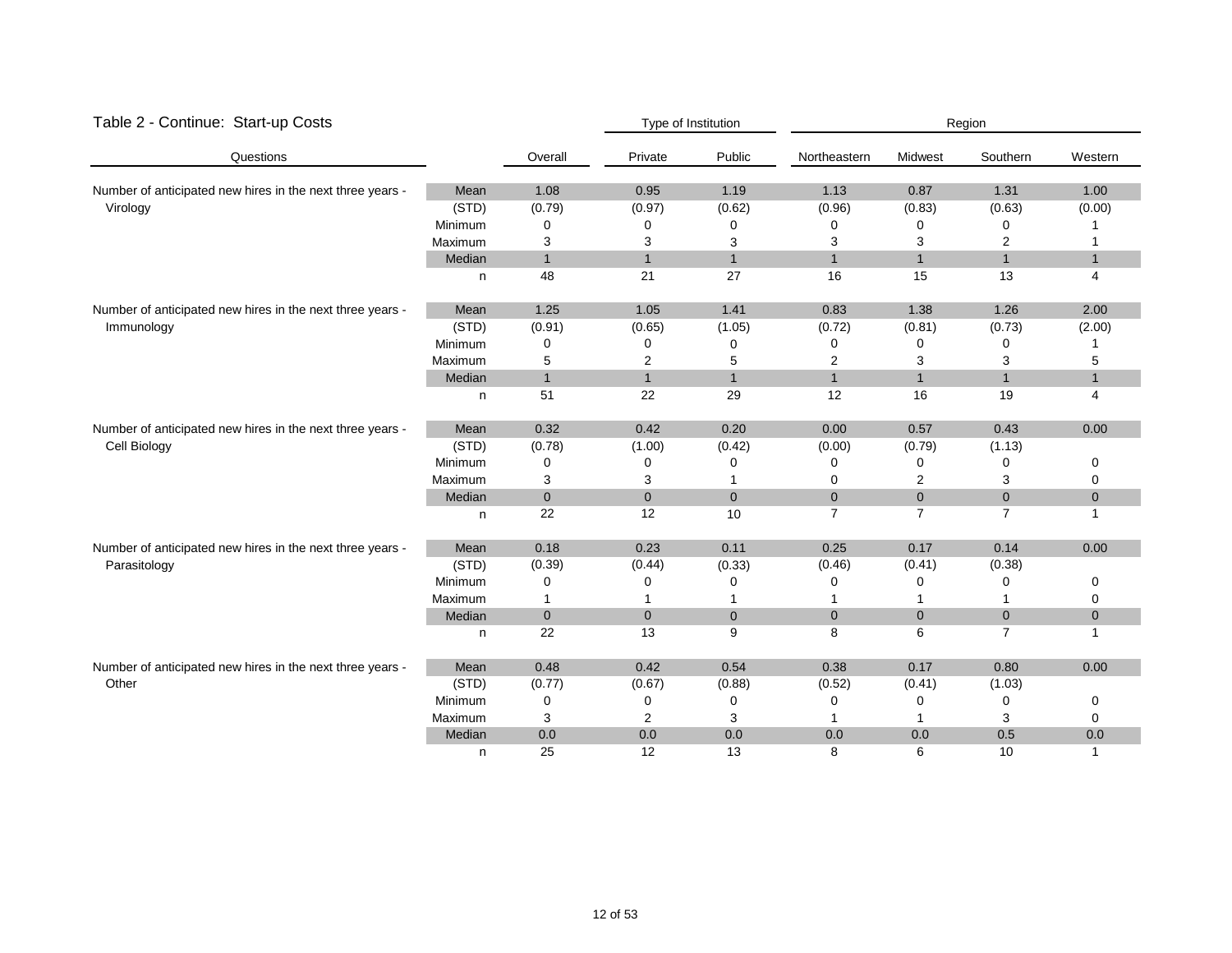### **Full Time Female Personnel Table 3: Individual Faculty Demographics -**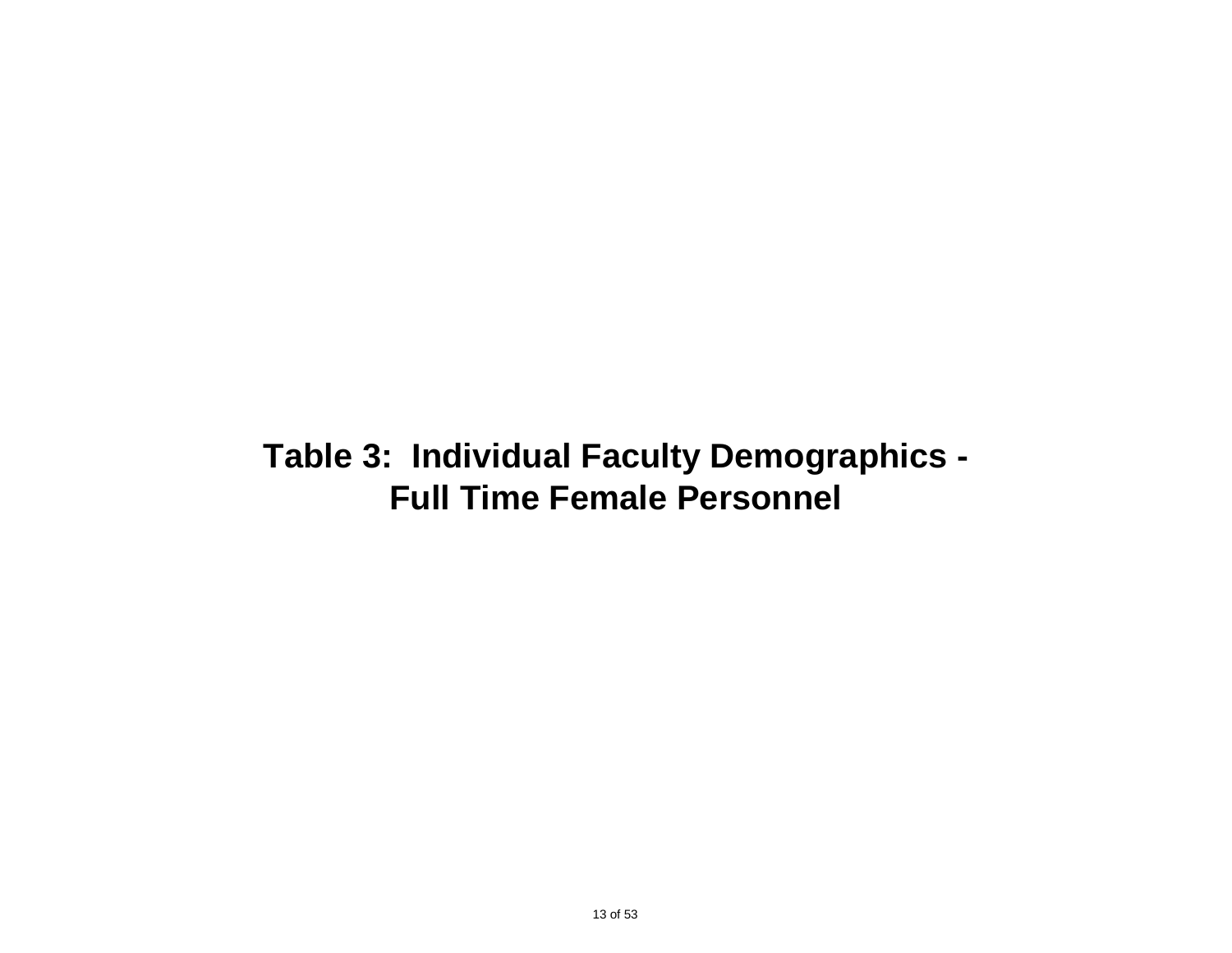### **Table 3: Individual Faculty Demographics - Full Time Female Personnel**

|                                                                                     |                |                |                | Type of Institution |                |                | Region         |              |
|-------------------------------------------------------------------------------------|----------------|----------------|----------------|---------------------|----------------|----------------|----------------|--------------|
| Questions                                                                           |                | Overall        | Private        | Public              | Northeastern   | Midwest        | Southern       | Western      |
| Full-time Female tenured faculty (primary appointees only)                          | Mean           | 2.23           | 2.09           | 2.30                | 2.29           | 2.32           | 2.21           | 1.50         |
|                                                                                     | (STD)          | (1.53)         | (1.48)         | (1.57)              | (1.45)         | (1.55)         | (1.72)         | (1.00)       |
|                                                                                     | <b>Minimum</b> | 0              | 0              | 0                   | 0              | O              | 0              |              |
|                                                                                     | Maximum        |                | 6              |                     | 6              |                | 5              | з            |
|                                                                                     | Median         | $\overline{2}$ | $\overline{2}$ | $\overline{2}$      | $\overline{2}$ | 2              | $\overline{2}$ |              |
|                                                                                     | n              | 62             | 22             | 40                  | 17             | 22             | 19             | 4            |
| Full-time Female non-tenured faculty (primary appointees<br>only - on tenure track) | Mean           | 1.27           | 1.36           | 1.21                | 1.38           | 1.25           | 1.25           | 1.00         |
|                                                                                     | (STD)          | (1.07)         | (1.05)         | (1.09)              | (1.02)         | (1.21)         | (1.07)         | (0.82)       |
|                                                                                     | Minimum        | 0              | 0              | 0                   | O              | O              |                |              |
|                                                                                     | Maximum        | 4              |                |                     |                |                | З              |              |
|                                                                                     | Median         | $\overline{1}$ |                |                     |                |                |                |              |
|                                                                                     | n              | 60             | 22             | 38                  | 16             | 20             | 20             | 4            |
| Full-time Female faculty (primary appointees only - non-                            | Mean           | 1.52           | 1.83           | 1.34                | 2.65           | 0.68           | 1.62           | 0.25         |
| tenure track)                                                                       | (STD)          | (1.79)         | (2.25)         | (1.44)              | (2.47)         | (0.95)         | (1.32)         | (0.50)       |
|                                                                                     | Minimum        | 0              | 0              | 0                   | 0              | 0              | 0              |              |
|                                                                                     | Maximum        | 9              | 9              | 5                   | 9              | 3              | 5              |              |
|                                                                                     | Median         | $\overline{1}$ |                |                     | 3              | $\overline{0}$ | 2              | $\mathbf{0}$ |
|                                                                                     | n              | 61             | 23             | 38                  | 17             | 19             | 21             | 4            |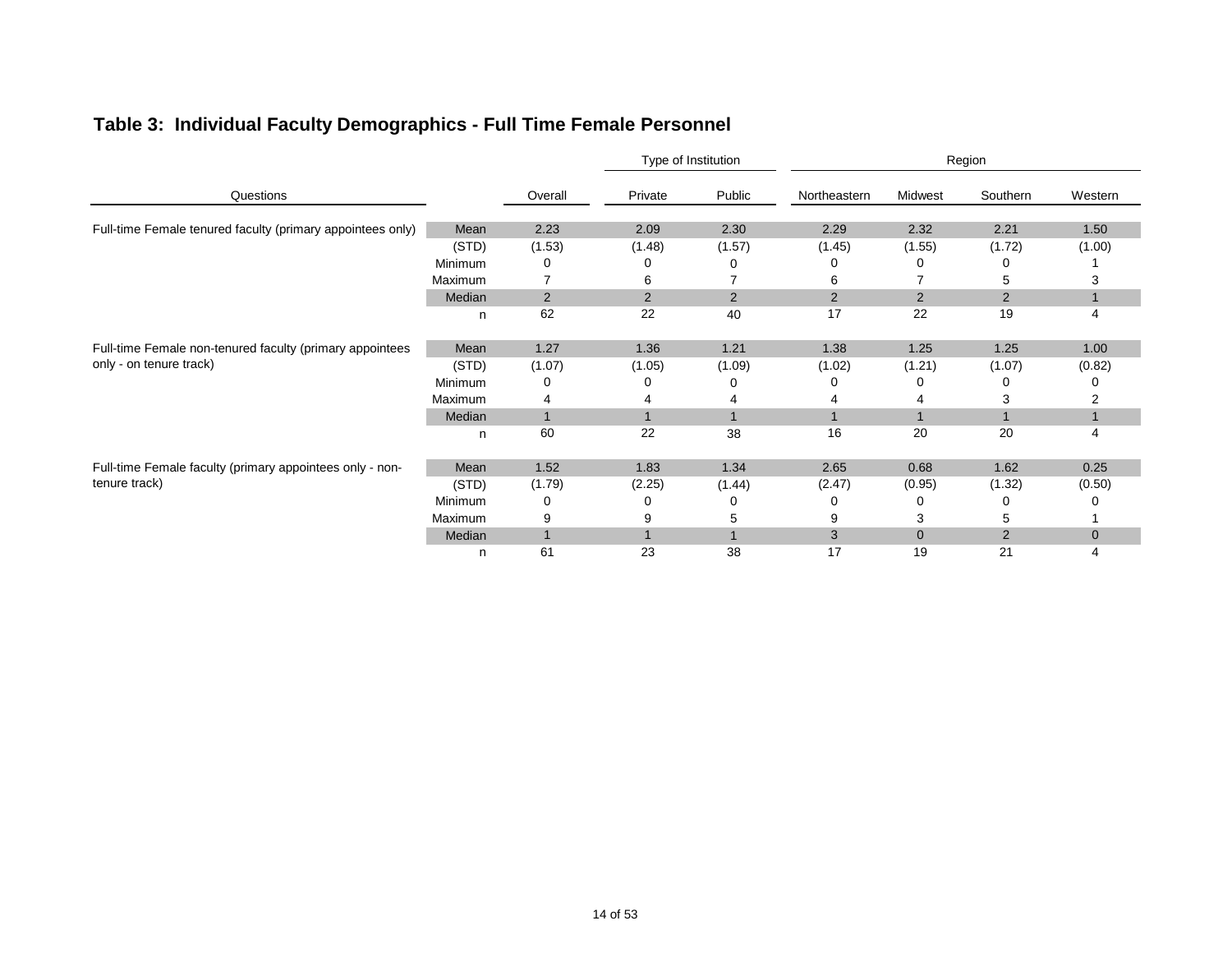## **Table 4: Individual Faculty Demographics - Full Time Male Personnel**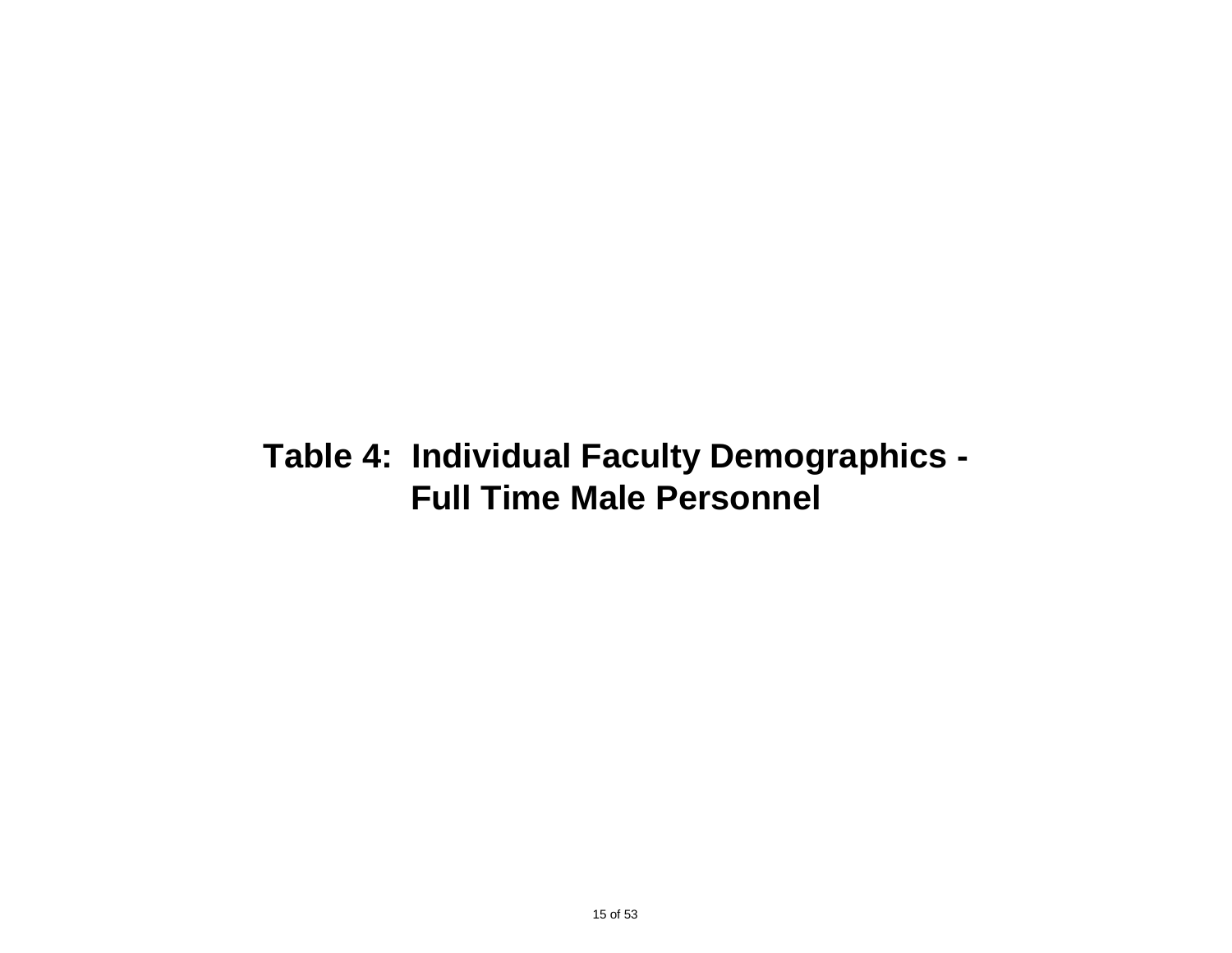### **Table 4: Individual Faculty Demographics - Full Time Male Personnel**

|                                                                           |                |         |         | Type of Institution |              |         | Region   |         |
|---------------------------------------------------------------------------|----------------|---------|---------|---------------------|--------------|---------|----------|---------|
| Questions                                                                 |                | Overall | Private | Public              | Northeastern | Midwest | Southern | Western |
| Full-time Male tenured faculty (primary appointees only)                  | Mean           | 8.19    | 6.32    | 9.20                | 7.41         | 8.41    | 9.15     | 5.50    |
|                                                                           | (STD)          | (4.45)  | (3.56)  | (4.59)              | (3.18)       | (4.67)  | (5.38)   | (0.58)  |
|                                                                           | <b>Minimum</b> | 2       | 2       | 2                   | 2            | 2       | 2        | 5       |
|                                                                           | Maximum        | 19      | 15      | 19                  | 13           | 16      | 19       | 6       |
|                                                                           | Median         | 7.0     | 6.0     | 9.0                 | 7.0          | 7.5     | 8.0      | 5.5     |
|                                                                           | n              | 63      | 22      | 41                  | 17           | 22      | 20       | 4       |
| Full-time Male non-tenured (primary appointees only - on<br>tenure track) | Mean           | 2.97    | 3.14    | 2.87                | 3.94         | 2.45    | 2.95     | 1.67    |
|                                                                           | (STD)          | (2.28)  | (2.73)  | (2.03)              | (3.02)       | (1.99)  | (1.78)   | (1.15)  |
|                                                                           | Minimum        | 0       | 0       | 0                   | 0            | Ω       |          |         |
|                                                                           | Maximum        | 10      | 10      | 9                   | 10           |         | 6        | 3       |
|                                                                           | Median         | 2.0     | 2.0     | 3.0                 | 3.0          | 1.5     | 3.0      | 1.0     |
|                                                                           | n              | 60      | 21      | 39                  | 16           | 22      | 19       | 3       |
| Full-time Male faculty (primary appointees only - non-tenure              | Mean           | 2.03    | 2.14    | 1.97                | 3.38         | 0.63    | 2.52     | 0.75    |
| track)                                                                    | (STD)          | (2.56)  | (3.01)  | (2.30)              | (3.24)       | (1.30)  | (2.42)   | (0.96)  |
|                                                                           | Minimum        | 0       | 0       | 0                   | 0            | 0       | 0        | O       |
|                                                                           | Maximum        | 9       | 9       | 8                   | 9            | 5       | 8        | 2       |
|                                                                           | Median         | 1.0     | 0.5     | 1.0                 | 3.5          | 0.0     | 2.0      | 0.5     |
|                                                                           | n              | 60      | 22      | 38                  | 16           | 19      | 21       | 4       |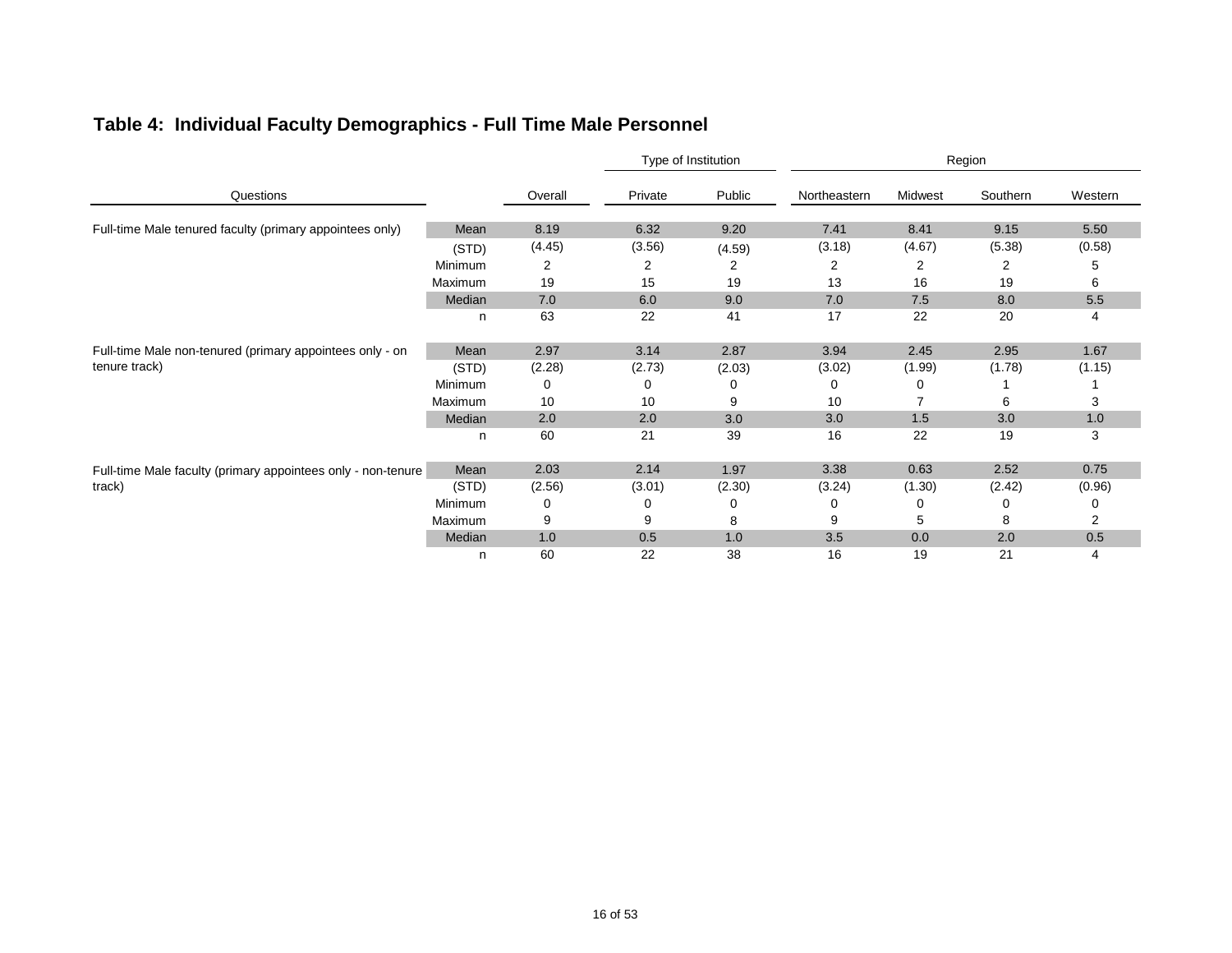## **Table 5: Individual Faculty Demographics - Full Time Minority Personnel**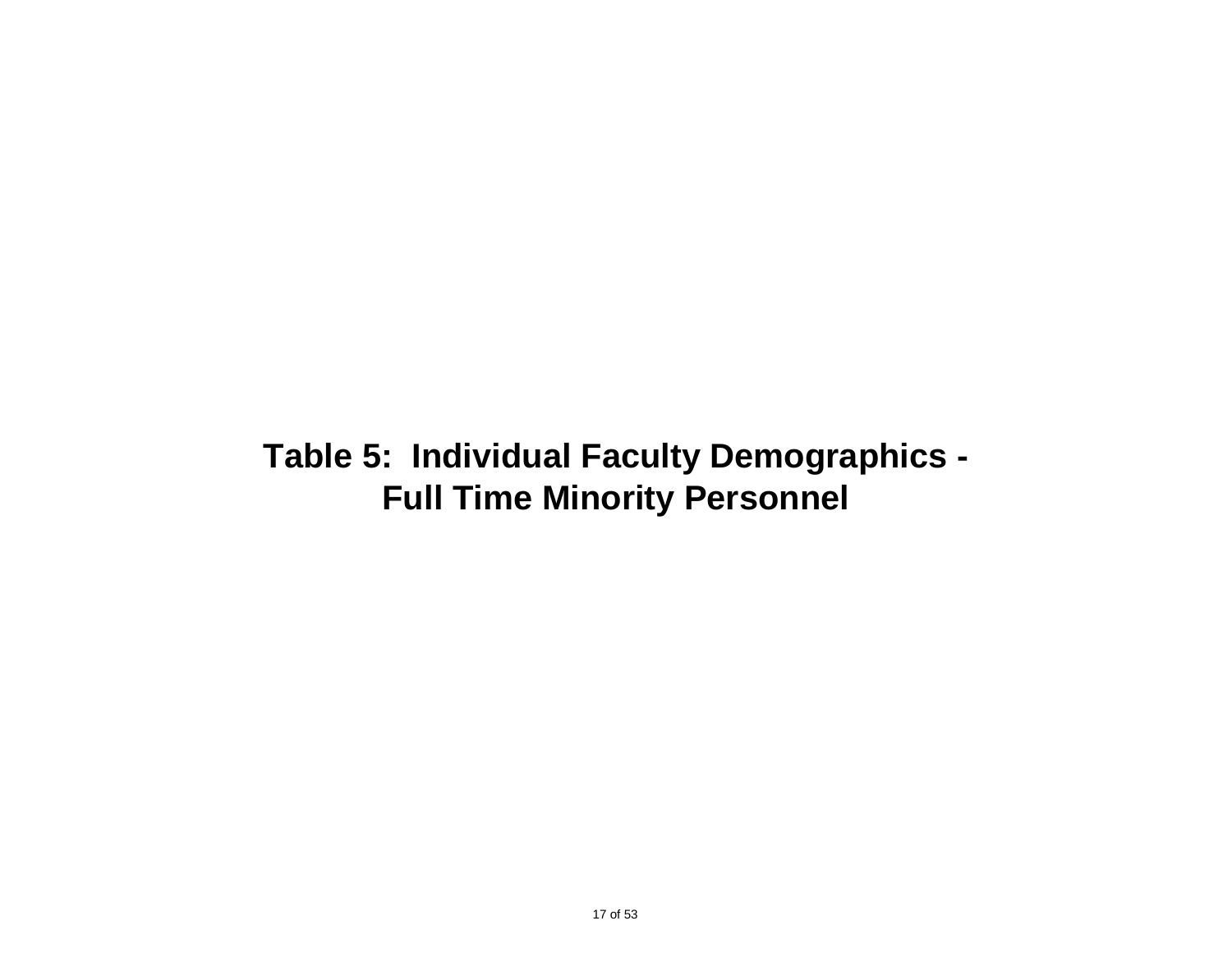### **Table 5: Individual Faculty Demographics - Full Time Minority Personnel**

|                                                                               |                |              |                | Type of Institution |                |                | Region       |              |
|-------------------------------------------------------------------------------|----------------|--------------|----------------|---------------------|----------------|----------------|--------------|--------------|
| Questions                                                                     |                | Overall      | Private        | Public              | Northeastern   | Midwest        | Southern     | Western      |
|                                                                               | Mean           | 0.82         | 0.95           | 0.76                | 1.00           | 0.65           | 0.74         | 1.67         |
| Full-time Minority tenured faculty (primary appointees only)                  | (STD)          | (1.83)       | (2.24)         | (1.61)              | (2.30)         | (2.01)         | (1.19)       | (2.08)       |
|                                                                               | Minimum        | 0            | 0              | O                   | 0              | $\mathbf{0}$   | O            |              |
|                                                                               | Maximum        | 9            | 9              | 9                   | 9              | 9              | 5            |              |
|                                                                               | Median         | $\mathbf 0$  | $\overline{0}$ | $\overline{0}$      | $\overline{0}$ | $\overline{0}$ | $\mathbf{0}$ |              |
|                                                                               | n              | 57           | 20             | 37                  | 15             | 20             | 19           | 3            |
| Full-time Minority non-tenured (primary appointees only - on<br>tenure track) | Mean           | 0.46         | 0.60           | 0.39                | 0.80           | 0.32           | 0.42         | 0.00         |
|                                                                               | (STD)          | (0.71)       | (0.82)         | (0.64)              | (0.94)         | (0.48)         | (0.69)       | (0.00)       |
|                                                                               | Minimum        | 0            | -0             | 0                   | 0              |                | O            |              |
|                                                                               | <b>Maximum</b> | 3            | 3              | 2                   | 3              |                |              |              |
|                                                                               | Median         | $\mathbf{0}$ | $\overline{0}$ | $\overline{0}$      |                | $\overline{0}$ | $\mathbf{0}$ | $\mathbf{0}$ |
|                                                                               | n              | 56           | 20             | 36                  | 15             | 19             | 19           | 3            |
| Full-time Minority faculty (primary appointees only - non-                    | Mean           | 0.50         | 0.68           | 0.39                | 0.81           | 0.11           | 0.68         | 0.25         |
| tenure track)                                                                 | (STD)          | (0.90)       | (1.13)         | (0.73)              | (1.22)         | (0.32)         | (0.95)       | (0.50)       |
|                                                                               | Minimum        | 0            | 0              | 0                   | O              | O              | 0            |              |
|                                                                               | Maximum        | 4            |                | 3                   |                |                | 3            |              |
|                                                                               | Median         | $\mathbf{0}$ | $\overline{0}$ | $\mathbf 0$         | 0              | $\mathbf 0$    | $\mathbf 0$  | $\mathbf 0$  |
|                                                                               | n              | 58           | 22             | 36                  | 16             | 19             | 19           | 4            |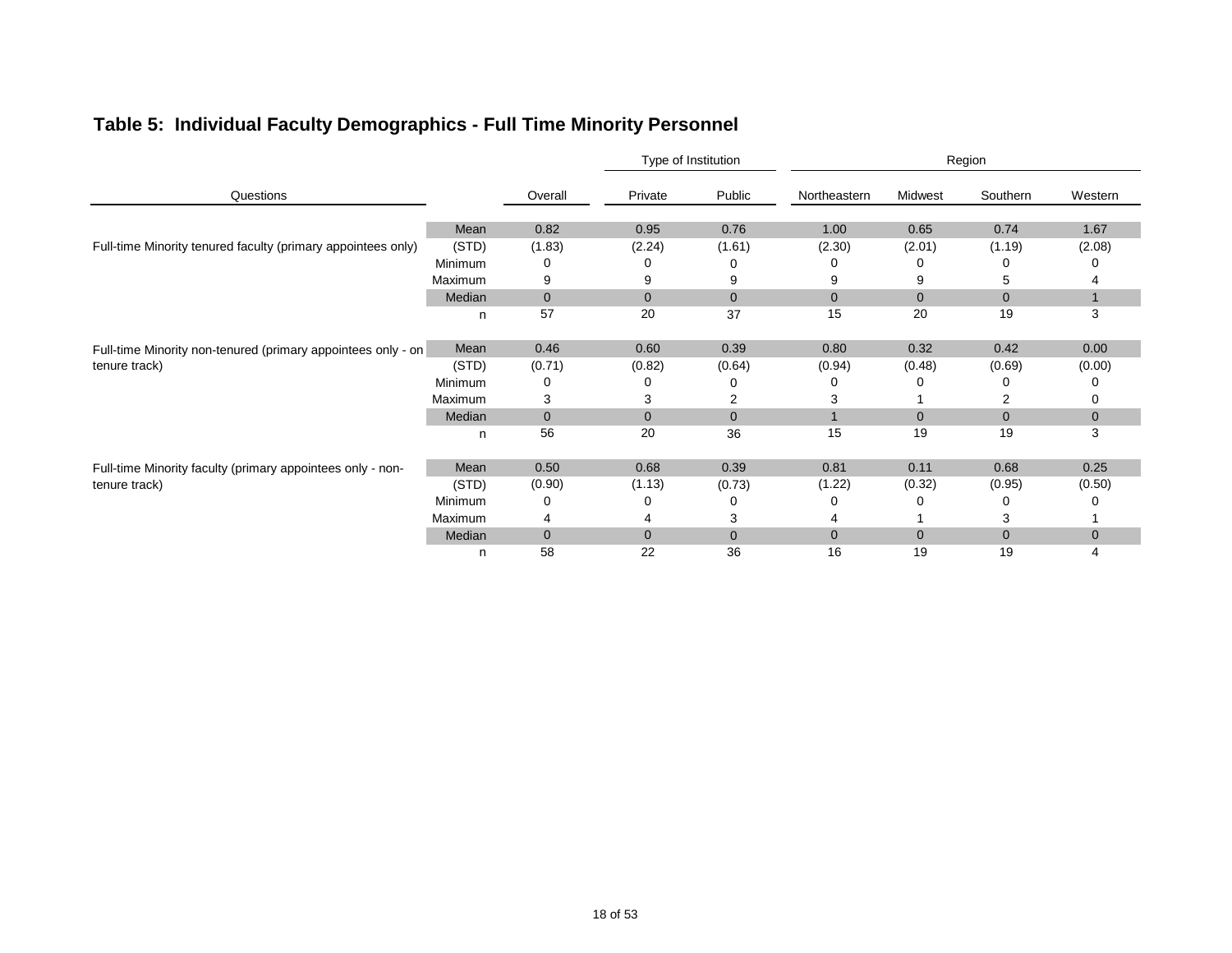## **Table 6: Departmental Graduate Programs**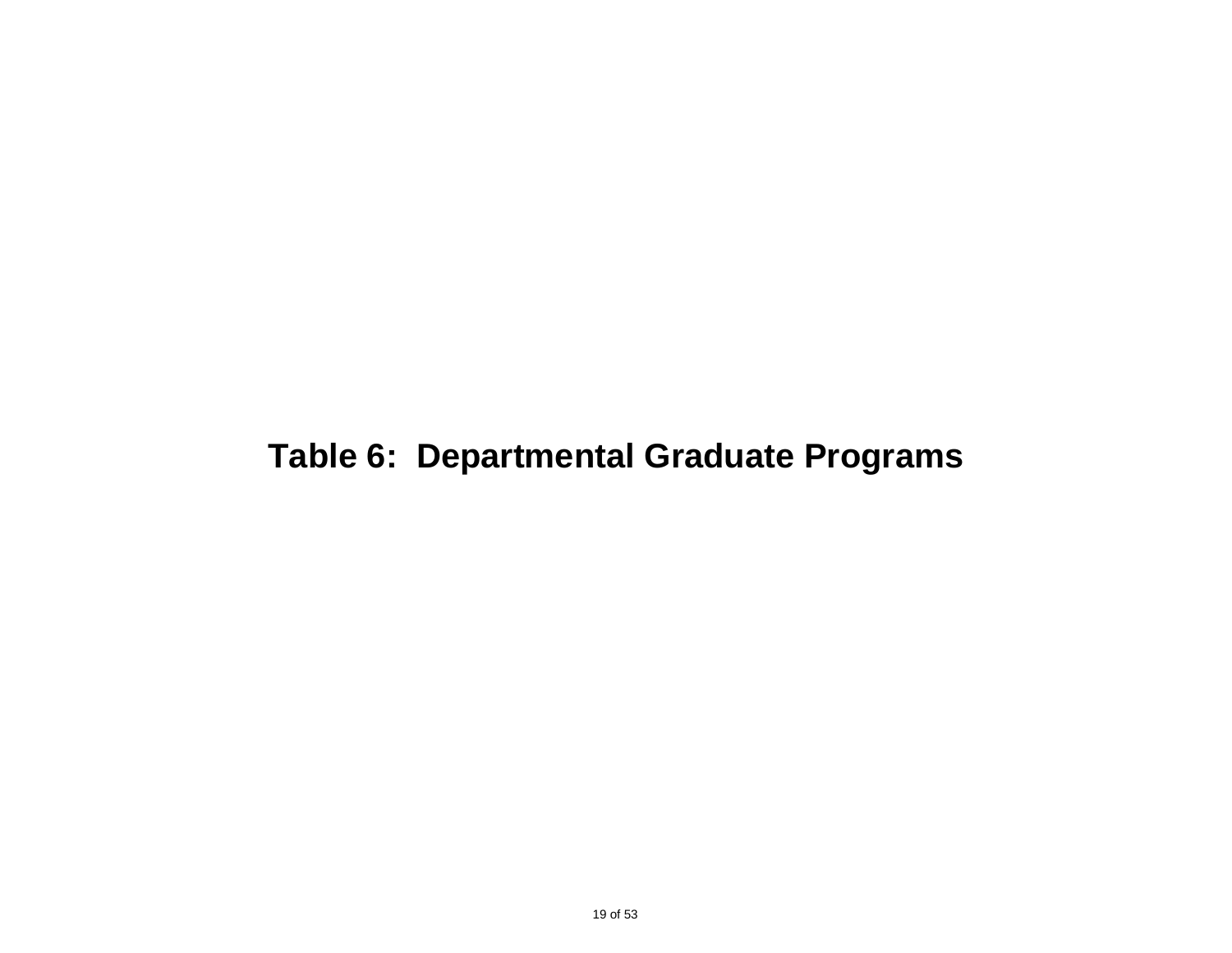### **Table 6: Departmental Graduate Programs**

|                                                                              |         |                |                | Type of Institution |                |                | Region      |         |
|------------------------------------------------------------------------------|---------|----------------|----------------|---------------------|----------------|----------------|-------------|---------|
| Questions                                                                    |         | Overall        | Private        | Public              | Northeastern   | Midwest        | Southern    | Western |
| Does your department offer a degree in Microbiology?                         |         |                |                |                     |                |                |             |         |
| Yes                                                                          |         | 62.12%         | 62.50%         | 61.90%              | 70.59%         | 72.73%         | 54.55%      | 20.00%  |
| No                                                                           |         | 37.88%         | 37.50%         | 38.10%              | 29.41%         | 27.27%         | 45.45%      | 80.00%  |
|                                                                              | n       | 66             | 24             | 42                  | 17             | 22             | 22          | 5       |
| How many of your department faculty participate in a                         | Mean    | 9.34           | 7.78           | 10.29               | 10.29          | 9.33           | 9.58        | 4.25    |
| 'department only' graduate program for the following?:                       | (STD)   | (8.96)         | (7.51)         | (9.70)              | (8.67)         | (7.40)         | (11.30)     | (5.68)  |
| <b>Primary Appointments</b>                                                  | Minimum | 0              | 0              | 0                   | 0              | 0              | $\mathbf 0$ | 0       |
|                                                                              | Maximum | 35             | 25             | 35                  | 25             | 20             | 35          | 12      |
|                                                                              | Median  | 10.0           | 11.0           | 10.0                | 12.0           | 11.0           | 10.0        | 2.5     |
|                                                                              | n       | 61             | 23             | 38                  | 17             | 21             | 19          | 4       |
| How many of your department faculty participate in a                         | Mean    | 3.84           | 1.67           | 5.14                | 4.00           | 2.40           | 5.59        | 3.00    |
| 'department only' graduate program for the following?:<br>Joint Appointments | (STD)   | (6.74)         | (2.44)         | (8.08)              | (5.01)         | (3.52)         | (10.33)     | (6.00)  |
|                                                                              | Minimum | 0              | 0              | 0                   | 0              | 0              | 0           | 0       |
|                                                                              | Maximum | 35             | $\overline{7}$ | 35                  | 19             | 13             | 35          | 12      |
|                                                                              | Median  | 0.5            | 0.0            | 2.0                 | 4.0            | 1.0            | 0.0         | 0.0     |
|                                                                              | n       | 56             | 21             | 35                  | 15             | 20             | 17          | 4       |
| Average number of years to graduate from the department                      | Mean    | 4.74           | 4.37           | 4.96                | 5.08           | 4.78           | 4.25        | 5.50    |
| based graduate program (yr(s)).                                              | (STD)   | (1.77)         | (2.26)         | (1.38)              | (1.47)         | (1.78)         | (2.09)      | (0.71)  |
|                                                                              | Minimum | 0              | 0              | 0                   | 0              | 0              | 0           | 5       |
|                                                                              | Maximum | $\overline{7}$ | $\overline{7}$ | 6                   | $\overline{7}$ | 6              | 6           | 6       |
|                                                                              | Median  | 5.0            | 5.0            | 5.0                 | 5.0            | 5.0            | 5.0         | 5.5     |
|                                                                              | n       | 55             | 21             | 34                  | 17             | 19             | 17          | 2       |
| How many of your department faculty participate in a                         | Mean    | 11.87          | 9.50           | 13.33               | 13.35          | 11.90          | 11.95       | 6.40    |
| "interdisciplinary" graduate program                                         | (STD)   | (9.49)         | (6.25)         | (10.84)             | (7.33)         | (11.79)        | (9.41)      | (4.16)  |
|                                                                              | Minimum | 0              | 0              | 0                   | 0              | 0              | $\mathbf 0$ | 1       |
|                                                                              | Maximum | 43             | 21             | 43                  | 28             | 42             | 43          | 11      |
|                                                                              | Median  | 10             | 10             | 10                  | 12             | $\overline{7}$ | 10          | 6       |
|                                                                              | n       | 63             | 24             | 39                  | 17             | 21             | 20          | 5       |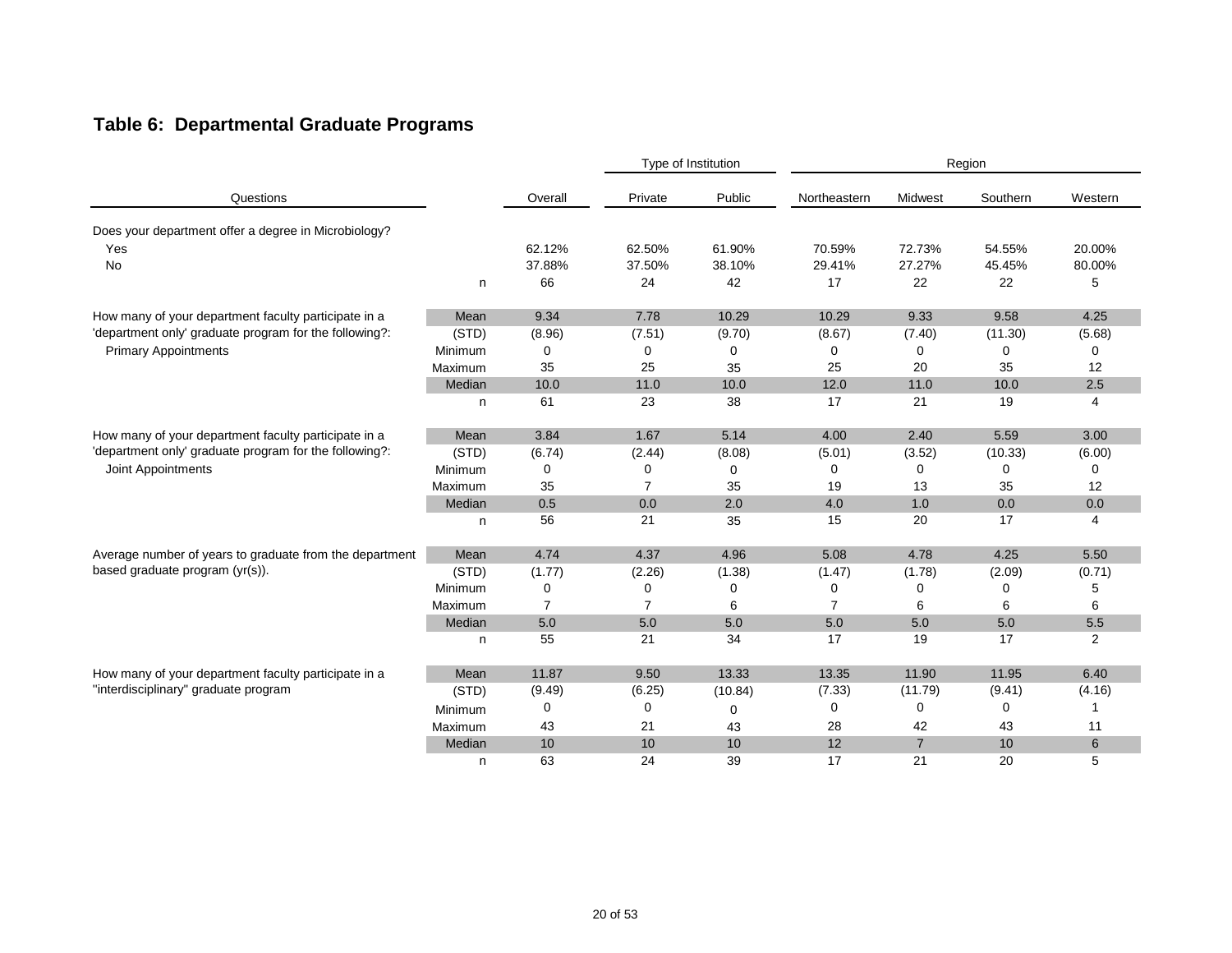| Table 6 - Continue: Departmental Graduate Programs |         |             |              | Type of Institution |              |         | Region       |              |
|----------------------------------------------------|---------|-------------|--------------|---------------------|--------------|---------|--------------|--------------|
| Questions                                          |         | Overall     | Private      | Public              | Northeastern | Midwest | Southern     | Western      |
| Does your department offer a MS/MA degree          |         |             |              |                     |              |         |              |              |
| Yes                                                |         | 50.77%      | 41.67%       | 56.10%              | 47.06%       | 66.67%  | 50.00%       | $0.00\%$     |
| No                                                 |         | 49.23%      | 58.33%       | 43.90%              | 52.94%       | 33.33%  | 50.00%       | 100.00%      |
|                                                    | n       | 65          | 24           | 41                  | 17           | 21      | 22           | 5            |
| How many MS/MA students do you have?               | Mean    | 2.02        | 2.62         | 1.67                | 3.25         | 2.00    | 1.21         | 0.00         |
|                                                    | (STD)   | (4.30)      | (6.28)       | (2.59)              | (7.14)       | (2.49)  | (2.44)       | (0.00)       |
|                                                    | Minimum | 0           | 0            | 0                   | 0            | 0       | 0            | 0            |
|                                                    | Maximum | 26          | 26           | 10                  | 26           | 10      | 10           | 0            |
|                                                    | Median  | $\mathbf 0$ | $\mathbf{0}$ | $\mathbf{0}$        | 0            |         | $\mathbf{0}$ | $\mathbf{0}$ |
|                                                    | n       | 57          | 21           | 36                  | 16           | 20      | 19           | 2            |
| How many Ph.D. students do you have?               | Mean    | 25.74       | 23.30        | 27.18               | 30.82        | 22.05   | 24.62        | 30.67        |
|                                                    | (STD)   | (16.74)     | (16.04)      | (17.18)             | (11.10)      | (15.80) | (21.20)      | (12.42)      |
|                                                    | Minimum | 0           | 0            | 0                   | 11           | O       | 0            | 23           |
|                                                    | Maximum | 90          | 50           | 90                  | 50           | 50      | 90           | 45           |
|                                                    | Median  | 25.5        | 23.0         | 28.0                | 29.0         | 18.0    | 19.0         | 24.0         |
|                                                    | n       | 62          | 23           | 39                  | 17           | 21      | 21           | 3            |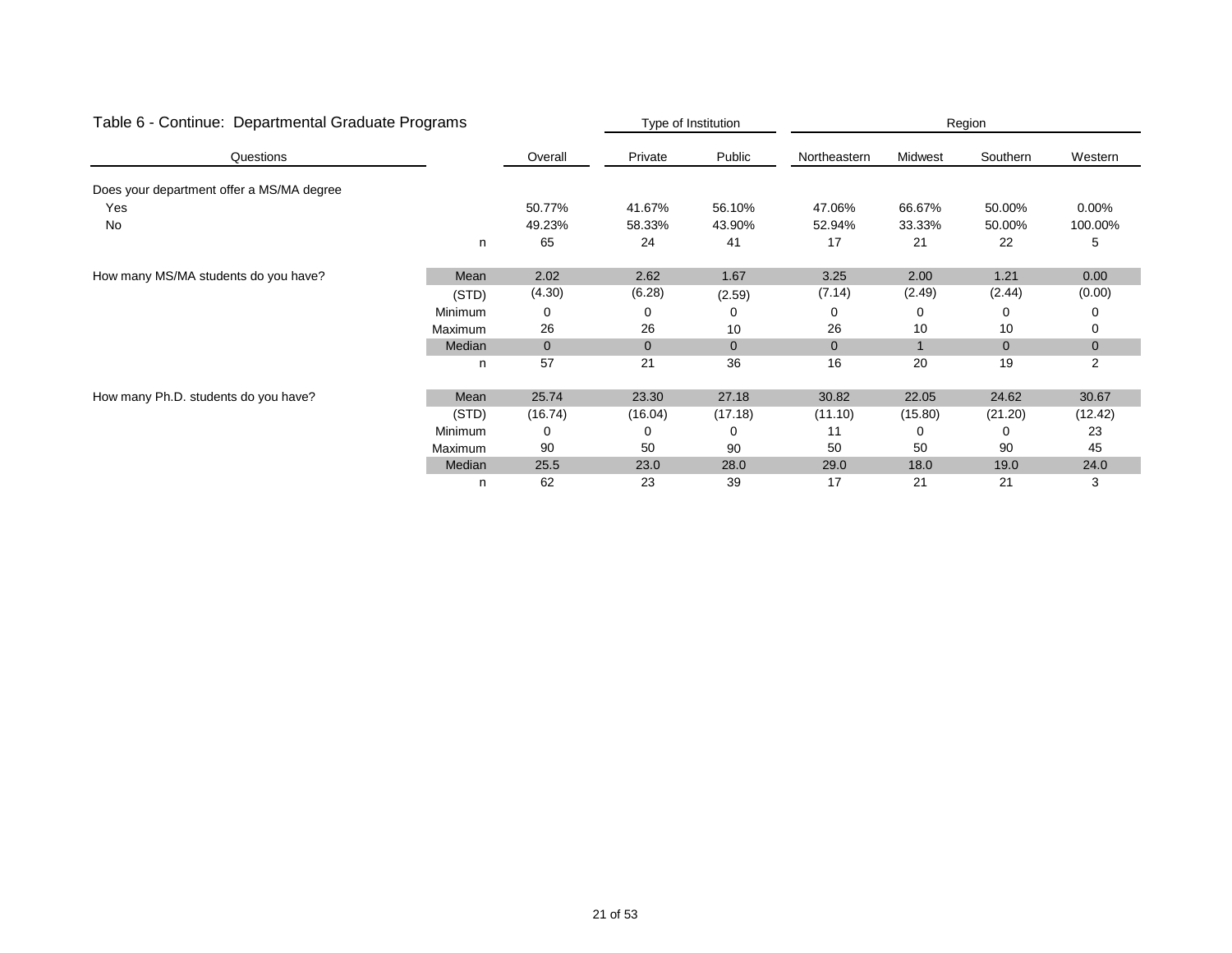## **Table 7: Graduate Student Candidates**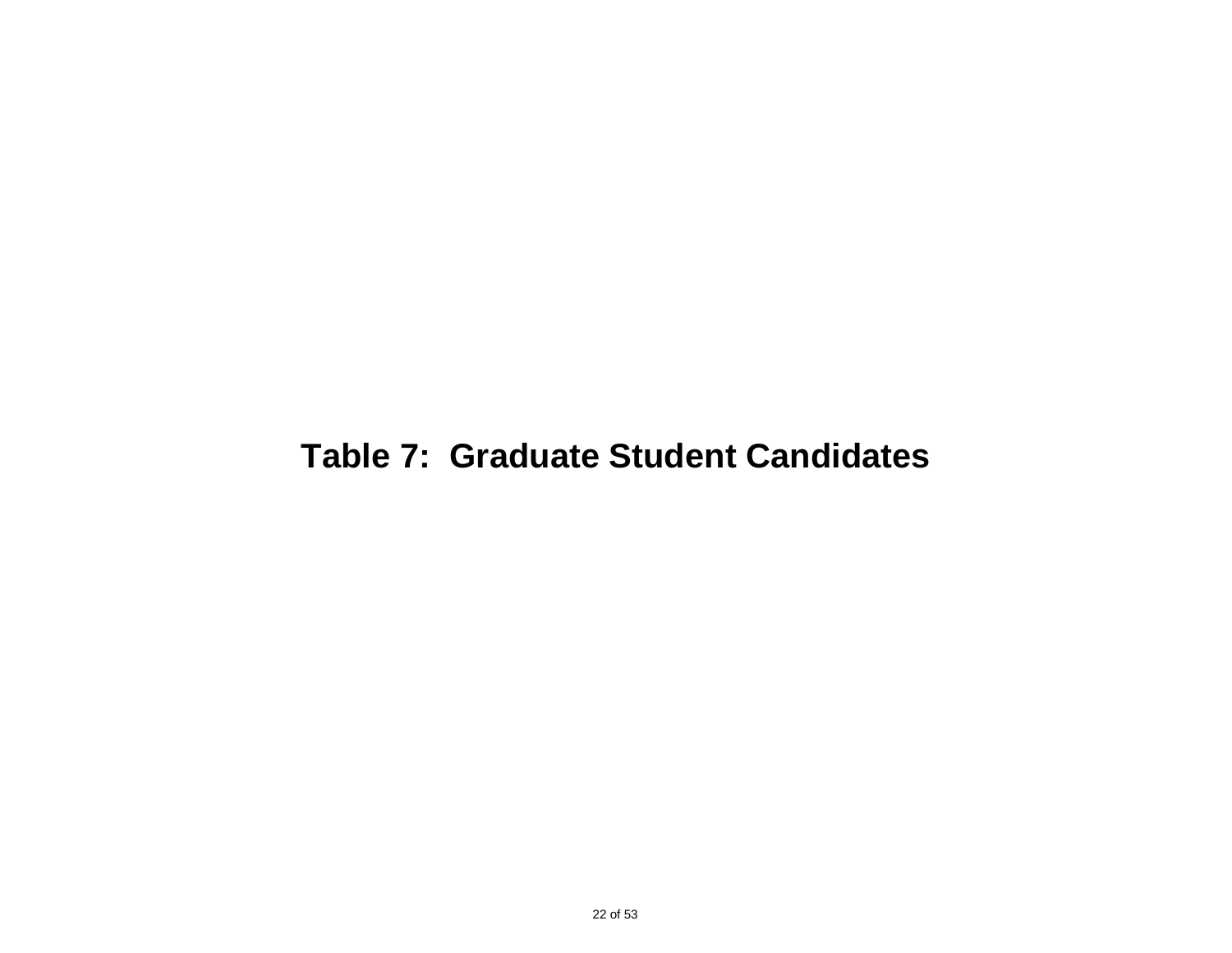### **Table 7: Graduate Student Candidates (during the past academic year)**

|                                                                                         |         |                |                | Type of Institution | Region         |                |                |              |
|-----------------------------------------------------------------------------------------|---------|----------------|----------------|---------------------|----------------|----------------|----------------|--------------|
| Questions                                                                               |         | Overall        | Private        | Public              | Northeastern   | Midwest        | Southern       | Western      |
| Does your department participate in an integrated<br>admission process in the 1st year? |         |                |                |                     |                |                |                |              |
| Yes                                                                                     |         | 68.75%         | 54.17%         | 77.50%              | 47.06%         | 66.67%         | 90.48%         | 60.00%       |
| <b>No</b>                                                                               |         | 31.25%         | 45.83%         | 22.50%              | 52.94%         | 33.33%         | 9.52%          | 40.00%       |
|                                                                                         | n       | 64             | 24             | 40                  | 17             | 21             | 21             | 5            |
| If so, what is the number of US Resident/Citizen Graduate                               | Mean    | 1.18           | 1.91           | 0.89                | 0.75           | 0.45           | 1.84           | 0.00         |
| Student Candidates (accepted to the department from the                                 | (STD)   | (3.03)         | (4.39)         | (2.33)              | (2.12)         | (0.69)         | (4.05)         |              |
| integrated admission process):                                                          | Minimum | $\Omega$       | $\Omega$       | 0                   | 0              | 0              | $\Omega$       | $\Omega$     |
| US resident/citizen - accepted directly into a lab                                      | Maximum | 14             | 14             | 12                  | 6              | 2              | 14             | $\Omega$     |
|                                                                                         | Median  | $\overline{0}$ | $\mathbf{0}$   | $\overline{0}$      | $\overline{0}$ | $\overline{0}$ | $\overline{0}$ | $\mathbf{0}$ |
|                                                                                         | n       | 39             | 11             | 28                  | 8              | 11             | 19             | 1            |
| If so, what is the number of US Resident/Citizen Graduate                               | Mean    | 6.11           | 2.44           | 7.29                | 6.83           | 2.55           | 7.95           | 6.00         |
| Student Candidates (accepted to the department from the                                 | (STD)   | (9.09)         | (3.75)         | (10.01)             | (16.74)        | (4.25)         | (8.13)         |              |
| integrated admission process):                                                          | Minimum | 0              | 0              | 0                   | 0              | 0              | $\Omega$       | 6            |
| US resident/citizen - committed to a lab in the 1st year                                | Maximum | 41             | 10             | 41                  | 41             | 14             | 28             | 6            |
|                                                                                         | Median  | $\overline{2}$ | $\overline{0}$ | 3                   | $\Omega$       | $\mathbf{1}$   | 5              | 6            |
|                                                                                         | n       | 37             | 9              | 28                  | 6              | 11             | 19             | 1            |
| If so, what is the number of US Resident/Citizen Graduate                               | Mean    | 8.69           | 4.00           | 10.54               | 8.75           | 8.36           | 8.79           | 10.00        |
| Student Candidates (accepted to the department from the                                 | (STD)   | (10.68)        | (3.46)         | (11.98)             | (13.56)        | (13.90)        | (7.85)         |              |
| integrated admission process):                                                          | Minimum | 0              | 0              | 0                   | 0              | $\mathbf 0$    | 0              | 10           |
| US resident/citizen - matriculated                                                      | Maximum | 48             | 11             | 48                  | 41             | 48             | 28             | 10           |
|                                                                                         | Median  | 4.0            | 4.0            | 5.5                 | 4.5            | 4.0            | 4.0            | 10.0         |
|                                                                                         | n       | 39             | 11             | 28                  | 8              | 11             | 19             | $\mathbf{1}$ |
| If so, what is the number of US Resident/Citizen Graduate                               | Mean    | 4.70           | 3.18           | 5.35                | 6.38           | 6.00           | 2.88           | 5.00         |
| Student Candidates (accepted to the department from the                                 | (STD)   | (7.96)         | (4.96)         | (8.94)              | (7.95)         | (10.62)        | (5.78)         |              |
| integrated admission process):                                                          | Minimum | 0              | 0              | 0                   | 0              | 0              | 0              | 5            |
| US resident/citizen - percent of attrition for the last two                             | Maximum | 30             | 13             | 30                  | 22             | 30             | 20             | 5            |
| years (%)                                                                               | Median  | 0.0            | 1.0            | 0.0                 | 4.0            | 0.0            | 0.0            | 5.0          |
|                                                                                         | n       | 37             | 11             | 26                  | 8              | 12             | 16             | 1            |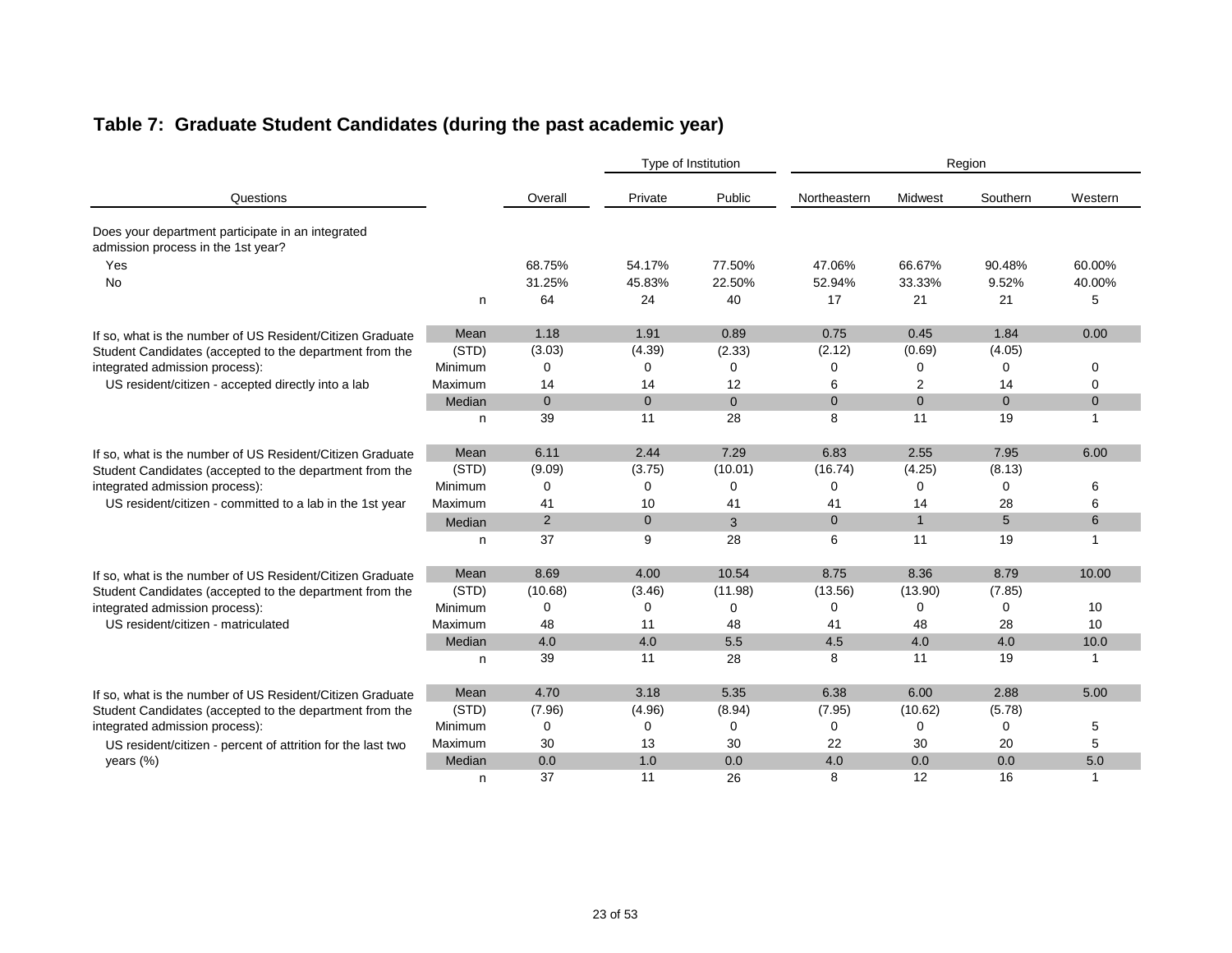| Table 7 - Continue: Graduate Student Candidates<br>Type of Institution<br>Region |         |              |                |                |                |                |                |                |
|----------------------------------------------------------------------------------|---------|--------------|----------------|----------------|----------------|----------------|----------------|----------------|
| Questions                                                                        |         | Overall      | Private        | Public         | Northeastern   | Midwest        | Southern       | Western        |
| If so, what is the number of US Resident/Citizen Graduate                        | Mean    | 22.38        | 14.09          | 25.52          | 37.75          | 17.83          | 17.95          | 38.00          |
| Student Candidates (accepted to the department from the                          | (STD)   | (29.87)      | (9.10)         | (34.29)        | (61.85)        | (15.70)        | (11.91)        |                |
| integrated admission process):                                                   | Minimum | $\mathbf 0$  | $\Omega$       | $\Omega$       | $\Omega$       | 0              | $\overline{4}$ | 38             |
| US resident/citizen - total number in department                                 | Maximum | 189          | 28             | 189            | 189            | 48             | 45             | 38             |
|                                                                                  | Median  | 17.5         | 14.0           | 18.0           | 21.5           | 15.5           | 17.0           | 38.0           |
|                                                                                  | n       | 40           | 11             | 29             | 8              | 12             | 19             | $\mathbf{1}$   |
| If so, what is the number of US Resident/Citizen Graduate                        | Mean    | 5.81         | 0.55           | 8.04           | 0.25           | 12.91          | 4.18           | 0.00           |
| Student Candidates (accepted to the department from the                          | (STD)   | (12.27)      | (1.29)         | (14.09)        | (0.71)         | (17.22)        | (9.89)         |                |
| integrated admission process):                                                   | Minimum | $\mathbf 0$  | 0              | 0              | 0              | 0              | 0              | 0              |
| US resident/citizen - departmentally recruited                                   | Maximum | 39           | 4              | 39             | $\overline{2}$ | 37             | 39             | 0              |
|                                                                                  | Median  | $\mathbf 0$  | $\mathbf{0}$   | $\overline{0}$ | $\overline{0}$ | $\overline{0}$ | $\mathbf{0}$   | $\mathbf 0$    |
|                                                                                  | n       | 37           | 11             | 26             | 8              | 11             | 17             | 1              |
| If so, what is the number of US Resident/Citizen Graduate                        | Mean    | 12.58        | 8.55           | 14.22          | 15.00          | 8.91           | 12.33          | 38.00          |
| Student Candidates (accepted to the department from the                          | (STD)   | (11.94)      | (8.02)         | (12.98)        | (13.31)        | (10.33)        | (11.18)        |                |
| integrated admission process):                                                   | Minimum | 0            | $\mathbf 0$    | 0              | $\overline{2}$ | 0              | $\mathbf 0$    | 38             |
| US resident/citizen - entry through interdisciplinary                            | Maximum | 45           | 24             | 45             | 41             | 34             | 45             | 38             |
| programs                                                                         | Median  | 7.5          | 7.0            | 8.0            | 9.5            | 6.0            | 12.0           | 38.0           |
|                                                                                  | n       | 38           | 11             | 27             | 8              | 11             | 18             | $\mathbf{1}$   |
| If so, what number of non-US residents/citizens (Other)                          | Mean    | 0.74         | 0.91           | 0.67           | 0.75           | 0.55           | 0.89           | 0.00           |
| Graduate Student Candidates (accepted to the department                          | (STD)   | (1.62)       | (2.07)         | (1.44)         | (2.12)         | (1.51)         | (1.57)         |                |
| from the integrated admission process):                                          | Minimum | 0            | 0              | 0              | 0              | 0              | 0              | 0              |
| Other - accepted directly into a lab                                             | Maximum | 6            | 6              | 5              | 6              | 5              | 5              | 0              |
|                                                                                  | Median  | $\mathbf{0}$ | $\mathbf{0}$   | $\overline{0}$ | $\overline{0}$ | $\overline{0}$ | $\mathbf{0}$   | $\mathbf 0$    |
|                                                                                  | n       | 38           | 11             | 27             | 8              | 11             | 18             | $\mathbf{1}$   |
| If so, what number of non-US residents/citizens (Other)                          | Mean    | 3.00         | 0.56           | 3.79           | 2.67           | 0.91           | 4.11           | 7.00           |
| Graduate Student Candidates (accepted to the department                          | (STD)   | (5.37)       | (0.88)         | (5.97)         | (6.53)         | (1.70)         | (6.28)         |                |
| from the integrated admission process):                                          | Minimum | 0            | 0              | 0              | 0              | 0              | $\mathbf 0$    | $\overline{7}$ |
| Other - committed to a lab in the 1st year                                       | Maximum | 23           | $\overline{2}$ | 23             | 16             | 5              | 23             | $\overline{7}$ |
|                                                                                  | Median  | $\mathbf 0$  | $\mathbf 0$    | $\mathbf{1}$   | $\overline{0}$ | $\overline{0}$ | $\mathbf{1}$   | $\overline{7}$ |
|                                                                                  | n       | 37           | 9              | 28             | 6              | 11             | 19             | $\mathbf{1}$   |
| If so, what number of non-US residents/citizens (Other)                          | Mean    | 4.34         | 2.45           | 5.11           | 5.00           | 2.82           | 4.83           | 7.00           |
| Graduate Student Candidates (accepted to the department                          | (STD)   | (5.76)       | (4.37)         | (6.15)         | (6.59)         | (3.63)         | (6.65)         |                |
| from the integrated admission process):                                          | Minimum | 0            | $\mathbf 0$    | 0              | 0              | 0              | 0              | $\overline{7}$ |
| Other - matriculated                                                             | Maximum | 24           | 15             | 24             | 16             | 11             | 24             | $\overline{7}$ |
|                                                                                  | Median  | 2.0          | 1.0            | 2.0            | 2.5            | 2.0            | 2.0            | $7.0$          |
|                                                                                  | n       | 38           | 11             | 27             | 8              | 11             | 18             | $\mathbf{1}$   |

#### 24 of 53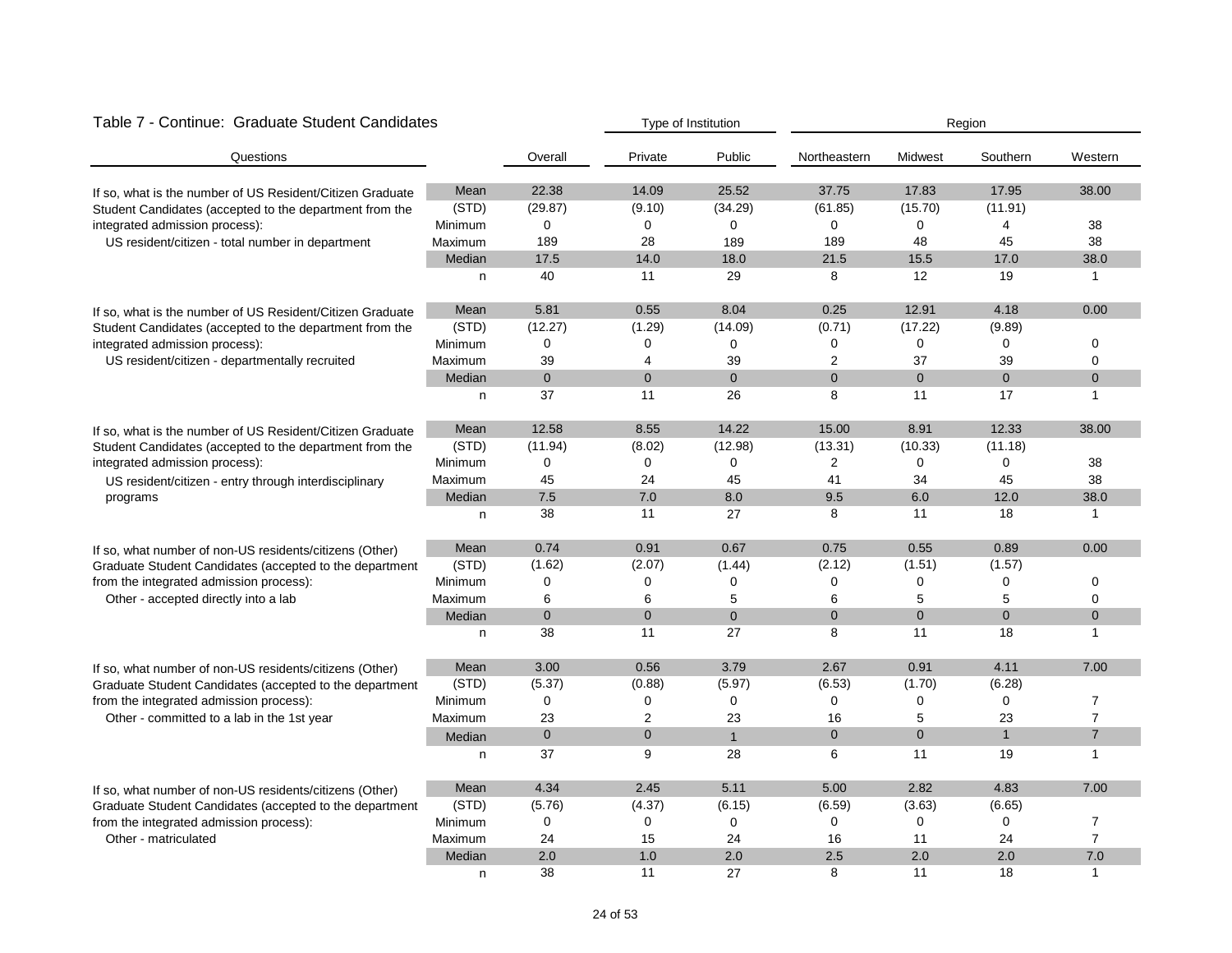| Table 7 - Continue: Graduate Student Candidates           |         |                | Type of Institution |                | Region         |                |                |                |
|-----------------------------------------------------------|---------|----------------|---------------------|----------------|----------------|----------------|----------------|----------------|
| Questions                                                 |         | Overall        | Private             | Public         | Northeastern   | Midwest        | Southern       | Western        |
| If so, what is the number of US Resident/Citizen Graduate | Mean    | 2.24           | 1.50                | 2.54           | 5.86           | 0.27           | 2.13           | 0.00           |
| Student Candidates (accepted to the department from the   | (STD)   | (5.11)         | (4.74)              | (5.32)         | (7.88)         | (0.65)         | (4.97)         |                |
| integrated admission process):                            | Minimum | 0              | $\mathbf 0$         | 0              | 0              | 0              | $\mathbf 0$    | 0              |
| Other - percent of attrition for the last two years (%)   | Maximum | 18             | 15                  | 18             | 18             | $\overline{2}$ | 17             | 0              |
|                                                           | Median  | $\mathbf 0$    | $\mathbf{0}$        | $\overline{0}$ | 0              | $\overline{0}$ | $\mathbf{0}$   | $\mathbf 0$    |
|                                                           | n       | 34             | 10                  | 24             | $\overline{7}$ | 11             | 15             | $\mathbf{1}$   |
| If so, what number of non-US residents/citizens (Other)   | Mean    | 10.49          | 6.09                | 12.21          | 23.75          | 5.18           | 8.16           | 7.00           |
| Graduate Student Candidates (accepted to the department   | (STD)   | (22.30)        | (6.02)              | (25.98)        | (47.38)        | (5.60)         | (7.57)         |                |
| from the integrated admission process):                   | Minimum | $\Omega$       | $\mathbf 0$         | $\Omega$       | 0              | 0              | $\mathbf 0$    | $\overline{7}$ |
| Other - total number in department                        | Maximum | 140            | 16                  | 140            | 140            | 15             | 24             | $\overline{7}$ |
|                                                           | Median  | 6              | $\overline{4}$      | 6              | 8              | 3              | 6              | $\overline{7}$ |
|                                                           | n       | 39             | 11                  | 28             | 8              | 11             | 19             | $\mathbf{1}$   |
| If so, what number of non-US residents/citizens (Other)   | Mean    | 1.84           | 0.55                | 2.38           | 0.63           | 2.45           | 2.12           | 0.00           |
| Graduate Student Candidates (accepted to the department   | (STD)   | (3.93)         | (1.21)              | (4.53)         | (1.19)         | (3.86)         | (4.85)         |                |
| from the integrated admission process):                   | Minimum | 0              | 0                   | 0              | 0              | 0              | $\mathbf 0$    | 0              |
| Other - departmentally recruited                          | Maximum | 19             | 3                   | 19             | 3              | 11             | 19             | 0              |
|                                                           | Median  | $\overline{0}$ | $\mathbf{0}$        | $\overline{0}$ | $\overline{0}$ | $\overline{0}$ | $\mathbf{0}$   | $\mathbf 0$    |
|                                                           | n       | 37             | 11                  | 26             | 8              | 11             | 17             | $\mathbf{1}$   |
| If so, what number of non-US residents/citizens (Other)   | Mean    | 5.73           | 5.36                | 5.88           | 8.38           | 3.09           | 6.12           | 7.00           |
| Graduate Student Candidates (accepted to the department   | (STD)   | (6.36)         | (5.97)              | (6.62)         | (6.61)         | (4.68)         | (7.04)         |                |
| from the integrated admission process):                   | Minimum | 0              | 0                   | 0              | 1              | 0              | $\mathbf 0$    | $\overline{7}$ |
| Other - entry through interdisciplinary programs          | Maximum | 22             | 16                  | 22             | 16             | 15             | 22             | 7              |
|                                                           | Median  | 3              | 3                   | 3              | $\overline{7}$ | $\mathbf{1}$   | $\overline{2}$ | $\overline{7}$ |
|                                                           | n       | 37             | 11                  | 26             | 8              | 11             | 17             | $\mathbf{1}$   |
| If so, what number of Minority Graduate Student           | Mean    | 0.19           | 0.00                | 0.26           | 0.00           | 0.45           | 0.11           | 0.00           |
| Candidates (accepted to the department from the           | (STD)   | (0.70)         | (0.00)              | (0.81)         | (0.00)         | (1.21)         | (0.32)         |                |
| integrated admission process):                            | Minimum | 0              | $\mathbf 0$         | 0              | 0              | 0              | $\mathbf 0$    | 0              |
| Minority - accepted directly into a lab                   | Maximum | 4              | 0                   | 4              | 0              | 4              | 1              | 0              |
|                                                           | Median  | $\mathbf{0}$   | $\mathbf{0}$        | $\overline{0}$ | $\overline{0}$ | $\overline{0}$ | $\mathbf{0}$   | $\overline{0}$ |
|                                                           | n       | 37             | 10                  | 27             | $\overline{7}$ | 11             | 18             | $\mathbf{1}$   |
| If so, what number of Minority Graduate Student           | Mean    | 1.11           | 0.22                | 1.39           | 0.00           | 0.27           | 1.68           | 6.00           |
| Candidates (accepted to the department from the           | (STD)   | (2.08)         | (0.67)              | (2.30)         | (0.00)         | (0.90)         | (2.38)         |                |
| integrated admission process):                            | Minimum | 0              | $\mathbf 0$         | 0              | 0              | 0              | $\mathbf 0$    | 6              |
| Minority - committed to a lab in the 1st year             | Maximum | 9              | $\overline{2}$      | 9              | 0              | 3              | 9              | 6              |
|                                                           | Median  | $\mathbf 0$    | $\mathbf{0}$        | $\overline{0}$ | $\overline{0}$ | $\overline{0}$ | $\mathbf{1}$   | 6              |
|                                                           | n       | 37             | 9                   | 28             | 6              | 11             | 19             | $\mathbf{1}$   |

#### Table 7 - Continue: Graduate Student Candidates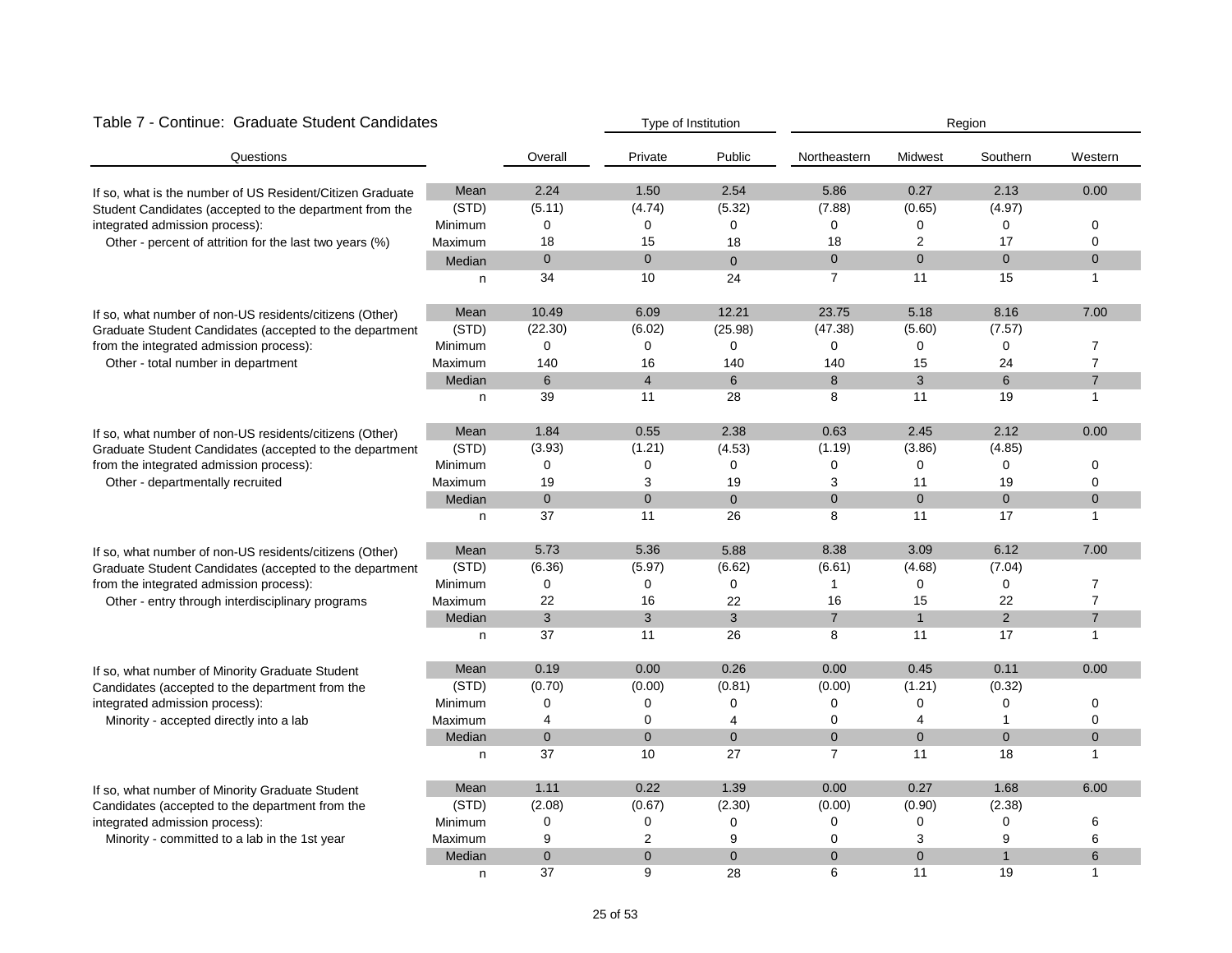| Table 7 - Continue: Graduate Student Candidates            |         |              |                | Type of Institution |                | Region         |              |                |
|------------------------------------------------------------|---------|--------------|----------------|---------------------|----------------|----------------|--------------|----------------|
| Questions                                                  |         | Overall      | Private        | Public              | Northeastern   | Midwest        | Southern     | Western        |
| If so, what number of Minority Graduate Student            | Mean    | 1.36         | 0.55           | 1.68                | 0.63           | 1.00           | 1.56         | 8.00           |
| Candidates (accepted to the department from the            | (STD)   | (2.23)       | (0.93)         | (2.51)              | (1.06)         | (1.54)         | (2.48)       |                |
| integrated admission process):                             | Minimum | 0            | 0              | 0                   | 0              | 0              | 0            | 8              |
| Minority - matriculated                                    | Maximum | 9            | 3              | 9                   | 3              | 4              | 9            | 8              |
|                                                            | Median  | 0.0          | 0.0            | 0.5                 | 0.0            | 0.0            | 0.5          | 8.0            |
|                                                            | n       | 39           | 11             | 28                  | 8              | 12             | 18           |                |
| If so, what number of Minority Graduate Student            | Mean    | 1.37         | 1.45           | 1.33                | 3.75           | 1.18           | 0.33         | 0.00           |
| Candidates (accepted to the department from the            | (STD)   | (4.65)       | (3.50)         | (5.16)              | (8.76)         | (3.31)         | (1.29)       |                |
| integrated admission process):                             | Minimum | 0            | 0              | 0                   | 0              | 0              | 0            | $\mathbf 0$    |
|                                                            | Maximum | 25           | 11             | 25                  | 25             | 11             | 5            | $\overline{0}$ |
| Minority - percent of attrition for the last two years (%) | Median  | $\mathbf{0}$ | $\mathbf 0$    | $\mathbf{0}$        | $\overline{0}$ | $\mathbf{0}$   | $\mathbf{0}$ | $\pmb{0}$      |
|                                                            | n       | 35           | 11             | 24                  | 8              | 11             | 15           | 1              |
| If so, what number of Minority Graduate Student            | Mean    | 3.03         | 1.82           | 3.52                | 2.63           | 2.82           | 3.17         | 6.00           |
| Candidates (accepted to the department from the            | (STD)   | (4.03)       | (1.83)         | (4.58)              | (2.13)         | (6.16)         | (3.24)       |                |
| integrated admission process):                             | Minimum | $\Omega$     | 0              | 0                   | 0              | $\Omega$       | $\Omega$     | 6              |
| Minority - total number in department                      | Maximum | 21           | 4              | 21                  | 6              | 21             | 9            | 6              |
|                                                            | Median  | 2            | 2              | 2                   | 3              | $\mathbf{1}$   | 2            | 6              |
|                                                            | n       | 38           | 11             | 27                  | 8              | 11             | 18           | $\mathbf{1}$   |
| If so, what number of Minority Graduate Student            | Mean    | 1.05         | 0.36           | 1.33                | 0.00           | 2.18           | 0.89         | 0.00           |
| Candidates (accepted to the department from the            | (STD)   | (3.30)       | (1.21)         | (3.83)              | (0.00)         | (5.64)         | (1.91)       |                |
| integrated admission process):                             | Minimum | 0            | O              | 0                   | 0              | 0              | 0            | $\Omega$       |
| Minority - departmentally recruited                        | Maximum | 19           | 4              | 19                  | 0              | 19             | 7            | 0              |
|                                                            | Median  | $\mathbf 0$  | $\overline{0}$ | $\overline{0}$      | $\mathbf{0}$   | $\overline{0}$ | $\mathbf{0}$ | $\mathbf 0$    |
|                                                            | n       | 38           | 11             | 27                  | 8              | 11             | 18           | $\mathbf{1}$   |
| If so, what number of Minority Graduate Student            | Mean    | 1.75         | 0.90           | 2.08                | 2.14           | 0.73           | 2.00         | 6.00           |
| Candidates (accepted to the department from the            | (STD)   | (2.26)       | (1.52)         | (2.43)              | (2.27)         | (1.42)         | (2.45)       |                |
| integrated admission process):                             | Minimum | 0            | $\mathbf 0$    | 0                   | 0              | 0              | 0            | 6              |
| Minority - entry through interdisciplinary programs        | Maximum | 9            | 4              | 9                   | 6              |                | 9            | 6              |
|                                                            | Median  | $\mathbf{1}$ | $\mathbf{0}$   | $\mathbf{1}$        | $\mathbf{1}$   | $\mathbf 0$    | 2            | 6              |
|                                                            | n       | 36           | 10             | 26                  | $\overline{7}$ | 11             | 17           |                |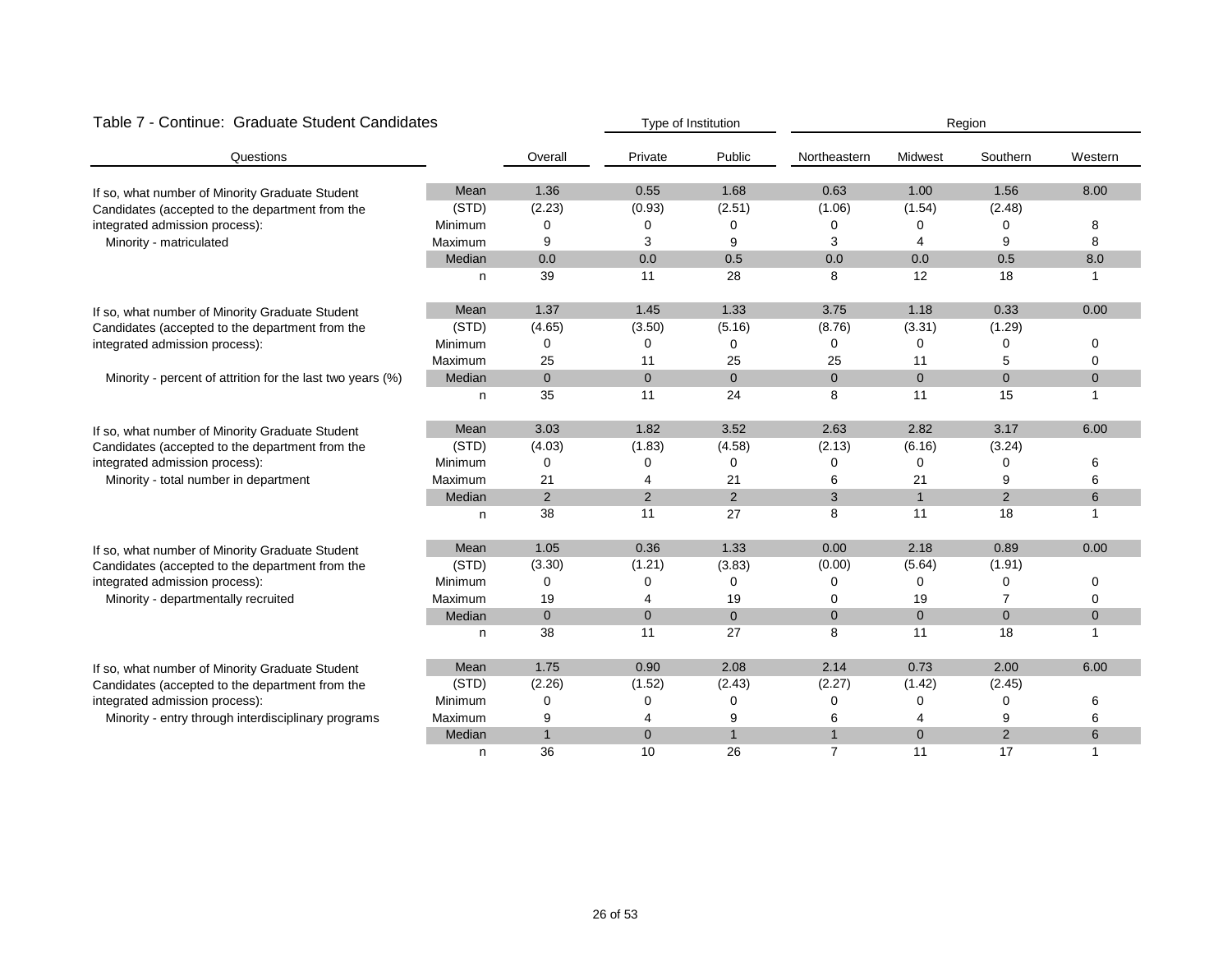### **Table 8: Graduate Students Stipends and Other Financial Information**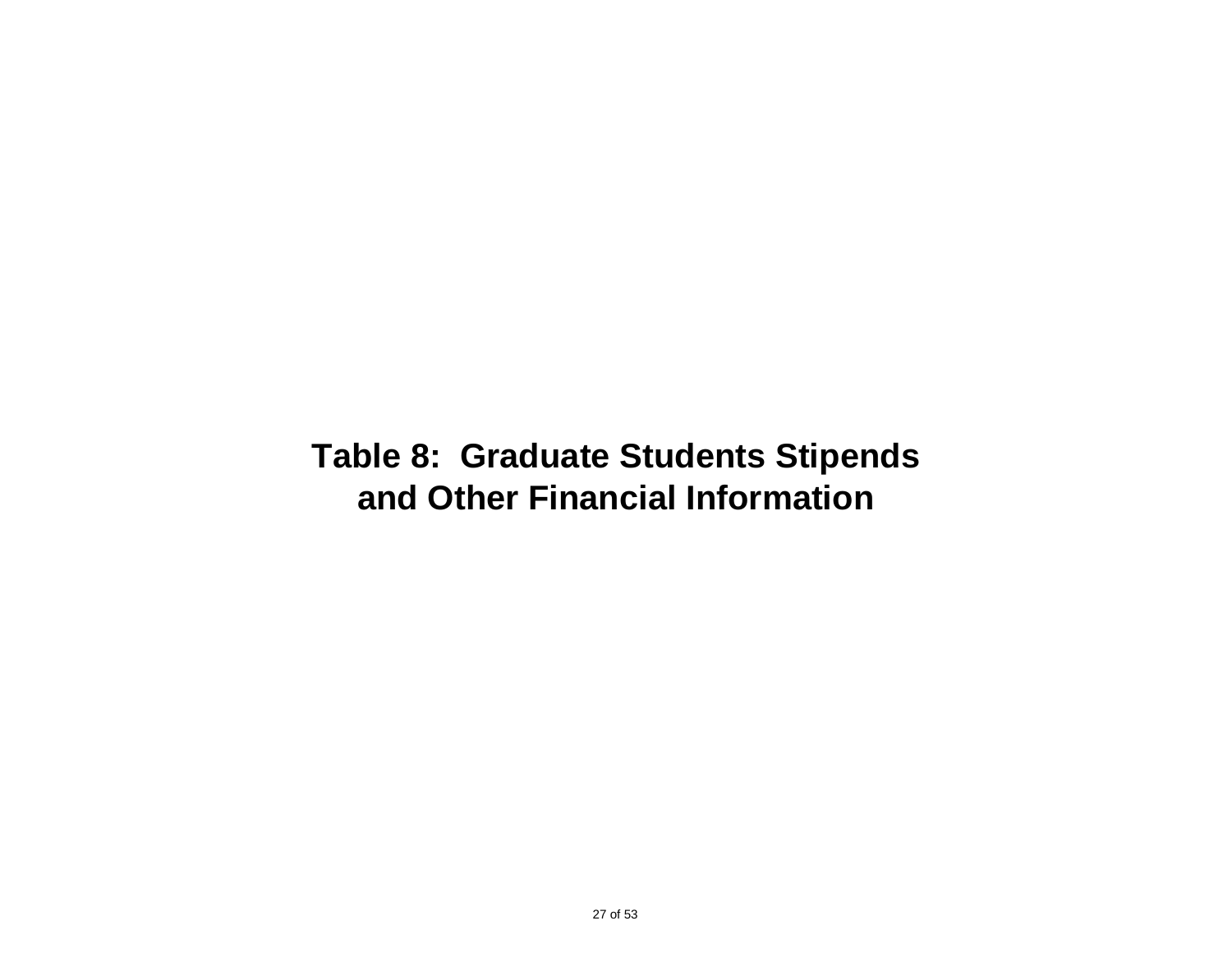|  |  |  |  |  |  |  | Table 8: Graduate Students Stipends and Other Financial Information |
|--|--|--|--|--|--|--|---------------------------------------------------------------------|
|--|--|--|--|--|--|--|---------------------------------------------------------------------|

|                                                        |         |                |         | Type of Institution | Region       |                |          |                |
|--------------------------------------------------------|---------|----------------|---------|---------------------|--------------|----------------|----------|----------------|
| Questions                                              |         | Overall        | Private | Public              | Northeastern | Midwest        | Southern | Western        |
| Number of Graduate Students on departmental stipends   | Mean    | 5.75           | 4.50    | 6.43                | 5.63         | 7.61           | 4.42     | 4.25           |
|                                                        | (STD)   | (7.45)         | (4.72)  | (8.55)              | (7.57)       | (9.43)         | (5.39)   | (5.91)         |
|                                                        | Minimum | 0              | 0       | 0                   | 0            | 0              | 0        | 0              |
|                                                        | Maximum | 38             | 16      | 38                  | 29           | 38             | 18       | 13             |
|                                                        | Median  | 4.0            | 3.5     | 5.0                 | 3.5          | 5.5            | 2.0      | 2.0            |
|                                                        | n       | 57             | 20      | 37                  | 16           | 18             | 19       | 4              |
| Number of Graduate Students on training grant stipends | Mean    | 3.40           | 2.85    | 3.70                | 3.93         | 3.47           | 3.05     | 3.00           |
|                                                        | (STD)   | (5.08)         | (3.73)  | (5.70)              | (3.81)       | (4.91)         | (6.45)   | (2.16)         |
|                                                        | Minimum | 0              | 0       | 0                   | 0            | 0              | 0        | 0              |
|                                                        | Maximum | 27             | 11      | 27                  | 11           | 14             | 27       | 5              |
|                                                        | Median  | 2.0            | 1.0     | 2.0                 | 3.0          | 0.0            | 0.0      | 3.5            |
|                                                        | n       | 57             | 20      | 37                  | 15           | 17             | 21       | 4              |
| Number of Graduate Students on research grant stipends | Mean    | 16.17          | 14.20   | 17.18               | 19.19        | 14.50          | 15.00    | 17.75          |
|                                                        | (STD)   | (10.78)        | (9.51)  | (11.36)             | (9.00)       | (10.58)        | (11.32)  | (16.56)        |
|                                                        | Minimum | 0              | O       | 0                   | 2            | 0              | 0        |                |
|                                                        | Maximum | 41             | 37      | 41                  | 37           | 41             | 38       | 40             |
|                                                        | Median  | 15.0           | 14.0    | 18.0                | 19.0         | 13.5           | 13.0     | 15.0           |
|                                                        | n       | 59             | 20      | 39                  | 16           | 18             | 21       | 4              |
| Number of Graduate Students on other stipends          | Mean    | 3.61           | 5.50    | 2.71                | 6.20         | 2.59           | 3.20     | 0.25           |
|                                                        | (STD)   | (6.01)         | (9.54)  | (3.03)              | (10.23)      | (2.29)         | (3.74)   | (0.50)         |
|                                                        | Minimum | 0              |         | 0                   | 0            | O              | 0        | O              |
|                                                        | Maximum | 39             | 39      | 14                  | 39           | 8              | 14       |                |
|                                                        | Median  | $\overline{2}$ | 2       | 2                   | 3            | $\overline{2}$ | 2        | $\overline{0}$ |
|                                                        | n       | 56             | 18      | 38                  | 15           | 17             | 20       | 4              |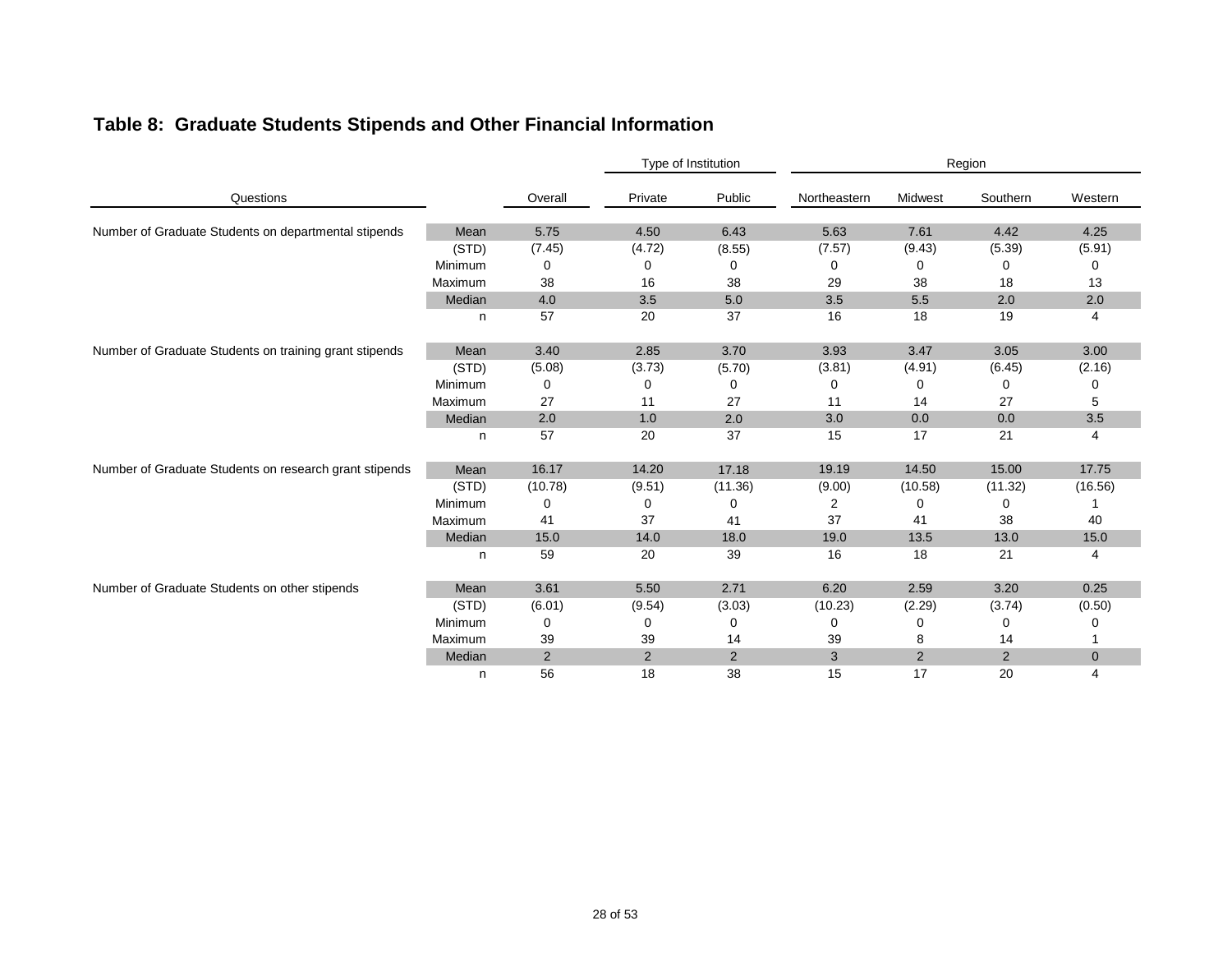#### Table 8 - Continue: Graduate Students Stipends and Other Financial Information **Type of Institution** Type of Institution **Type of Institution** Region

|                                                           |         |           |           | ו יוטוויטנונענוטו וט |              |           | 1.9901       |                |
|-----------------------------------------------------------|---------|-----------|-----------|----------------------|--------------|-----------|--------------|----------------|
| Questions                                                 |         | Overall   | Private   | Public               | Northeastern | Midwest   | Southern     | Western        |
| What is the average stipend for Ph.D. students?           | Mean    | \$23,112  | \$24,172  | \$22,595             | \$24,483     | \$22,585  | \$22,422     | \$23,409       |
|                                                           | (STD)   | (\$2,521) | (\$3,023) | (\$2,088)            | (\$3,135)    | (\$2,116) | (\$2,037)    | (\$2,082)      |
|                                                           | Minimum | \$16,000  | \$16,000  | \$17,376             | \$16,000     | \$17,376  | \$17,500     | \$21,386       |
|                                                           | Maximum | \$28,870  | \$28,870  | \$26,500             | \$28,870     | \$26,000  | \$26,000     | \$26,250       |
|                                                           | Median  | \$23,000  | \$24,750  | \$22,750             | \$25,000     | \$23,000  | \$22,500     | \$23,000       |
|                                                           | n       | 61        | 20        | 41                   | 17           | 19        | 21           | 4              |
| Percentage of students with tuition and fees paid by the  | Mean    | \$58      | \$69      | \$53                 | \$54         | \$73      | \$51         | \$42           |
| department? (%)                                           | (STD)   | ( \$46)   | (\$43)    | (\$47)               | (\$43)       | (\$44)    | (\$50)       | (\$46)         |
|                                                           | Minimum | \$0       | \$0       | \$0                  | \$0          | \$0       | \$0          | \$0            |
|                                                           | Maximum | \$100     | \$100     | \$100                | \$100        | \$100     | \$100        | \$100          |
|                                                           | Median  | \$90      | \$100     | \$64                 | \$60         | \$100     | \$70         | \$35           |
|                                                           | n       | 60        | 20        | 40                   | 17           | 18        | 21           | 4              |
| Is health insurance provided for your graduate students?  |         |           |           |                      |              |           |              |                |
| Yes                                                       |         | 82.54%    | 81.82%    | 82.93%               | 94.12%       | 76.19%    | 80.95%       | 75.00%         |
| No                                                        |         | 17.46%    | 18.18%    | 17.07%               | 5.88%        | 23.81%    | 19.05%       | 25.00%         |
|                                                           | n       | 63        | 22        | 41                   | 17           | 21        | 21           | 4              |
| If yes, how much (total cost from all sources)?           | Mean    | \$2,422   | \$2,086   | \$2,641              | \$2,461      | \$2,736   | \$2,242      | \$1,959        |
|                                                           | (STD)   | (\$2,142) | (\$894)   | (\$2,659)            | (\$983)      | (\$3,698) | (\$1,617)    | (\$624)        |
|                                                           | Minimum | \$300     | \$955     | \$300                | \$1,412      | \$300     | \$300        | \$1,518        |
|                                                           | Maximum | \$13,542  | \$4,996   | \$13,542             | \$4,996      | \$13,542  | \$6,000      | \$2,400        |
|                                                           | Median  | \$1,820   | \$1,800   | \$1,910              | \$2,217      | \$1,732   | \$1,692      | \$1,959        |
|                                                           | n       | 43        | 17        | 26                   | 13           | 11        | 17           | $\overline{2}$ |
| Is a recruiting bonus paid to incoming graduate students? |         |           |           |                      |              |           |              |                |
| Yes                                                       |         | 9.52%     | 0.00%     | 14.63%               | 0.00%        | 19.05%    | 4.76%        | 25.00%         |
| No                                                        |         | 90.48%    | 100.00%   | 85.37%               | 100.00%      | 80.95%    | 95.24%       | 75.00%         |
|                                                           | n       | 63        | 22        | 41                   | 17           | 21        | 21           | 4              |
| If yes, how much (total cost from all sources)?           | Mean    | \$4,017   |           | \$4,017              |              | \$4,400   | \$6,000      | \$500          |
|                                                           | (STD)   | (\$5,555) |           | (\$5,555)            |              | (\$6,768) |              |                |
|                                                           | Minimum | \$500     |           | \$500                |              | \$500     | \$6,000      | \$500          |
|                                                           | Maximum | \$14,500  |           | \$14,500             |              | \$14,500  | \$6,000      | \$500          |
|                                                           | Median  | \$1,300   |           | \$1,300              |              | \$1,300   | \$6,000      | \$500          |
|                                                           | n       | 6         | 0         | 6                    | 0            | 4         | $\mathbf{1}$ | $\mathbf{1}$   |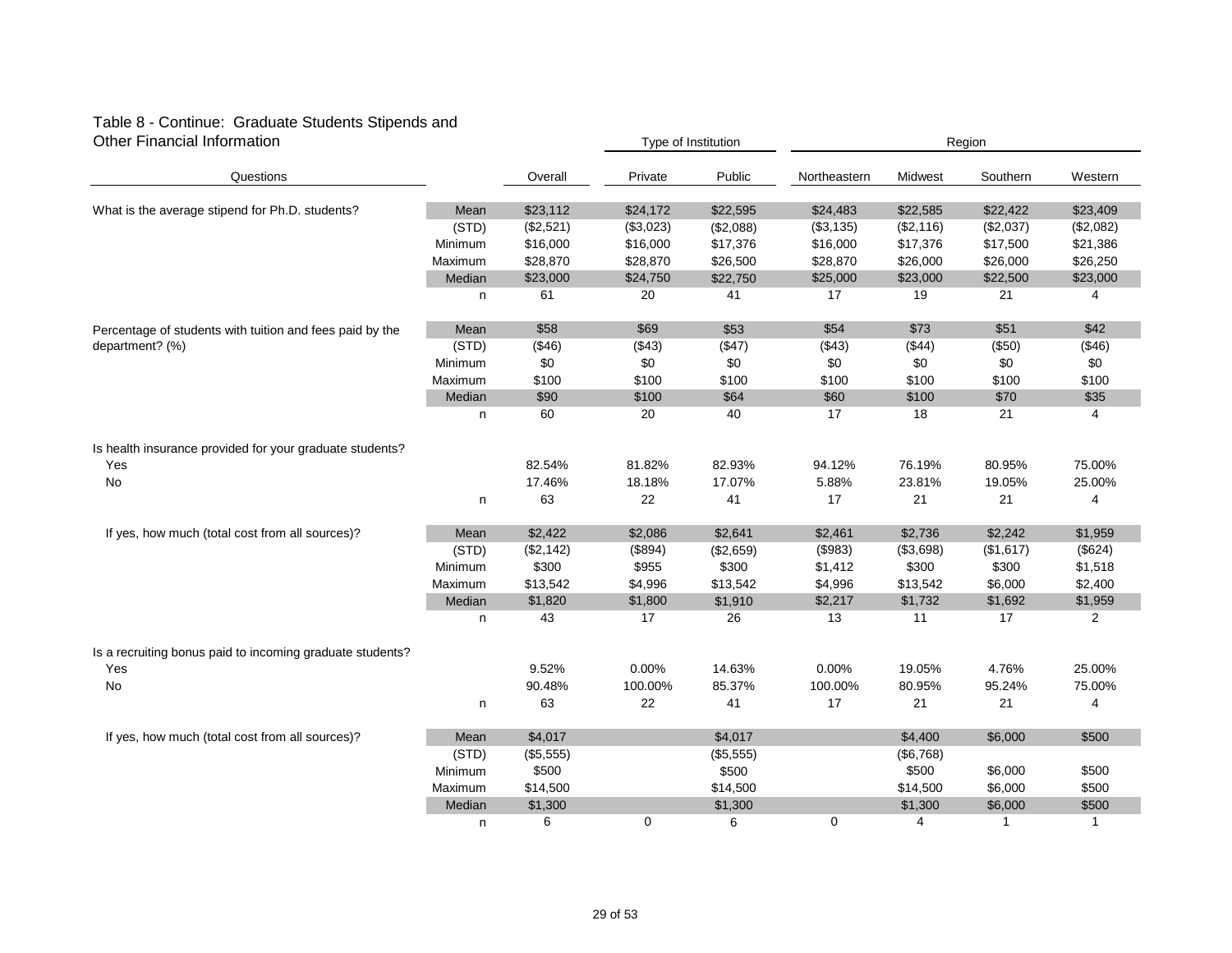#### Table 8 - Continue: Graduate Students Stipends and Other Financial Information

| Other Financial Information                                  |         |           |           | Type of Institution | Region       |           |           |                |
|--------------------------------------------------------------|---------|-----------|-----------|---------------------|--------------|-----------|-----------|----------------|
| Questions                                                    |         | Overall   | Private   | Public              | Northeastern | Midwest   | Southern  | Western        |
| Is health insurance provided for your post-doctoral fellows? |         |           |           |                     |              |           |           |                |
| Yes                                                          |         | 14.52%    | 76.19%    | 90.24%              | 88.24%       | 80.00%    | 95.24%    | 50.00%         |
| No                                                           |         | 85.48%    | 23.81%    | 9.76%               | 11.76%       | 20.00%    | 4.76%     | 50.00%         |
|                                                              | n       | 62        | 21        | 41                  | 17           | 20        | 21        | 4              |
| If yes, how much (total cost from all sources)?              | Mean    | \$4,673   | \$3,524   | \$5,292             | \$3,840      | \$5,210   | \$4,585   | \$5,952        |
|                                                              | (STD)   | (\$3,139) | (\$1,983) | (\$3,490)           | (\$2,269)    | (\$4,408) | (\$2,693) | (\$248)        |
|                                                              | Minimum | \$600     | \$745     | \$600               | \$745        | \$600     | \$600     | \$5,776        |
|                                                              | Maximum | \$17,446  | \$8,500   | \$17,446            | \$8,500      | \$17,446  | \$12,000  | \$6,127        |
|                                                              | Median  | \$4,429   | \$3,001   | \$4,566             | \$3,600      | \$4,188   | \$4,428   | \$5,952        |
|                                                              | n       | 40        | 14        | 26                  | 9            | 12        | 17        | $\overline{2}$ |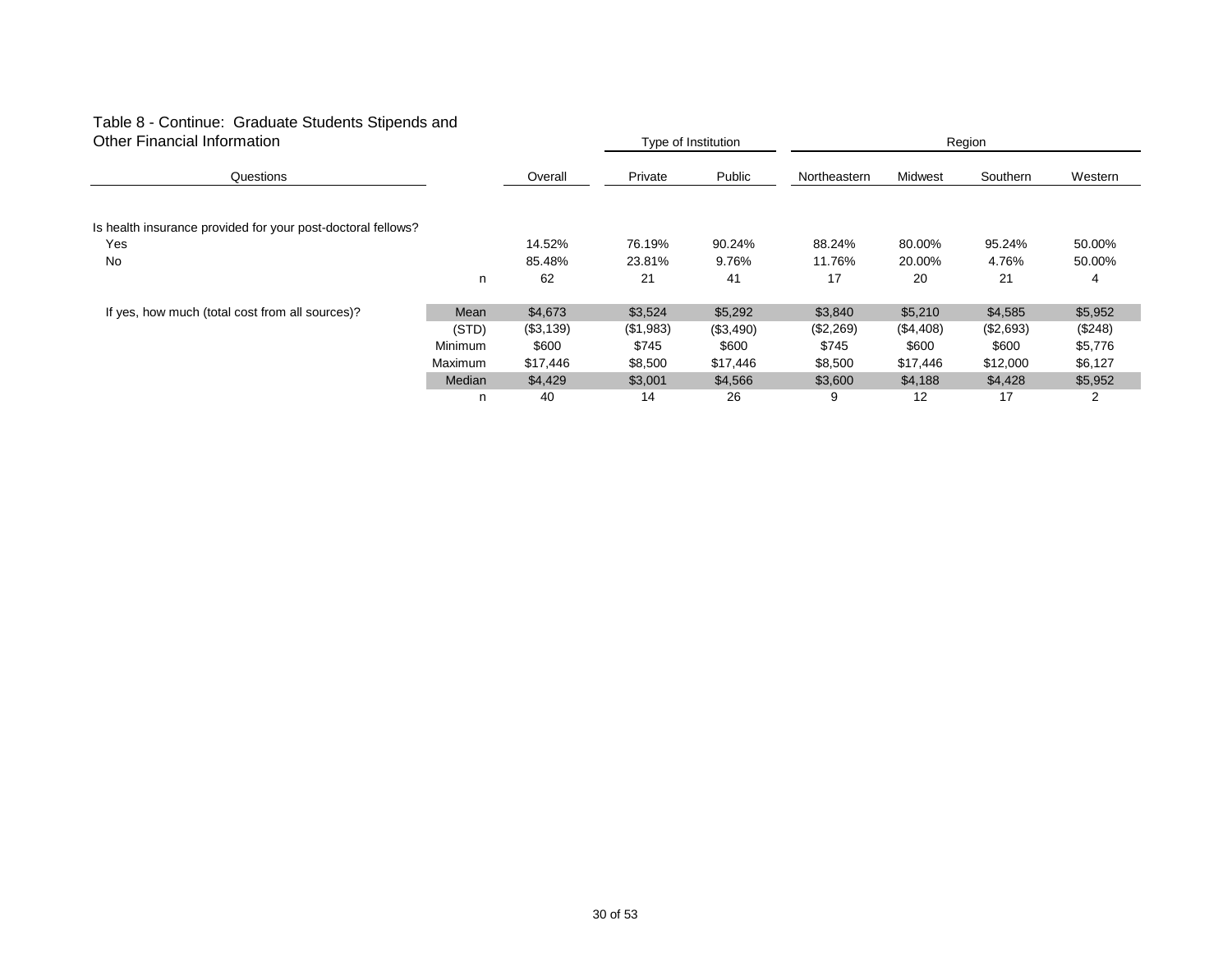## **Table 9: Departmental Postdoctoral Information**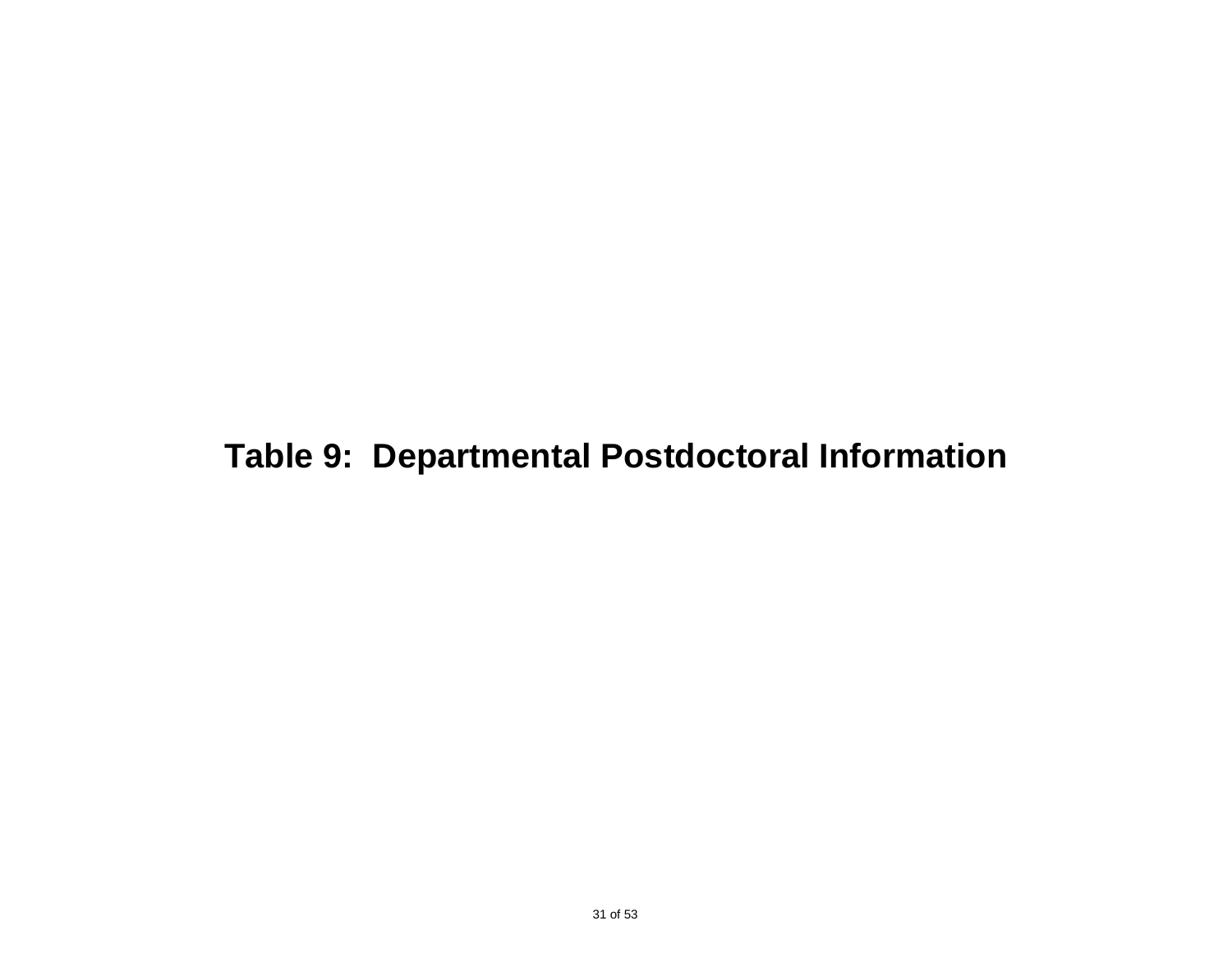### **Table 9: Departmental Postdoctoral Information**

|                                                               |         | Type of Institution                                                                                                                                                                                                                                                                                                                                                                                                                                                                                                                                                                                                                                                                                                                                                                                                                                                                                                                                                                                                                                                                                      |         |    |    | Region |    |                |  |
|---------------------------------------------------------------|---------|----------------------------------------------------------------------------------------------------------------------------------------------------------------------------------------------------------------------------------------------------------------------------------------------------------------------------------------------------------------------------------------------------------------------------------------------------------------------------------------------------------------------------------------------------------------------------------------------------------------------------------------------------------------------------------------------------------------------------------------------------------------------------------------------------------------------------------------------------------------------------------------------------------------------------------------------------------------------------------------------------------------------------------------------------------------------------------------------------------|---------|----|----|--------|----|----------------|--|
| Questions                                                     |         | Public<br>Southern<br>Overall<br>Private<br>Northeastern<br>Midwest<br>5.06<br>5.35<br>4.90<br>6.24<br>5.40<br>4.00<br>Mean<br>(STD)<br>(6.61)<br>(4.73)<br>(6.39)<br>(4.20)<br>(5.46)<br>(6.03)<br>Minimum<br>$\Omega$<br>0<br>0<br>0<br>0<br>0<br>25<br>25<br>18<br>18<br>25<br>16<br>Median<br>3.5<br>2.0<br>3.0<br>4.0<br>4.0<br>4.0<br>62<br>23<br>39<br>17<br>20<br>21<br>n<br>8.22<br>7.57<br>8.59<br>14.00<br>5.19<br>7.41<br>Mean<br>(STD)<br>(7.76)<br>(9.10)<br>(7.02)<br>(8.60)<br>(11.87)<br>(5.01)<br>Minimum<br>0<br>0<br>0<br>0<br>47<br>29<br>47<br>19<br>25<br>47<br>Median<br>6.0<br>6.0<br>6.0<br>9.0<br>4.0<br>6.0<br>64<br>17<br>21<br>23<br>41<br>22<br>n<br>3.24<br>2.86<br>3.45<br>3.35<br>2.75<br>3.57<br>Mean<br>(STD)<br>(1.13)<br>(1.08)<br>(0.79)<br>(1.37)<br>(1.08)<br>(1.11)<br>Minimum<br>2<br>2<br>2<br>0<br>0<br>0<br>6<br>6<br>5<br>6<br>5<br>5<br>3.0<br>Median<br>3.0<br>3.0<br>3.0<br>3.0<br>3.0<br>62<br>22<br>40<br>17<br>20<br>21<br>n<br>79.69%<br>72.73%<br>83.33%<br>64.71%<br>85.71%<br>90.91%<br>20.31%<br>27.27%<br>16.67%<br>35.29%<br>14.29%<br>9.09% | Western |    |    |        |    |                |  |
| Number of US citizen/permanent resident postdoctoral          |         |                                                                                                                                                                                                                                                                                                                                                                                                                                                                                                                                                                                                                                                                                                                                                                                                                                                                                                                                                                                                                                                                                                          |         |    |    |        |    | 4.00           |  |
| fellows in the department.                                    |         |                                                                                                                                                                                                                                                                                                                                                                                                                                                                                                                                                                                                                                                                                                                                                                                                                                                                                                                                                                                                                                                                                                          |         |    |    |        |    | (4.24)         |  |
|                                                               |         |                                                                                                                                                                                                                                                                                                                                                                                                                                                                                                                                                                                                                                                                                                                                                                                                                                                                                                                                                                                                                                                                                                          |         |    |    |        |    |                |  |
|                                                               | Maximum |                                                                                                                                                                                                                                                                                                                                                                                                                                                                                                                                                                                                                                                                                                                                                                                                                                                                                                                                                                                                                                                                                                          |         |    |    |        |    | 10             |  |
|                                                               |         |                                                                                                                                                                                                                                                                                                                                                                                                                                                                                                                                                                                                                                                                                                                                                                                                                                                                                                                                                                                                                                                                                                          |         |    |    |        |    | 2.5            |  |
|                                                               |         |                                                                                                                                                                                                                                                                                                                                                                                                                                                                                                                                                                                                                                                                                                                                                                                                                                                                                                                                                                                                                                                                                                          |         |    |    |        |    | 4              |  |
| Number of other postdoctoral fellows in the department.       |         |                                                                                                                                                                                                                                                                                                                                                                                                                                                                                                                                                                                                                                                                                                                                                                                                                                                                                                                                                                                                                                                                                                          |         |    |    |        |    | 4.00           |  |
|                                                               |         |                                                                                                                                                                                                                                                                                                                                                                                                                                                                                                                                                                                                                                                                                                                                                                                                                                                                                                                                                                                                                                                                                                          |         |    |    |        |    | (2.45)         |  |
|                                                               |         |                                                                                                                                                                                                                                                                                                                                                                                                                                                                                                                                                                                                                                                                                                                                                                                                                                                                                                                                                                                                                                                                                                          |         |    |    |        |    | 2              |  |
|                                                               | Maximum |                                                                                                                                                                                                                                                                                                                                                                                                                                                                                                                                                                                                                                                                                                                                                                                                                                                                                                                                                                                                                                                                                                          |         |    |    |        |    | $\overline{7}$ |  |
|                                                               |         |                                                                                                                                                                                                                                                                                                                                                                                                                                                                                                                                                                                                                                                                                                                                                                                                                                                                                                                                                                                                                                                                                                          |         |    |    |        |    | 3.5            |  |
|                                                               |         |                                                                                                                                                                                                                                                                                                                                                                                                                                                                                                                                                                                                                                                                                                                                                                                                                                                                                                                                                                                                                                                                                                          |         |    |    |        |    | 4              |  |
| Average number of years of training for your postdoctoral     |         |                                                                                                                                                                                                                                                                                                                                                                                                                                                                                                                                                                                                                                                                                                                                                                                                                                                                                                                                                                                                                                                                                                          |         |    |    |        |    | 3.50           |  |
| fellows $(yr(s))$ .                                           |         |                                                                                                                                                                                                                                                                                                                                                                                                                                                                                                                                                                                                                                                                                                                                                                                                                                                                                                                                                                                                                                                                                                          |         |    |    |        |    | (0.58)         |  |
|                                                               |         |                                                                                                                                                                                                                                                                                                                                                                                                                                                                                                                                                                                                                                                                                                                                                                                                                                                                                                                                                                                                                                                                                                          |         |    |    |        |    | З              |  |
|                                                               | Maximum |                                                                                                                                                                                                                                                                                                                                                                                                                                                                                                                                                                                                                                                                                                                                                                                                                                                                                                                                                                                                                                                                                                          |         |    |    |        |    | 4              |  |
|                                                               |         |                                                                                                                                                                                                                                                                                                                                                                                                                                                                                                                                                                                                                                                                                                                                                                                                                                                                                                                                                                                                                                                                                                          |         |    |    |        |    | 3.5            |  |
|                                                               |         |                                                                                                                                                                                                                                                                                                                                                                                                                                                                                                                                                                                                                                                                                                                                                                                                                                                                                                                                                                                                                                                                                                          |         |    |    |        |    | 4              |  |
| Are your post-doctoral fellows considered full time employees |         |                                                                                                                                                                                                                                                                                                                                                                                                                                                                                                                                                                                                                                                                                                                                                                                                                                                                                                                                                                                                                                                                                                          |         |    |    |        |    |                |  |
| Yes                                                           |         |                                                                                                                                                                                                                                                                                                                                                                                                                                                                                                                                                                                                                                                                                                                                                                                                                                                                                                                                                                                                                                                                                                          |         |    |    |        |    | 50.00%         |  |
| No                                                            |         |                                                                                                                                                                                                                                                                                                                                                                                                                                                                                                                                                                                                                                                                                                                                                                                                                                                                                                                                                                                                                                                                                                          |         |    |    |        |    | 50.00%         |  |
|                                                               | n       | 64                                                                                                                                                                                                                                                                                                                                                                                                                                                                                                                                                                                                                                                                                                                                                                                                                                                                                                                                                                                                                                                                                                       | 22      | 42 | 17 | 21     | 22 | 4              |  |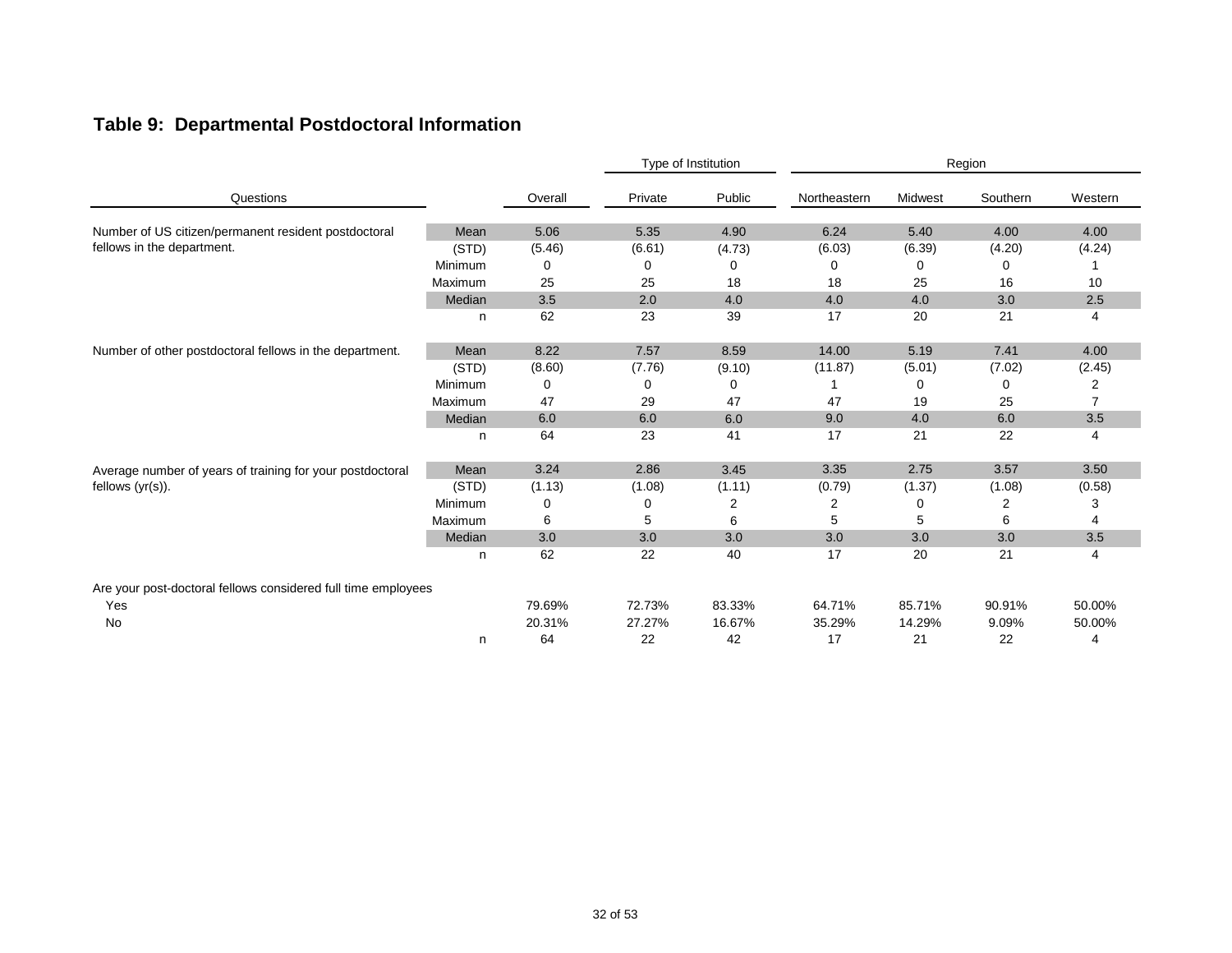## **Table 10: Ph.D. Graduates Placement for the Past Five Years (How many went directly to?)**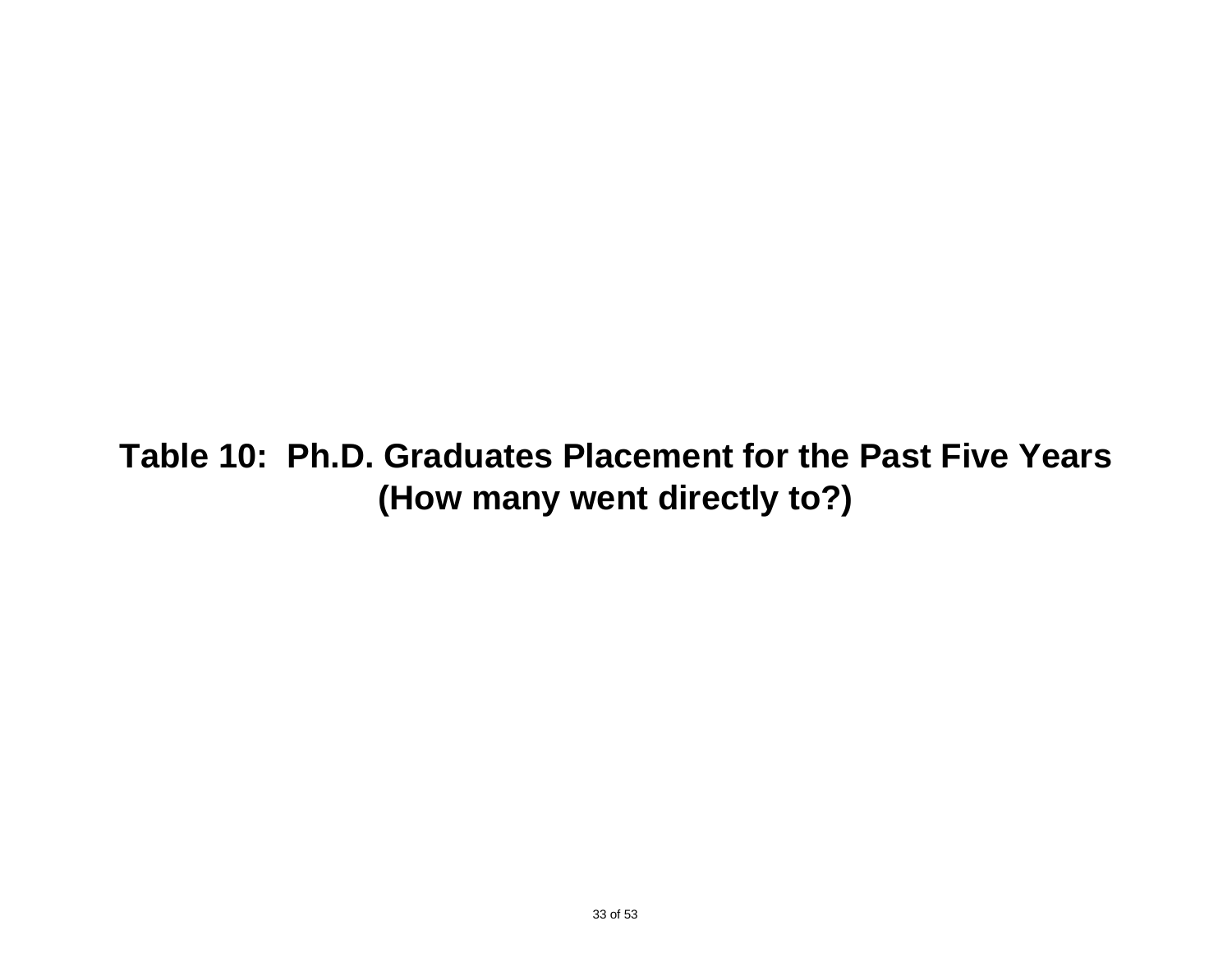|                                      |         |                                                                                                                                                                                                                                                                                                                                                                                                                                                                                                                                                                                                                                                                                                                                                                                                                                                                                                                               |             | Type of Institution |              | Region       |              |         |  |
|--------------------------------------|---------|-------------------------------------------------------------------------------------------------------------------------------------------------------------------------------------------------------------------------------------------------------------------------------------------------------------------------------------------------------------------------------------------------------------------------------------------------------------------------------------------------------------------------------------------------------------------------------------------------------------------------------------------------------------------------------------------------------------------------------------------------------------------------------------------------------------------------------------------------------------------------------------------------------------------------------|-------------|---------------------|--------------|--------------|--------------|---------|--|
| Questions                            |         | Overall                                                                                                                                                                                                                                                                                                                                                                                                                                                                                                                                                                                                                                                                                                                                                                                                                                                                                                                       | Private     | Public              | Northeastern | Midwest      | Southern     | Western |  |
| Total number of Post-doc             | Mean    |                                                                                                                                                                                                                                                                                                                                                                                                                                                                                                                                                                                                                                                                                                                                                                                                                                                                                                                               |             |                     |              |              |              | 12.67   |  |
|                                      | (STD)   |                                                                                                                                                                                                                                                                                                                                                                                                                                                                                                                                                                                                                                                                                                                                                                                                                                                                                                                               |             |                     |              |              |              | (1.53)  |  |
|                                      | Minimum |                                                                                                                                                                                                                                                                                                                                                                                                                                                                                                                                                                                                                                                                                                                                                                                                                                                                                                                               |             |                     |              |              |              | 11      |  |
|                                      | Maximum | 15.91<br>11.61<br>17.95<br>23.07<br>13.67<br>13.52<br>(15.58)<br>(7.70)<br>(24.85)<br>(9.44)<br>(11.91)<br>(17.90)<br>0<br>3<br>0<br>0<br>104<br>25<br>104<br>104<br>39<br>51<br>11.5<br>14.0<br>13.0<br>20.5<br>12.5<br>12.0<br>56<br>18<br>14<br>18<br>21<br>38<br>2.60<br>1.20<br>2.46<br>2.50<br>3.24<br>2.31<br>(3.06)<br>(0.86)<br>(4.18)<br>(2.18)<br>(2.66)<br>(3.47)<br>0<br>0<br>0<br>0<br>0<br>0<br>16<br>16<br>8<br>3<br>16<br>6<br>1.5<br>1.0<br>2.0<br>2.0<br>1.0<br>1.5<br>48<br>16<br>15<br>33<br>13<br>16<br>0.71<br>1.39<br>1.69<br>1.18<br>1.21<br>1.78<br>(1.72)<br>(1.63)<br>(3.08)<br>(2.27)<br>(0.91)<br>(2.61)<br>0<br>0<br>0<br>0<br>0<br>0<br>13<br>3<br>13<br>5<br>13<br>6<br>0.5<br>1.0<br>1.0<br>1.0<br>1.0<br>1.0<br>46<br>14<br>32<br>11<br>14<br>18<br>0.72<br>0.38<br>0.87<br>0.36<br>1.00<br>0.46<br>(1.01)<br>(0.65)<br>(1.11)<br>(0.67)<br>(0.88)<br>(1.10)<br>0<br>0<br>0<br>0<br>0<br>0 | 14          |                     |              |              |              |         |  |
|                                      | Median  |                                                                                                                                                                                                                                                                                                                                                                                                                                                                                                                                                                                                                                                                                                                                                                                                                                                                                                                               |             |                     |              |              |              | 13.0    |  |
|                                      | n       |                                                                                                                                                                                                                                                                                                                                                                                                                                                                                                                                                                                                                                                                                                                                                                                                                                                                                                                               |             |                     |              |              |              | 3       |  |
| Total number of Industry             | Mean    |                                                                                                                                                                                                                                                                                                                                                                                                                                                                                                                                                                                                                                                                                                                                                                                                                                                                                                                               |             |                     |              |              |              | 5.33    |  |
|                                      | (STD)   |                                                                                                                                                                                                                                                                                                                                                                                                                                                                                                                                                                                                                                                                                                                                                                                                                                                                                                                               |             |                     |              |              |              | (3.79)  |  |
|                                      | Minimum |                                                                                                                                                                                                                                                                                                                                                                                                                                                                                                                                                                                                                                                                                                                                                                                                                                                                                                                               |             |                     |              |              |              |         |  |
|                                      | Maximum |                                                                                                                                                                                                                                                                                                                                                                                                                                                                                                                                                                                                                                                                                                                                                                                                                                                                                                                               |             |                     |              |              |              | 8       |  |
|                                      | Median  |                                                                                                                                                                                                                                                                                                                                                                                                                                                                                                                                                                                                                                                                                                                                                                                                                                                                                                                               |             |                     |              |              |              | $7.0$   |  |
|                                      | n       |                                                                                                                                                                                                                                                                                                                                                                                                                                                                                                                                                                                                                                                                                                                                                                                                                                                                                                                               |             |                     |              |              |              | 3       |  |
| Total number of Gov't                | Mean    |                                                                                                                                                                                                                                                                                                                                                                                                                                                                                                                                                                                                                                                                                                                                                                                                                                                                                                                               |             |                     |              |              |              | 0.67    |  |
|                                      | (STD)   |                                                                                                                                                                                                                                                                                                                                                                                                                                                                                                                                                                                                                                                                                                                                                                                                                                                                                                                               |             |                     |              |              |              | (0.58)  |  |
|                                      | Minimum |                                                                                                                                                                                                                                                                                                                                                                                                                                                                                                                                                                                                                                                                                                                                                                                                                                                                                                                               |             |                     |              |              |              | 0       |  |
|                                      | Maximum |                                                                                                                                                                                                                                                                                                                                                                                                                                                                                                                                                                                                                                                                                                                                                                                                                                                                                                                               |             |                     |              |              |              |         |  |
|                                      | Median  |                                                                                                                                                                                                                                                                                                                                                                                                                                                                                                                                                                                                                                                                                                                                                                                                                                                                                                                               |             |                     |              |              |              | 1.0     |  |
|                                      | n       |                                                                                                                                                                                                                                                                                                                                                                                                                                                                                                                                                                                                                                                                                                                                                                                                                                                                                                                               |             |                     |              |              |              | 3       |  |
| Total number of Tenure track faculty | Mean    |                                                                                                                                                                                                                                                                                                                                                                                                                                                                                                                                                                                                                                                                                                                                                                                                                                                                                                                               |             |                     |              |              |              | 1.67    |  |
|                                      | (STD)   |                                                                                                                                                                                                                                                                                                                                                                                                                                                                                                                                                                                                                                                                                                                                                                                                                                                                                                                               |             |                     |              |              |              | (1.53)  |  |
|                                      | Minimum |                                                                                                                                                                                                                                                                                                                                                                                                                                                                                                                                                                                                                                                                                                                                                                                                                                                                                                                               |             |                     |              |              |              | 0       |  |
|                                      | Maximum | 3                                                                                                                                                                                                                                                                                                                                                                                                                                                                                                                                                                                                                                                                                                                                                                                                                                                                                                                             | 2           | 3                   | 2            | 3            | 3            | 3       |  |
|                                      | Median  | $\mathbf 0$                                                                                                                                                                                                                                                                                                                                                                                                                                                                                                                                                                                                                                                                                                                                                                                                                                                                                                                   | $\mathbf 0$ | $\overline{0}$      | $\mathbf{0}$ | $\mathbf{0}$ | $\mathbf{1}$ | 2       |  |
|                                      | n       | 43                                                                                                                                                                                                                                                                                                                                                                                                                                                                                                                                                                                                                                                                                                                                                                                                                                                                                                                            | 13          | 30                  | 11           | 13           | 16           | 3       |  |

### **Table 10: Ph.D. Graduates Placement for the Past Five Years**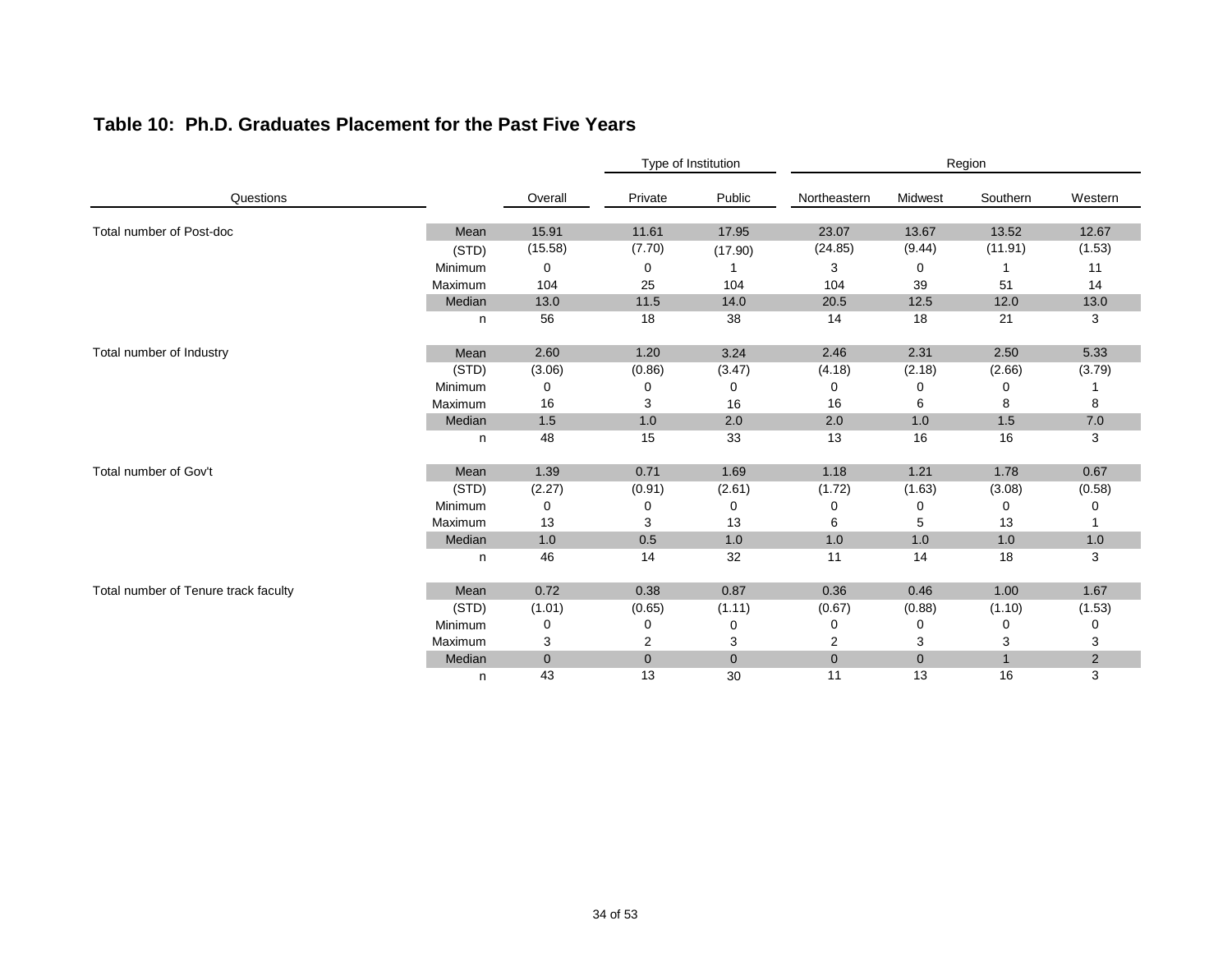#### Table 10 - Continue: Ph.D. Grad. Placement for the Past 5 Years

| for the Past 5 Years                     |         |             |                | Type of Institution |              | Region   |                |              |  |
|------------------------------------------|---------|-------------|----------------|---------------------|--------------|----------|----------------|--------------|--|
| Questions                                |         | Overall     | Private        | Public              | Northeastern | Midwest  | Southern       | Western      |  |
|                                          |         |             |                |                     |              |          |                |              |  |
| Total number of Non-tenure track faculty | Mean    | 0.63        | 0.60           | 0.64                | 0.42         | 0.77     | 0.80           | 0.00         |  |
|                                          | (STD)   | (1.13)      | (1.06)         | (1.19)              | (0.67)       | (1.17)   | (1.47)         | (0.00)       |  |
|                                          | Minimum | 0           |                | 0                   |              | 0        | 0              |              |  |
|                                          | Maximum | 5           | 4              | 5                   | 2            | 4        | 5              | 0            |  |
|                                          | Median  | $\mathbf 0$ | $\overline{0}$ | $\overline{0}$      |              | $\Omega$ | $\overline{0}$ | $\mathbf{0}$ |  |
|                                          | n       | 43          | 15             | 28                  | 12           | 13       | 15             | 3            |  |
| Total number of Other                    | Mean    | 3.08        | 2.75           | 3.24                | 2.71         | 2.36     | 3.94           | 3.00         |  |
|                                          | (STD)   | (3.00)      | (2.38)         | (3.28)              | (2.30)       | (2.17)   | (3.99)         | (2.00)       |  |
|                                          | Minimum | 0           |                | 0                   |              | $\Omega$ | 0              |              |  |
|                                          | Maximum | 14          | 9              | 14                  |              | 6        | 14             | 5            |  |
|                                          | Median  | 3.0         | 2.0            | 3.0                 | 2.5          | 1.5      | 3.0            | 3.0          |  |
|                                          | n       | 49          | 16             | 33                  | 14           | 14       | 18             | 3            |  |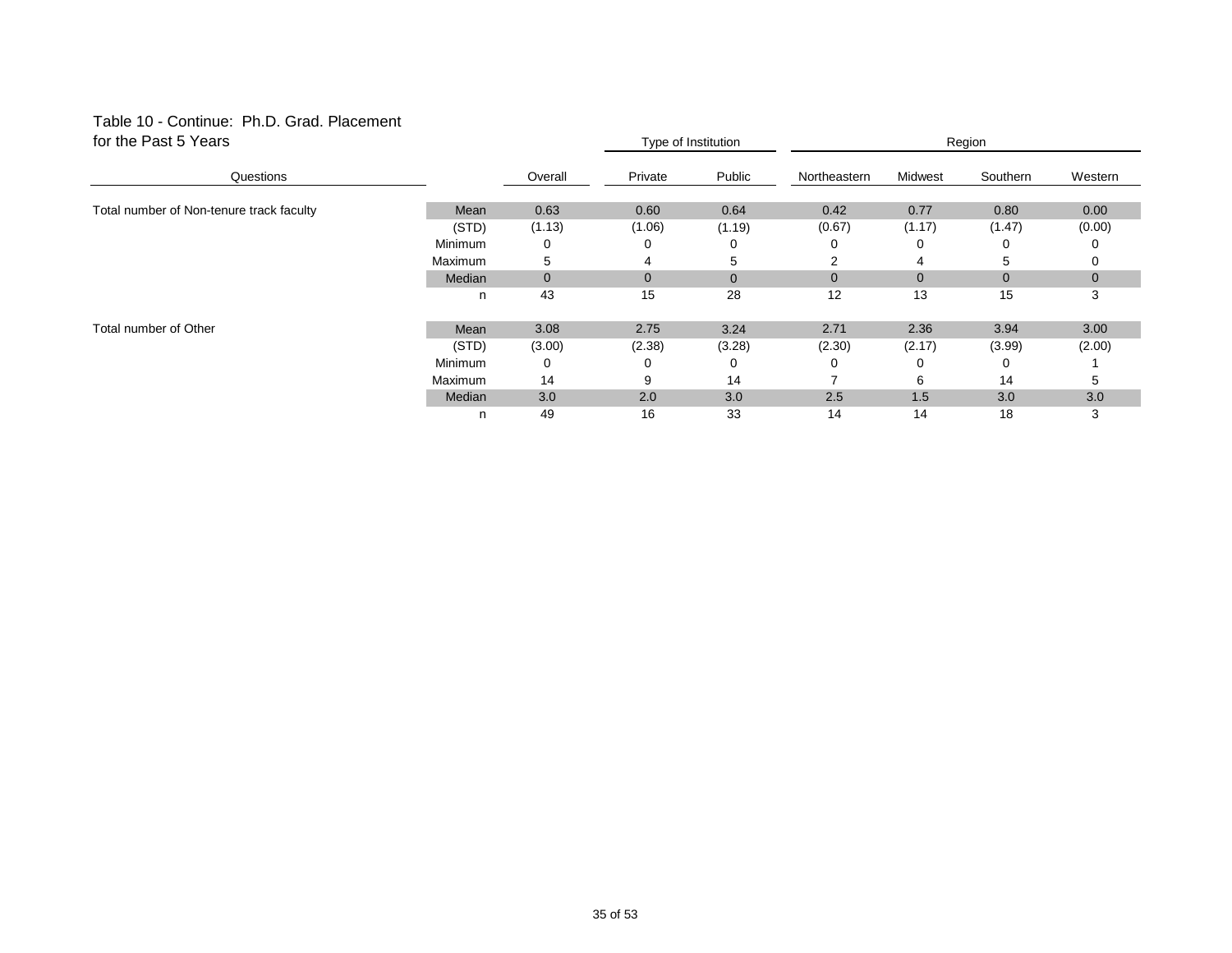**Table 11: Postdoctoral Fellows Placement for the Past Five Years (How many went directly to?)**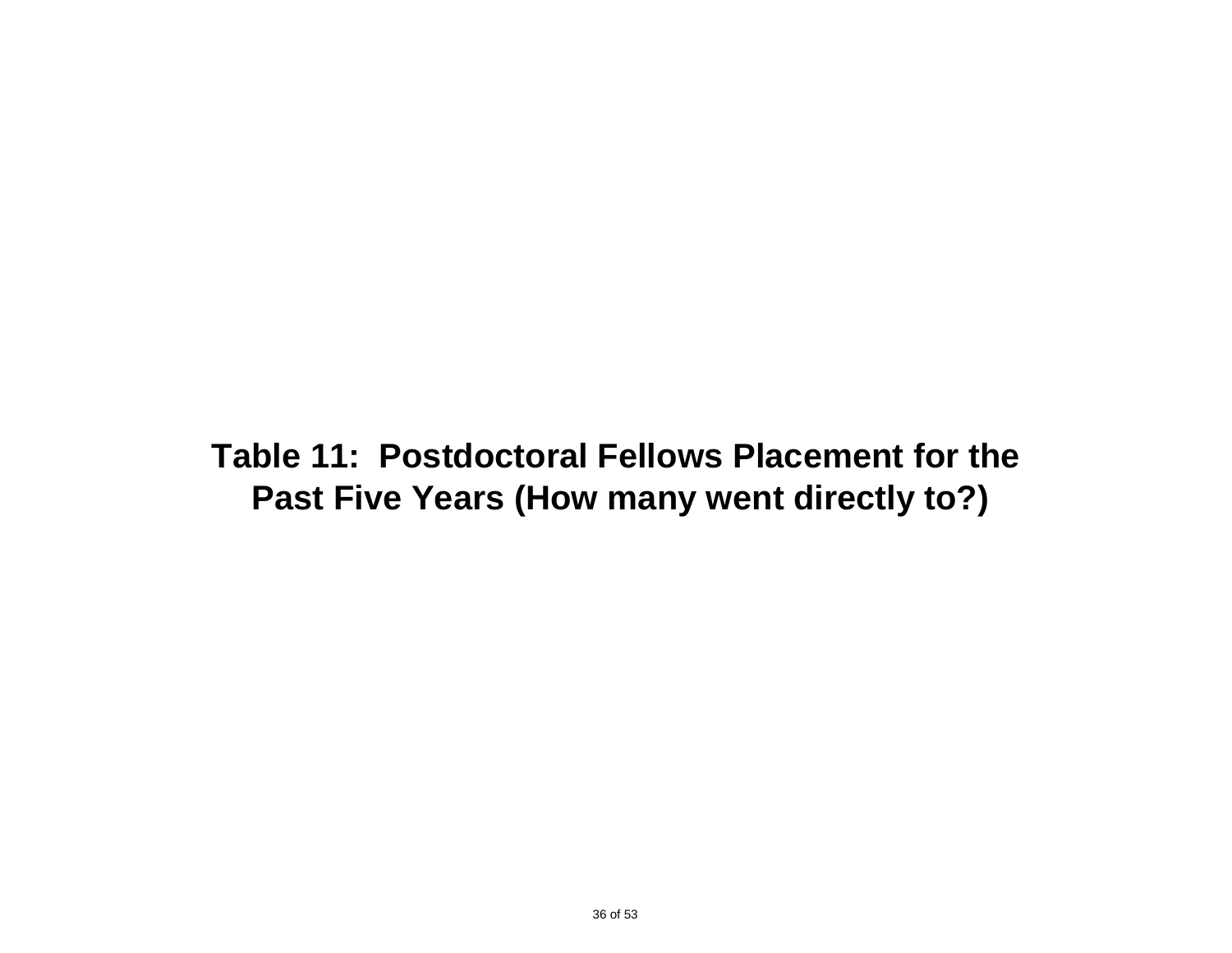|  | Table 11: Postdoctoral Fellows Placement for the Past Five Years |  |  |  |  |  |
|--|------------------------------------------------------------------|--|--|--|--|--|
|--|------------------------------------------------------------------|--|--|--|--|--|

|                                      |         |              | Type of Institution |                | Region       |              |              |                |  |
|--------------------------------------|---------|--------------|---------------------|----------------|--------------|--------------|--------------|----------------|--|
| Questions                            |         | Overall      | Private             | Public         | Northeastern | Midwest      | Southern     | Western        |  |
| Total number of Post-doc             | Mean    | 5.53         | 5.67                | 5.44           | 6.45         | 4.50         | 5.67         | 6.33           |  |
|                                      | (STD)   | (4.91)       | (6.02)              | (4.25)         | (5.37)       | (4.49)       | (4.79)       | (7.51)         |  |
|                                      | Minimum | 0            | 0                   | 0              | 0            | 0            | 0            | $\overline{c}$ |  |
|                                      | Maximum | 18           | 18                  | 15             | 17           | 15           | 18           | 15             |  |
|                                      | Median  | 4.0          | 4.0                 | 5.0            | 6.0          | 3.5          | 4.5          | 2.0            |  |
|                                      | n       | 40           | 15                  | 25             | 11           | 14           | 12           | 3              |  |
| Total number of Industry             | Mean    | $3.05$       | 2.33                | 3.36           | 3.00         | 2.92         | 3.38         | 2.33           |  |
|                                      | (STD)   | (3.84)       | (2.74)              | (4.24)         | (2.61)       | (3.73)       | (5.27)       | (1.53)         |  |
|                                      | Minimum | 0            | 0                   | 0              | 0            | 0            | 0            |                |  |
|                                      | Maximum | 20           | 8                   | 20             | 8            | 12           | 20           | 4              |  |
|                                      | Median  | 2.0          | 1.5                 | 2.0            | 2.0          | 1.0          | 2.0          | 2.0            |  |
|                                      | n       | 40           | 12                  | 28             | 11           | 13           | 13           | 3              |  |
| Total number of Gov't                | Mean    | 1.38         | 1.00                | 1.57           | 2.00         | 1.14         | 1.20         | 1.00           |  |
|                                      | (STD)   | (2.19)       | (1.10)              | (2.56)         | (3.84)       | (1.17)       | (1.40)       |                |  |
|                                      | Minimum | 0            | 0                   | 0              | 0            | 0            | 0            |                |  |
|                                      | Maximum | 12           | 3                   | 12             | 12           | 3            | 4            |                |  |
|                                      | Median  | $\mathbf{1}$ | $\mathbf{1}$        | $\overline{1}$ | $\mathbf{1}$ | $\mathbf{1}$ | $\mathbf{1}$ | $\mathbf{1}$   |  |
|                                      | n       | 34           | 11                  | 23             | 9            | 14           | 10           |                |  |
| Total number of Tenure track faculty | Mean    | 2.70         | 2.54                | 2.78           | 3.09         | 3.50         | 1.85         | 0.50           |  |
|                                      | (STD)   | (3.30)       | (2.88)              | (3.53)         | (2.88)       | (4.65)       | (1.57)       | (0.71)         |  |
|                                      | Minimum | 0            | 0                   | 0              | 0            | 0            | 0            | 0              |  |
|                                      | Maximum | 17           | 8                   | 17             | 8            | 17           | 5            |                |  |
|                                      | Median  | 2.0          | 2.0                 | 2.0            | 3.0          | 2.0          | 2.0          | 0.5            |  |
|                                      | n       | 40           | 13                  | 27             | 11           | 14           | 13           | $\overline{2}$ |  |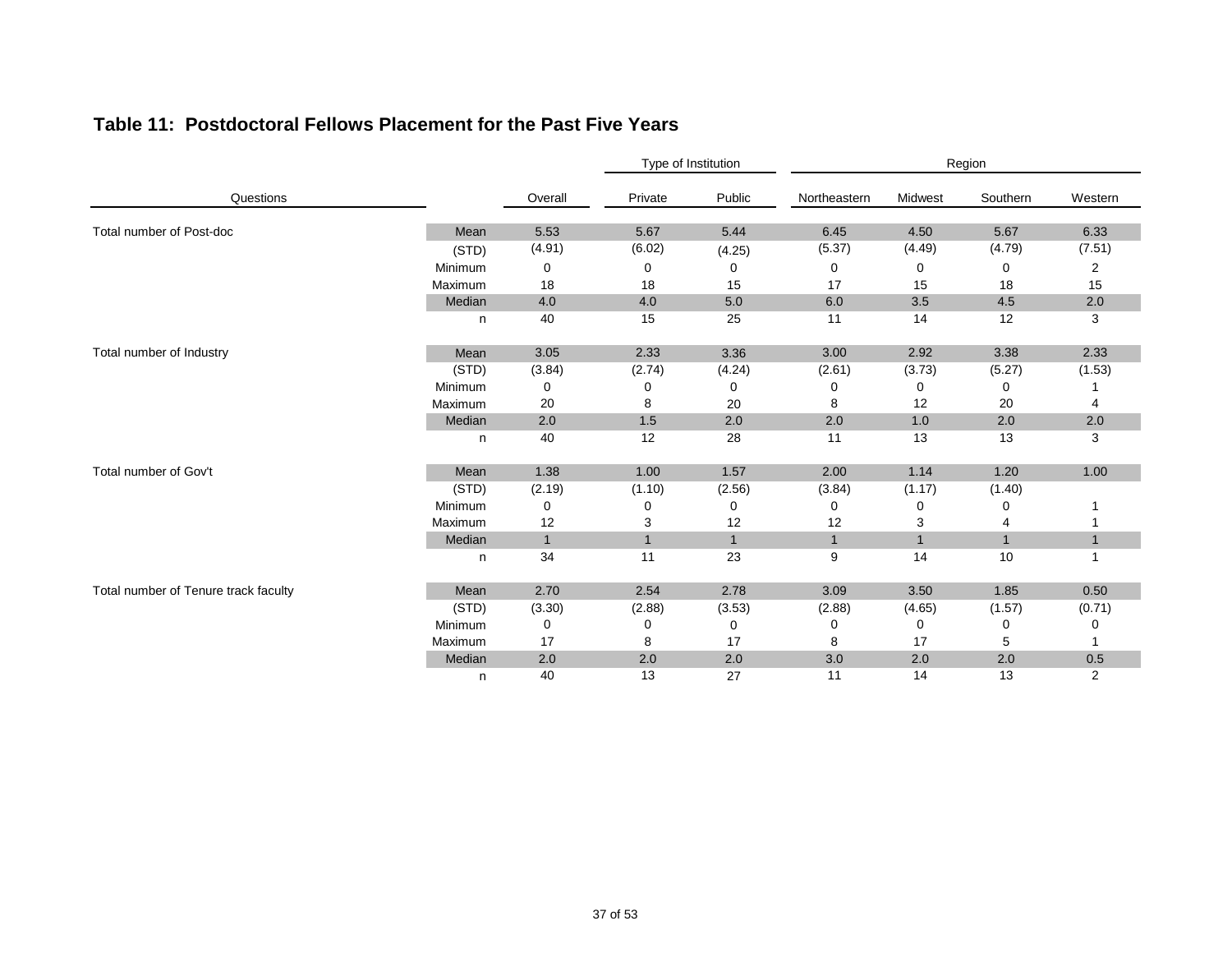#### Table 11 - Continue: Postdoctoral Fellows Placement for the Past Five Years

| Placement for the Past Five Years        |         | Type of Institution |         | Region |              |         |          |         |
|------------------------------------------|---------|---------------------|---------|--------|--------------|---------|----------|---------|
| Questions                                |         | Overall             | Private | Public | Northeastern | Midwest | Southern | Western |
|                                          |         |                     |         |        |              |         |          |         |
| Total number of Non-tenure track faculty | Mean    | 1.44                | 1.43    | 1.44   | 1.73         | 1.33    | 1.30     | 1.33    |
|                                          | (STD)   | (1.98)              | (2.03)  | (2.00) | (2.20)       | (2.19)  | (1.57)   | (2.31)  |
|                                          | Minimum | 0                   | 0       | 0      | 0            | 0       | 0        |         |
|                                          | Maximum | ⇁                   |         |        |              |         | 4        |         |
|                                          | Median  | 1.0                 | 1.0     | 0.0    | 1.0          | 0.0     | 0.5      | 0.0     |
|                                          | n       | 39                  | 14      | 25     | 11           | 15      | 10       | 3       |
| Total number of Other                    | Mean    | 3.00                | 2.33    | 3.32   | 1.70         | 3.85    | 3.55     | 1.67    |
|                                          | (STD)   | (3.50)              | (3.70)  | (3.44) | (2.06)       | (4.41)  | (3.56)   | (2.08)  |
|                                          | Minimum | 0                   | 0       |        |              | O       | 0        |         |
|                                          | Maximum | 15                  | 13      | 15     | 5            | 15      | 13       |         |
|                                          | Median  | 2.0                 | 1.5     | 3.0    | 1.0          | 3.0     | 3.0      | 1.0     |
|                                          | n       | 37                  | 12      | 25     | 10           | 13      | 11       | 3       |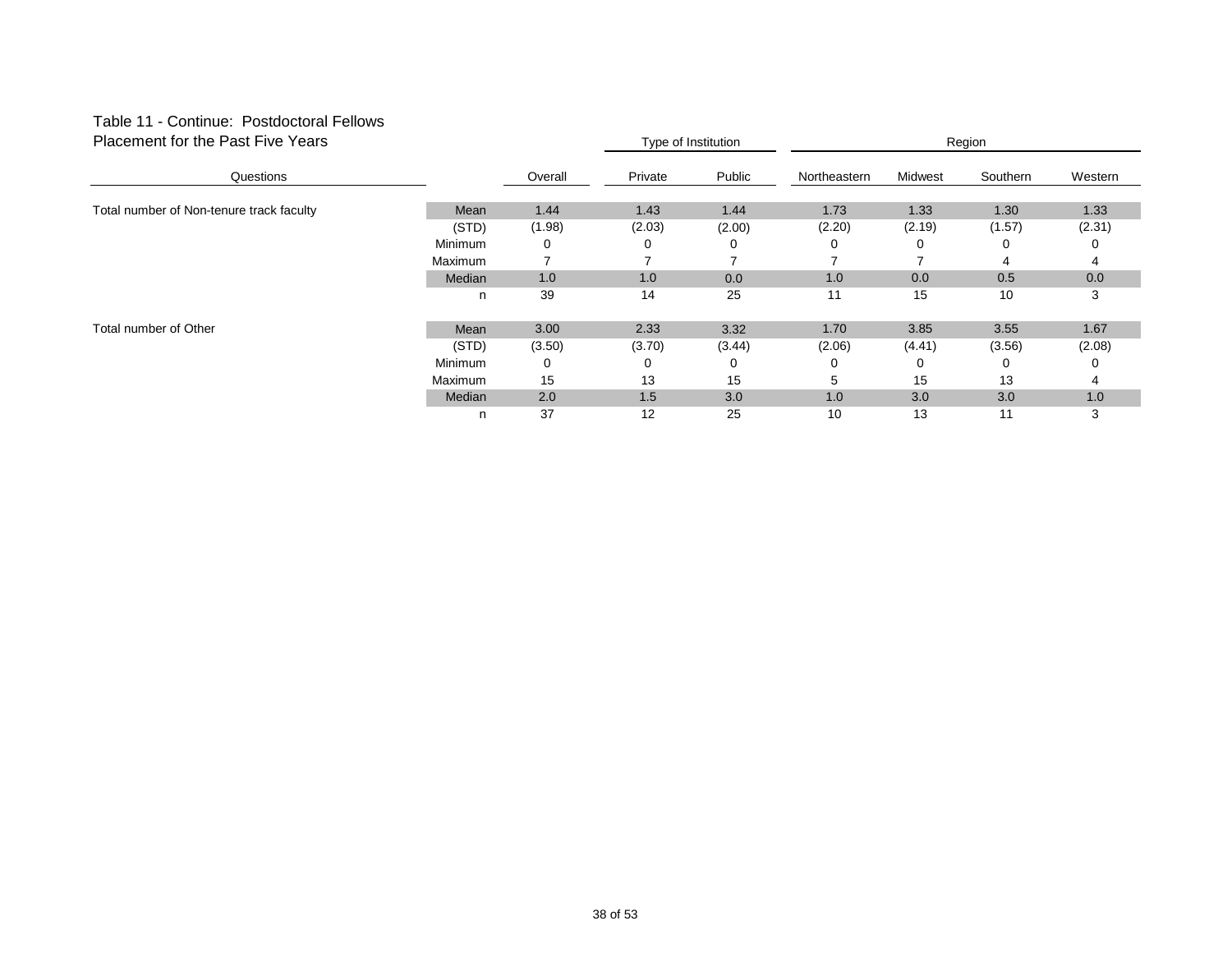## **Table 12: Medical Student Curriculum (Total number of hours of instruction)**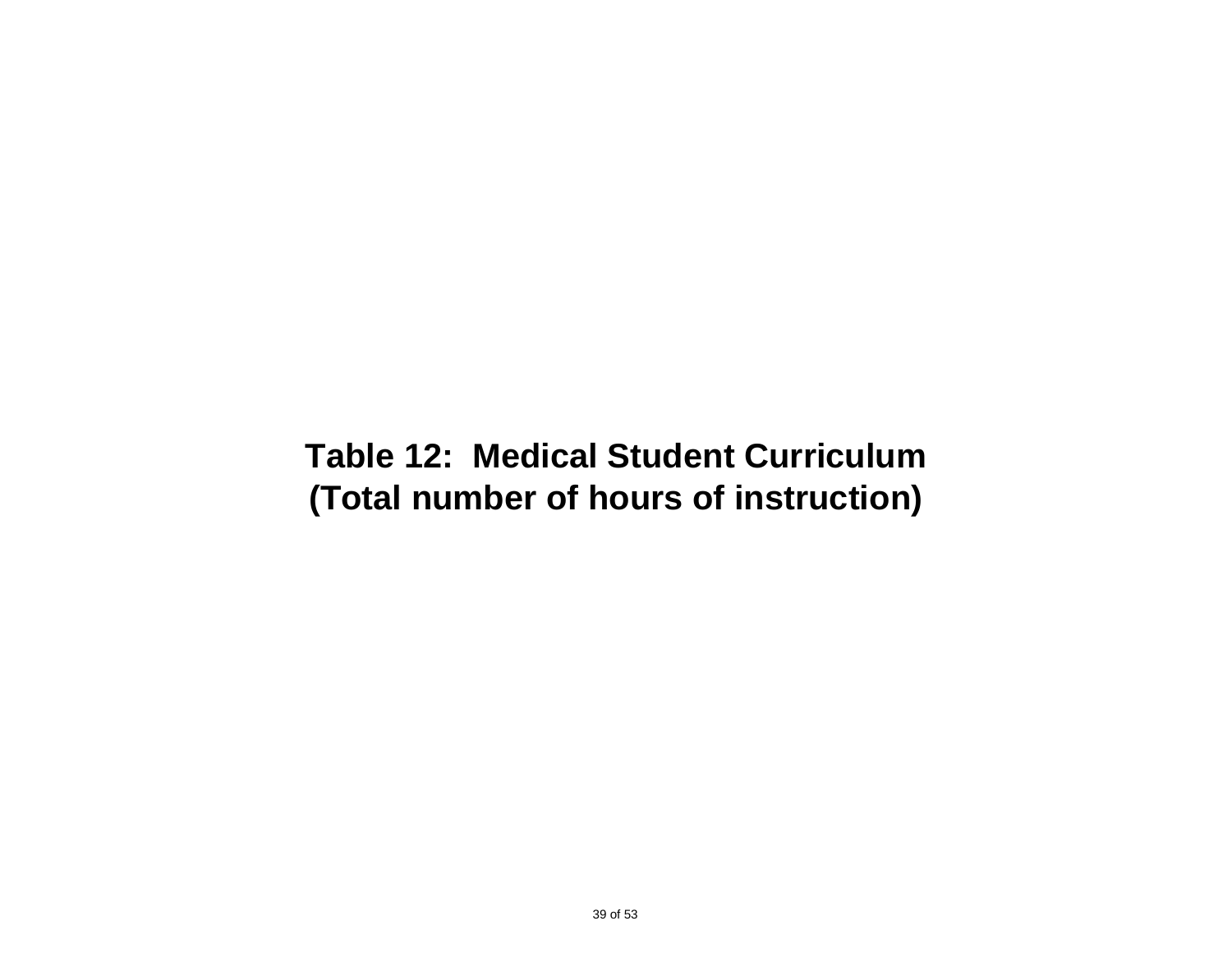|  | Table 12: Medical Student Curriculum (Total number of hours of instruction) |
|--|-----------------------------------------------------------------------------|
|--|-----------------------------------------------------------------------------|

|               |                |          | Type of Institution |          | Region       |          |          |                |  |
|---------------|----------------|----------|---------------------|----------|--------------|----------|----------|----------------|--|
| Questions     |                | Overall  | Private             | Public   | Northeastern | Midwest  | Southern | Western        |  |
| Lecture       | Mean           | 86.29    | 78.09               | 91.31    | 75.94        | 89.89    | 90.86    | 88.00          |  |
|               | (STD)          | (46.28)  | (39.83)             | (49.68)  | (38.81)      | (38.96)  | (59.46)  | (17.09)        |  |
|               | Minimum        | 2        | 2                   | 16       | 2            | 40       | 16       | 70             |  |
|               | Maximum        | 247      | 160                 | 247      | 160          | 200      | 247      | 104            |  |
|               | Median         | 83.5     | 80.0                | 86.5     | 83.5         | 81.5     | 89.0     | 90.0           |  |
|               | n              | 58       | 22                  | 36       | 16           | 18       | 21       | 3              |  |
| Laboratory    | Mean           | 23.08    | 31.94               | 18.42    | 31.08        | 28.88    | 10.80    | 24.00          |  |
|               | (STD)          | (39.24)  | (58.64)             | (23.27)  | (64.61)      | (31.00)  | (10.46)  | (8.49)         |  |
|               | Minimum        | 0        | 0                   | 0        | 0            | 0        | 0        | 18             |  |
|               | Maximum        | 266      | 266                 | 126      | 266          | 126      | 34       | 30             |  |
|               | Median         | 14.0     | 15.5                | 12.5     | 13.5         | 22.5     | 8.0      | 24.0           |  |
|               | n              | 58       | 20                  | 38       | 16           | 20       | 20       | $\overline{2}$ |  |
| Problem-based | Mean           | 65.43    | 31.17               | 83.06    | 56.00        | 56.63    | 84.20    | 19.00          |  |
|               | (STD)          | (197.55) | (53.54)             | (239.40) | (112.83)     | (127.37) | (289.57) | (26.87)        |  |
|               | Minimum        | 0        | 0                   | 0        | 0            | 0        | 0        | 0              |  |
|               | <b>Maximum</b> | 1,307    | 174                 | 1,307    | 427          | 514      | 1,307    | 38             |  |
|               | Median         | 10.0     | 9.5                 | 12.0     | 10.0         | 18.0     | 9.0      | 19.0           |  |
|               | n              | 53       | 18                  | 35       | 15           | 16       | 20       | $\overline{2}$ |  |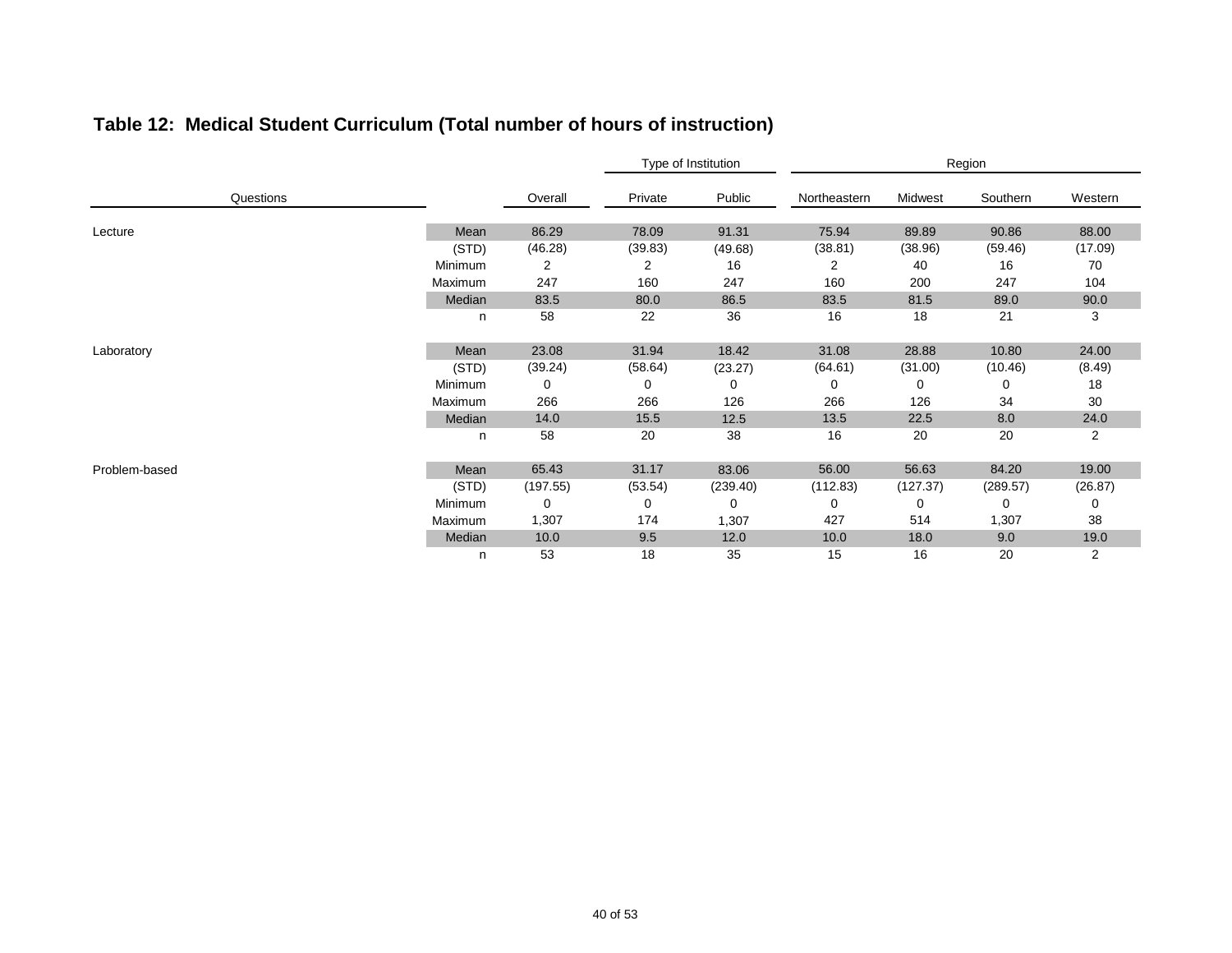## **Table 13: Chair Demographics**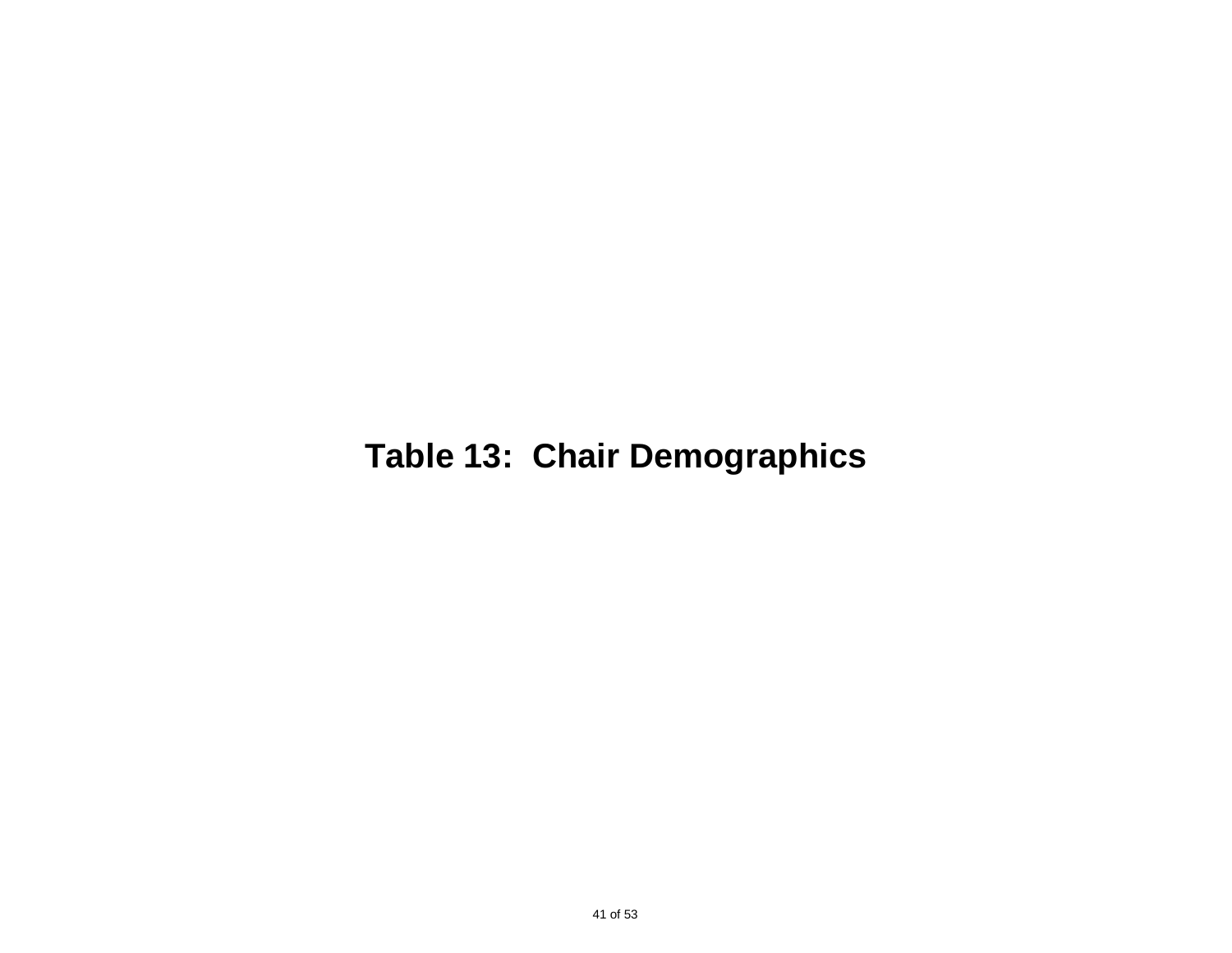### **Table 13: Chair Demographics**

|                                                         |         |               |              | Type of Institution |               | Region      |              |             |  |
|---------------------------------------------------------|---------|---------------|--------------|---------------------|---------------|-------------|--------------|-------------|--|
| Questions                                               |         | Overall       | Private      | Public              | Northeastern  | Midwest     | Southern     | Western     |  |
| Total salary of the chair                               | Mean    | \$220,182     | \$218,327    | \$221,153           | \$235,448     | \$220,410   | \$207,857    | \$225,645   |  |
|                                                         | (STD)   | (\$53,666)    | (\$67,391)   | (\$45,786)          | (\$50,838)    | (\$56,963)  | (\$53,998)   | (\$45,120)  |  |
|                                                         | Minimum | \$105,000     | \$105,000    | \$105,000           | \$106,000     | \$105,000   | \$105,000    | \$184,150   |  |
|                                                         | Maximum | \$330,000     | \$330,000    | \$297,144           | \$325,000     | \$315,000   | \$330,000    | \$272,579   |  |
|                                                         | Median  | \$223,853     | \$227,058    | \$223,853           | \$242,010     | \$235,850   | \$202,343    | \$222,925   |  |
|                                                         | n       | 64            | 22           | 42                  | 16            | 22          | 22           | 4           |  |
| Amount of the Chair's salary that is an administrative  | Mean    | \$30,755      | \$27,880     | \$32,298            | \$25,587      | \$27,687    | \$39,316     | \$23,359    |  |
| supplement?                                             | (STD)   | (\$28,086)    | (\$34,787)   | (\$24,092)          | (\$30,039)    | (\$23,783)  | (\$32,110)   | (\$12,680)  |  |
|                                                         | Minimum | \$0           | \$0          | \$0                 | \$0           | \$0         | \$0          | \$10,000    |  |
|                                                         | Maximum | \$129,060     | \$129,060    | \$103,731           | \$84,357      | \$80,000    | \$129,060    | \$40,000    |  |
|                                                         | Median  | \$28,000      | \$13,500     | \$35,000            | \$11,393      | \$27,500    | \$36,750     | \$21,718    |  |
|                                                         | n       | 63            | 22           | 41                  | 16            | 22          | 21           | 4           |  |
| As the Chair, I am                                      |         |               |              |                     |               |             |              |             |  |
| Permanent                                               |         | 90.91%        | 91.67%       | 90.48%              | 94.12%        | 95.45%      | 86.36%       | 80.00%      |  |
| Acting (interim)                                        |         | 7.58%         | 8.33%        | 7.14%               | 5.88%         | 4.55%       | 9.09%        | 20.00%      |  |
| Rotating                                                |         | 1.52%         | 0.00%        | 2.38%               | 0.00%         | 0.00%       | 4.55%        | 0.00%       |  |
|                                                         | n       | 66            | 24           | 42                  | 17            | 22          | 22           | 5           |  |
| How many years have you been the Chair? (yr(s))         | Mean    | 9.35          | 7.56         | 10.39               | 10.59         | 9.05        | 8.16         | 12.25       |  |
|                                                         | (STD)   | (7.05)        | (5.82)       | (7.55)              | (6.29)        | (7.65)      | (5.75)       | (13.30)     |  |
|                                                         | Minimum | 0.5           | $\mathbf{1}$ | 0.5                 | $\mathbf{1}$  | 0.5         | $\mathbf{1}$ | 1           |  |
|                                                         | Maximum | 31            | 20           | 31                  | 20            | 26          | 25           | 31          |  |
|                                                         | Median  | 8.0           | 5.0          | 9.0                 | 13.0          | 8.5         | 7.0          | 8.5         |  |
|                                                         | n       | 65            | 24           | 41                  | 17            | 22          | 22           | 4           |  |
| The Chair's age? (yrs)                                  | Mean    | 60.21         | 58.96        | 60.94               | 61.65         | 58.90       | 60.68        | 59.00       |  |
|                                                         | (STD)   | (5.97)        | (6.05)       | (5.89)              | (5.13)        | (6.68)      | (6.01)       | (5.70)      |  |
|                                                         | Minimum | 47            | 47           | 50                  | 52            | 47          | 51           | 53          |  |
|                                                         | Maximum | 73.5          | 71           | 73.5                | 71            | 71          | 73.5         | 67          |  |
|                                                         | Median  | 61.0          | 60.0         | 61.5                | 62.0          | 60.0        | 61.0         | 60.0        |  |
|                                                         | n       | 63            | 23           | 40                  | 17            | 21          | 20           | 5           |  |
| Amount of the chairs annual grant support (direct costs | Mean    | \$738,924     | \$689,726    | \$765,865           | \$1,255,389   | \$697,814   | \$449,827    | \$360,081   |  |
| only)?                                                  | (STD)   | (\$1,059,438) | (\$593, 840) | (\$1,249,291)       | (\$1,751,355) | (\$729,434) | (\$447,635)  | (\$361,606) |  |
|                                                         | Minimum | \$0           | \$0          | \$0                 | \$0           | \$0         | \$0          | \$39,130    |  |
|                                                         | Maximum | \$7,579,120   | \$2,000,000  | \$7,579,120         | \$7,579,120   | \$2,654,461 | \$1,652,655  | \$803,605   |  |
|                                                         | Median  | \$425,000     | \$599,090    | \$400,000           | \$748,354     | \$455,818   | \$291,266    | \$298,795   |  |
|                                                         | n       | 65            | 23           | 42                  | 17            | 22          | 22           | 4           |  |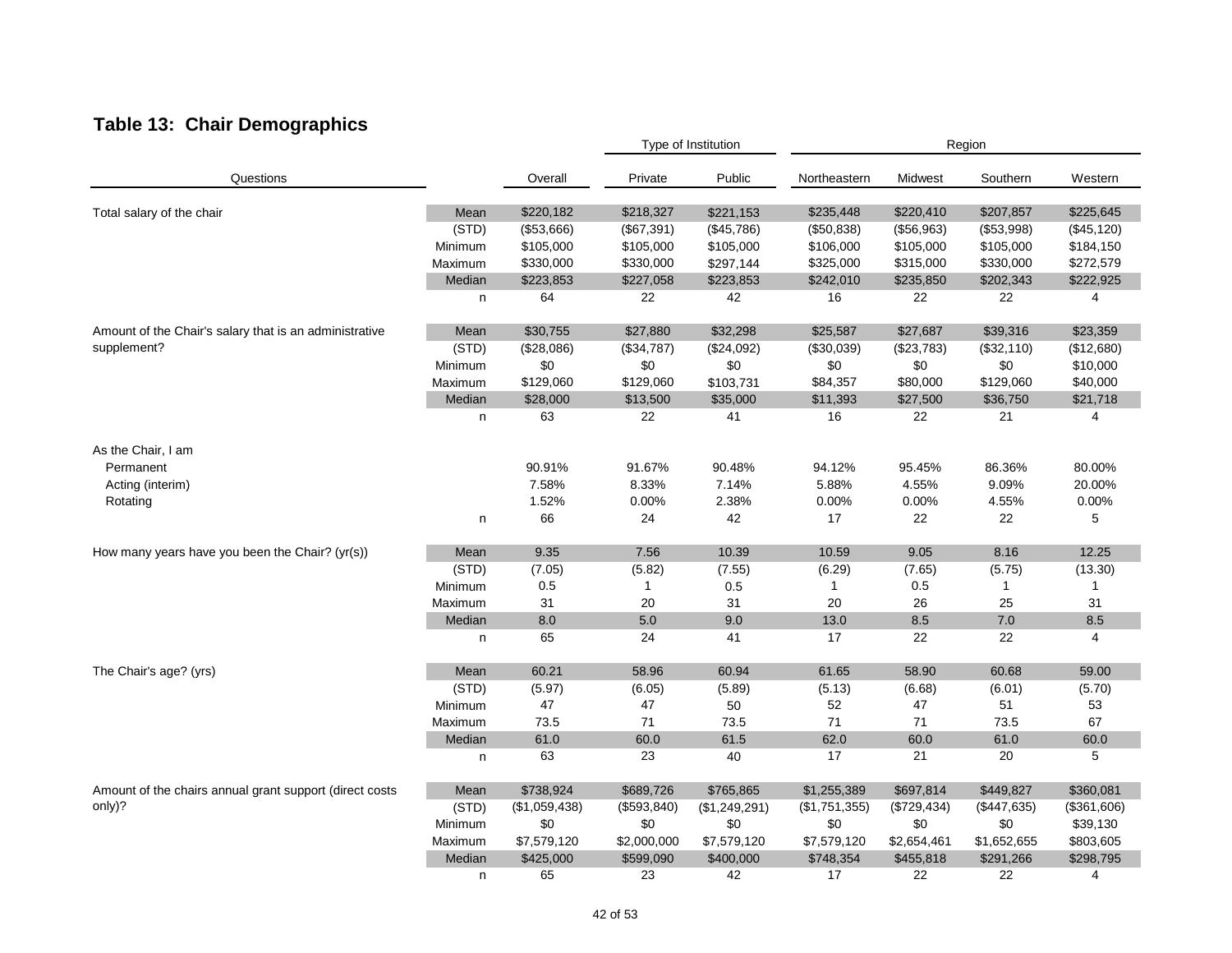## **Table 14: Faculty Demographics - Professors**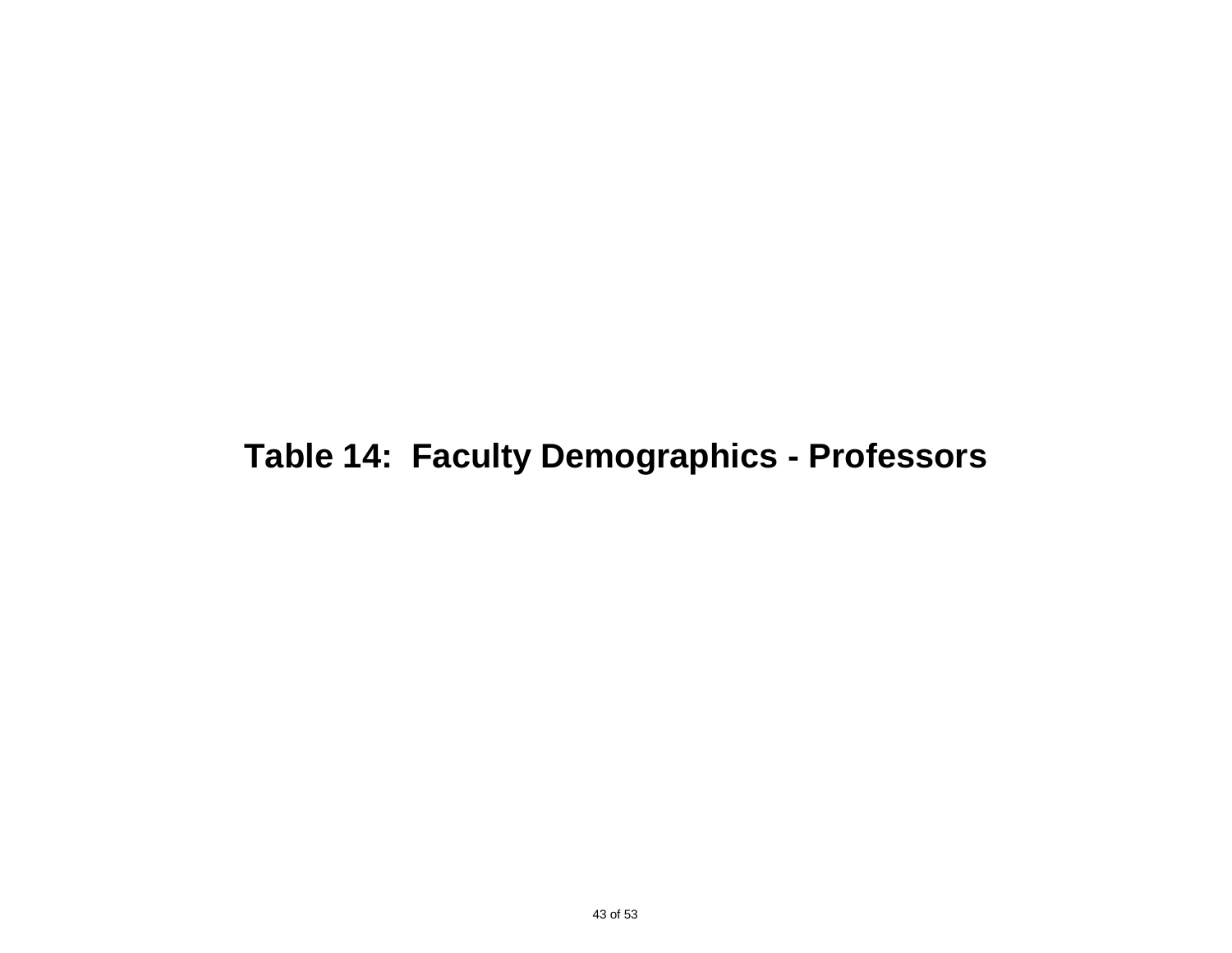|                                    |         |            | Type of Institution |            | Region       |            |            |                |  |
|------------------------------------|---------|------------|---------------------|------------|--------------|------------|------------|----------------|--|
| Questions                          |         | Overall    | Private             | Public     | Northeastern | Midwest    | Southern   | Western        |  |
| Total number (excluding the Chair) | Mean    | 6.39       | 5.22                | 7.05       | 6.53         | 5.82       | 7.24       | 4.50           |  |
|                                    | (STD)   | (3.97)     | (3.79)              | (3.96)     | (3.10)       | (3.75)     | (4.99)     | (1.73)         |  |
|                                    | Minimum | 0          | 0                   | 0          | 2            | 0          | 0          | $\overline{2}$ |  |
|                                    | Maximum | 15         | 13                  | 15         | 13           | 12         | 15         | 6              |  |
|                                    | Median  | $\sqrt{5}$ | $5\phantom{.0}$     | $\,6\,$    | 6            | $\sqrt{5}$ | 5          | 5              |  |
|                                    | n       | 64         | 23                  | 41         | 17           | 22         | 21         | 4              |  |
| Average age (yrs)                  | Mean    | 56.85      | 57.58               | 56.51      | 57.49        | 56.76      | 56.29      | 57.50          |  |
|                                    | (STD)   | (4.09)     | (4.50)              | (3.90)     | (4.76)       | (3.99)     | (3.70)     | (5.00)         |  |
|                                    | Minimum | 46         | 52.5                | 46         | 51           | 49         | 46         | 55             |  |
|                                    | Maximum | 71.5       | 71.5                | 65         | 71.5         | 63.75      | 62         | 65             |  |
|                                    | Median  | 56         | 57                  | 56         | 57           | 56         | 56         | 55             |  |
|                                    | n       | 56         | 18                  | 38         | 15           | 18         | 19         | 4              |  |
| Minimum salary                     | Mean    | \$109,946  | \$109,980           | \$109,929  | \$121,053    | \$103,442  | \$102,453  | \$130,855      |  |
|                                    | (STD)   | (\$23,983) | (\$28,709)          | (\$21,647) | (\$25,245)   | (\$18,221) | (\$19,542) | (\$39,989)     |  |
|                                    | Minimum | \$59,500   | \$59,500            | \$7,000    | \$70,000     | \$59,500   | \$70,000   | \$95,559       |  |
|                                    | Maximum | \$190,000  | \$190,000           | \$173,586  | \$190,000    | \$139,605  | \$136,571  | \$173,586      |  |
|                                    | Median  | \$109,105  | \$110,885           | \$109,105  | \$120,000    | \$106,107  | \$96,148   | \$127,138      |  |
|                                    | n       | 60         | 20                  | 40         | 17           | 20         | 19         | $\overline{4}$ |  |
| Maximum salary                     | Mean    | \$175,092  | \$178,187           | \$173,545  | \$185,879    | \$150,074  | \$185,870  | \$203,148      |  |
|                                    | (STD)   | (\$52,165) | (\$49,695)          | (\$53,909) | (\$40,550)   | (\$31,046) | (\$72,306) | (\$25,635)     |  |
|                                    | Minimum | \$98,000   | \$106,066           | \$98,000   | \$139,525    | \$106,066  | \$98,000   | \$178,500      |  |
|                                    | Maximum | \$396,550  | \$300,000           | \$396,550  | \$300,000    | \$206,954  | \$396,550  | \$230,000      |  |
|                                    | Median  | \$169,981  | \$176,755           | \$163,206  | \$171,807    | \$142,000  | \$168,605  | \$202,045      |  |
|                                    | n       | 60         | 20                  | 40         | 17           | 20         | 19         | 4              |  |
| Mean salary                        | Mean    | \$135,701  | \$137,798           | \$134,757  | \$146,413    | \$127,112  | \$130,506  | \$163,157      |  |
|                                    | (STD)   | (\$23,752) | (\$24,917)          | (\$23,473) | (\$15,691)   | (\$18,943) | (\$27,901) | (\$19,623)     |  |
|                                    | Minimum | \$83,000   | \$86,898            | \$83,000   | \$129,684    | \$86,898   | \$83,000   | \$143,093      |  |
|                                    | Maximum | \$183,491  | \$180,000           | \$183,491  | \$180,000    | \$160,000  | \$181,750  | \$183,491      |  |
|                                    | Median  | \$134,948  | \$138,518           | \$132,579  | \$142,479    | \$127,486  | \$130,000  | \$163,022      |  |
|                                    | n       | 58         | 18                  | 40         | 15           | 20         | 19         | 4              |  |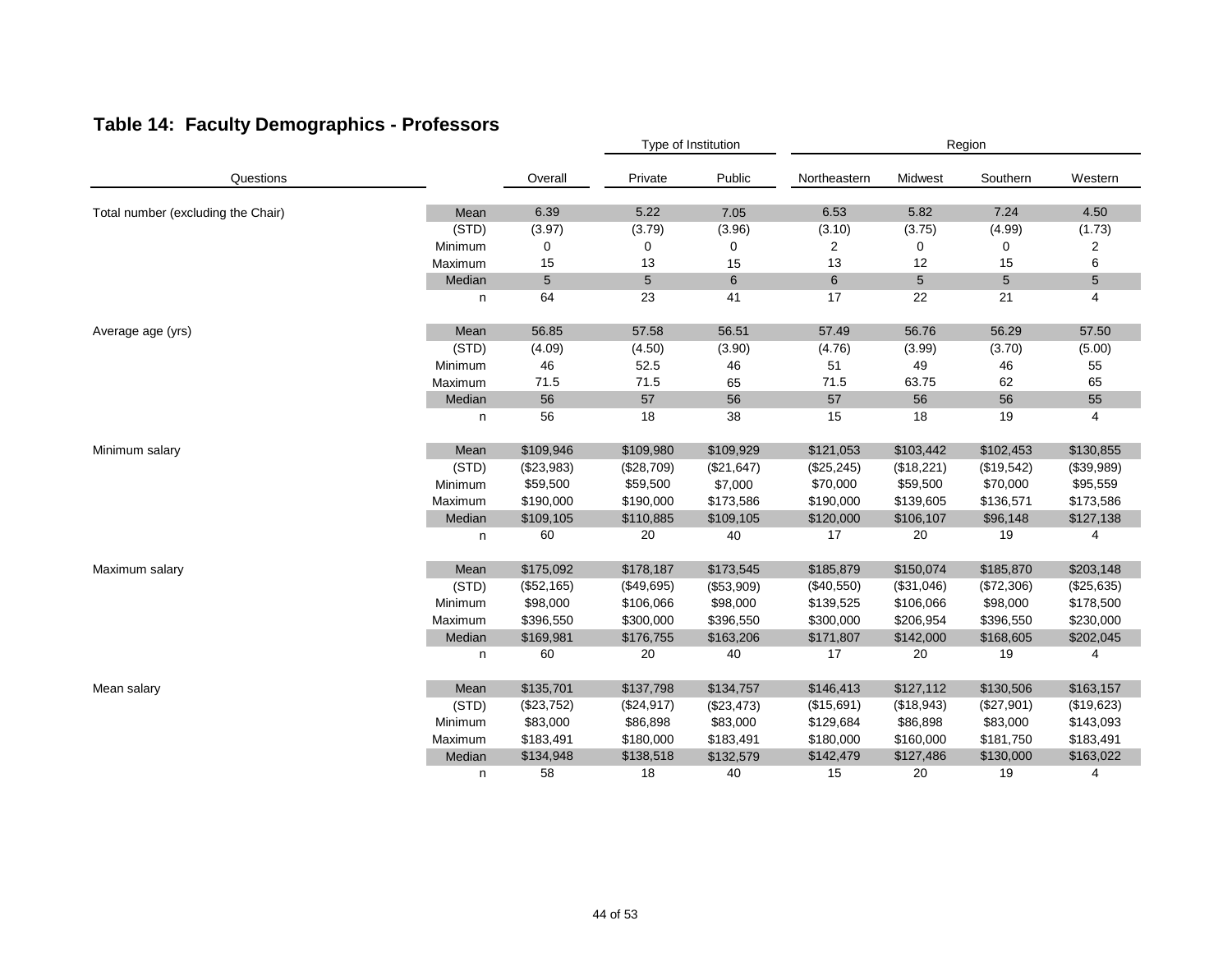| Table 14 - Continue: Professors                          |                | Type of Institution |             | Region        |              |               |               |              |
|----------------------------------------------------------|----------------|---------------------|-------------|---------------|--------------|---------------|---------------|--------------|
| Questions                                                |                | Overall             | Private     | Public        | Northeastern | Midwest       | Southern      | Western      |
|                                                          |                |                     |             |               |              |               |               |              |
| Maximum amount of annual grant support (direct costs)    | Mean           | \$1,069,630         | \$1,263,304 | \$985,208     | \$1,062,312  | \$1,026,478   | \$1,196,279   | \$732,124    |
| only)?                                                   | (STD)          | (\$1,091,158)       | (\$951,662) | (\$1,147,976) | (\$776, 127) | (\$1,476,532) | $(\$926,300)$ | (\$902, 130) |
|                                                          | <b>Minimum</b> | \$0                 | \$150,000   | \$0           | \$150,000    | \$30,000      | \$0           | \$40,785     |
|                                                          | Maximum        | \$6,447,768         | \$3,568,562 | \$6,447,768   | \$2,779,201  | \$6,447,768   | \$3,568,562   | \$2,000,000  |
|                                                          | Median         | \$732,459           | \$900,000   | \$623,043     | \$623,043    | \$551,098     | \$949,500     | \$443,856    |
|                                                          | n              | 56                  | 17          | 39            | 15           | 19            | 18            | 4            |
| Mean amount of annual grant support (direct costs only)? | Mean           | \$378,290           | \$424,190   | \$357,106     | \$475,042    | \$270,131     | \$435,522     | \$298,728    |
|                                                          | (STD)          | (\$334,201)         | (\$414,222) | (\$293,902)   | (\$332,625)  | (\$217,468)   | (\$421,254)   | (\$332,545)  |
|                                                          | <b>Minimum</b> | \$0                 | \$50,000    | \$0           | \$50,000     | \$0           | \$0           | \$22,321     |
|                                                          | Maximum        | \$1,934,281         | \$1,934,281 | \$1,212,710   | \$1,212,710  | \$921,100     | \$1,934,281   | \$748,480    |
|                                                          | Median         | \$333,832           | \$359,389   | \$326,986     | \$391,400    | \$287,394     | \$372,426     | \$212,056    |
|                                                          | n              | 57                  | 18          | 39            | 15           | 20            | 18            | 4            |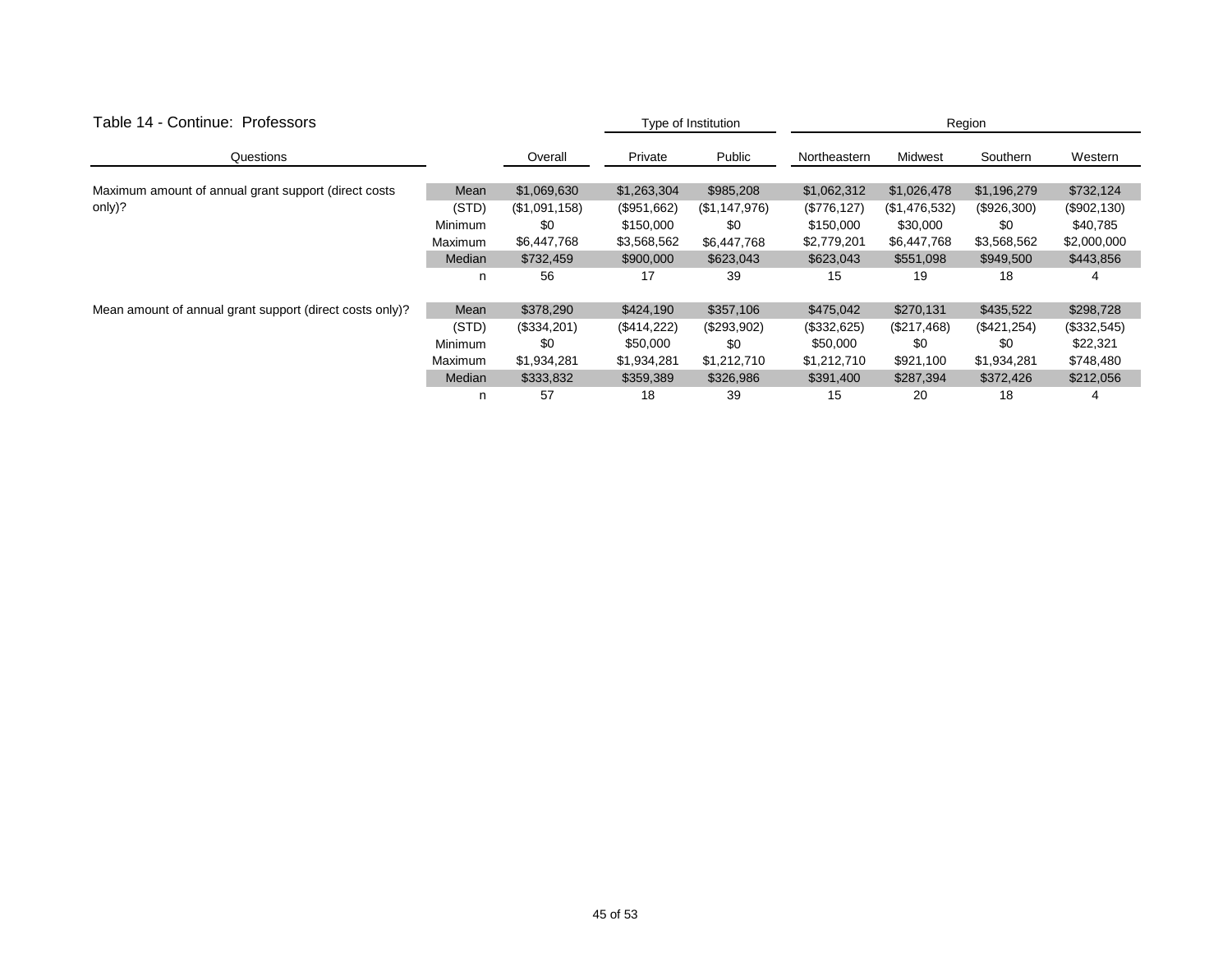**Table 15: Faculty Demographics - Associate Professors**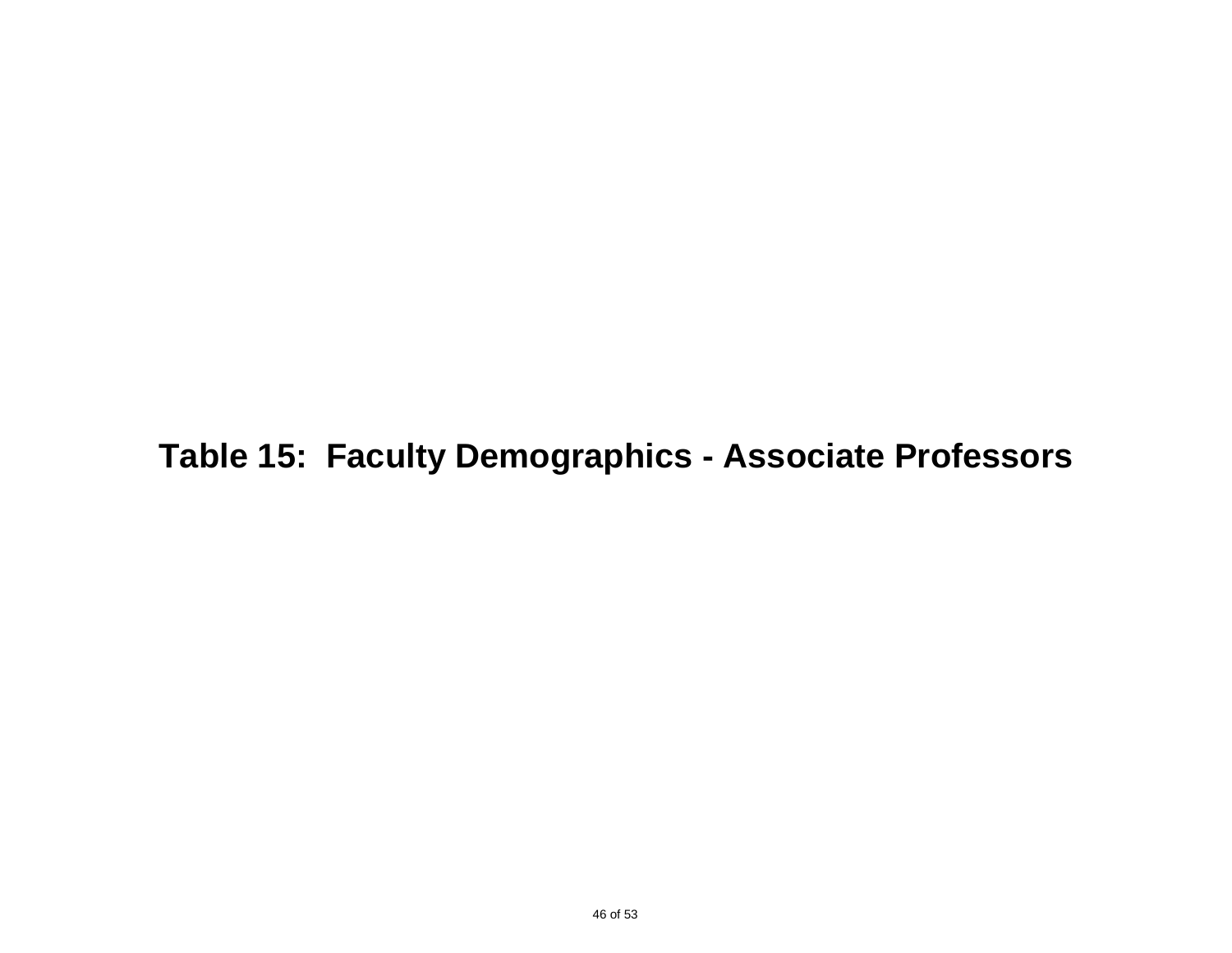|                   |         |             |                | Type of Institution | Region       |            |            |            |  |
|-------------------|---------|-------------|----------------|---------------------|--------------|------------|------------|------------|--|
| Questions         |         | Overall     | Private        | Public              | Northeastern | Midwest    | Southern   | Western    |  |
| Total number      | Mean    | 4.05        | 3.61           | 4.29                | 4.29         | 4.45       | 3.76       | 2.25       |  |
|                   | (STD)   | (2.70)      | (1.73)         | (3.12)              | (2.66)       | (2.77)     | (2.76)     | (2.22)     |  |
|                   | Minimum | 0           | 0              | 0                   | 0            |            | 0          | 0          |  |
|                   | Maximum | 11          | $\overline{7}$ | 11                  | 10           | 11         | 10         | 5          |  |
|                   | Median  | 3.5         | 4.0            | 3.0                 | 4.0          | 3.5        | 3.0        | 2.0        |  |
|                   | n       | 64          | 23             | 41                  | 17           | 22         | 21         | 4          |  |
| Average age (yrs) | Mean    | 47.60       | 48.00          | 47.40               | 50.21        | 47.00      | 45.95      | 50.67      |  |
|                   | (STD)   | (7.89)      | (4.86)         | (9.07)              | (4.42)       | (4.78)     | (11.72)    | (4.93)     |  |
|                   | Minimum | 0           | 40             | 0                   | 45           | 40         | 0          | 45         |  |
|                   | Maximum | 59          | 58             | 59                  | 58           | 59         | 53         | 54         |  |
|                   | Median  | 49.0        | 47.5           | 49.5                | 49.5         | 46.5       | 50.0       | 53.0       |  |
|                   | n       | 55          | 18             | 37                  | 13           | 20         | 19         | 3          |  |
| Minimum salary    | Mean    | \$86,215    | \$86,780       | \$85,889            | \$94,730     | \$84,887   | \$83,320   | \$69,409   |  |
|                   | (STD)   | (\$16,700)  | (\$15,215)     | (\$17,692)          | (\$14, 139)  | (\$18,004) | (\$12,847) | (\$28,501) |  |
|                   | Minimum | \$36,656    | \$60,000       | \$36,656            | \$76,353     | \$60,000   | \$54,200   | \$36,656   |  |
|                   | Maximum | \$137,000   | \$120,000      | \$137,000           | \$120,000    | \$137,000  | \$107,121  | \$88,570   |  |
|                   | Median  | \$85,605    | \$84,298       | \$86,884            | \$92,962     | \$83,600   | \$86,275   | \$83,000   |  |
|                   | n       | 60          | 22             | 38                  | 16           | 21         | 20         | 3          |  |
| Maximum salary    | Mean    | \$108,830   | \$107,540      | \$109,577           | \$118,192    | \$105,939  | \$105,589  | \$100,747  |  |
|                   | (STD)   | (\$22, 227) | (\$24,763)     | (\$20,932)          | (\$21,934)   | (\$21,086) | (\$23,869) | (\$10,705) |  |
|                   | Minimum | \$67,000    | \$75,000       | \$67,000            | \$98,000     | \$75,000   | \$67,000   | \$88,570   |  |
|                   | Maximum | \$175,000   | \$175,000      | \$156,000           | \$175,000    | \$145,175  | \$156,000  | \$108,672  |  |
|                   | Median  | \$104,447   | \$103,000      | \$105,155           | \$110,203    | \$102,172  | \$100,283  | \$105,000  |  |
|                   | n       | 60          | 22             | 38                  | 16           | 21         | 20         | 3          |  |
| Mean salary       | Mean    | \$95,679    | \$92,515       | \$97,302            | \$100,195    | \$96,638   | \$92,767   | \$86,989   |  |
|                   | (STD)   | (\$14,198)  | (\$13,140)     | (\$14,608)          | (\$10,603)   | (\$17,719) | (\$12,089) | (\$8,907)  |  |
|                   | Minimum | \$67,000    | \$72,500       | \$67,000            | \$80,000     | \$72,500   | \$67,000   | \$77,397   |  |
|                   | Maximum | \$140,500   | \$125,000      | \$140,500           | \$125,000    | \$140,500  | \$113,000  | \$95,000   |  |
|                   | Median  | \$93,058    | \$92,320       | \$94,032            | \$99,369     | \$91,649   | \$91,872   | \$88,570   |  |
|                   | n       | 59          | 20             | 39                  | 14           | 22         | 20         | 3          |  |

### **Table 15: Faculty Demographics - Associate Professors**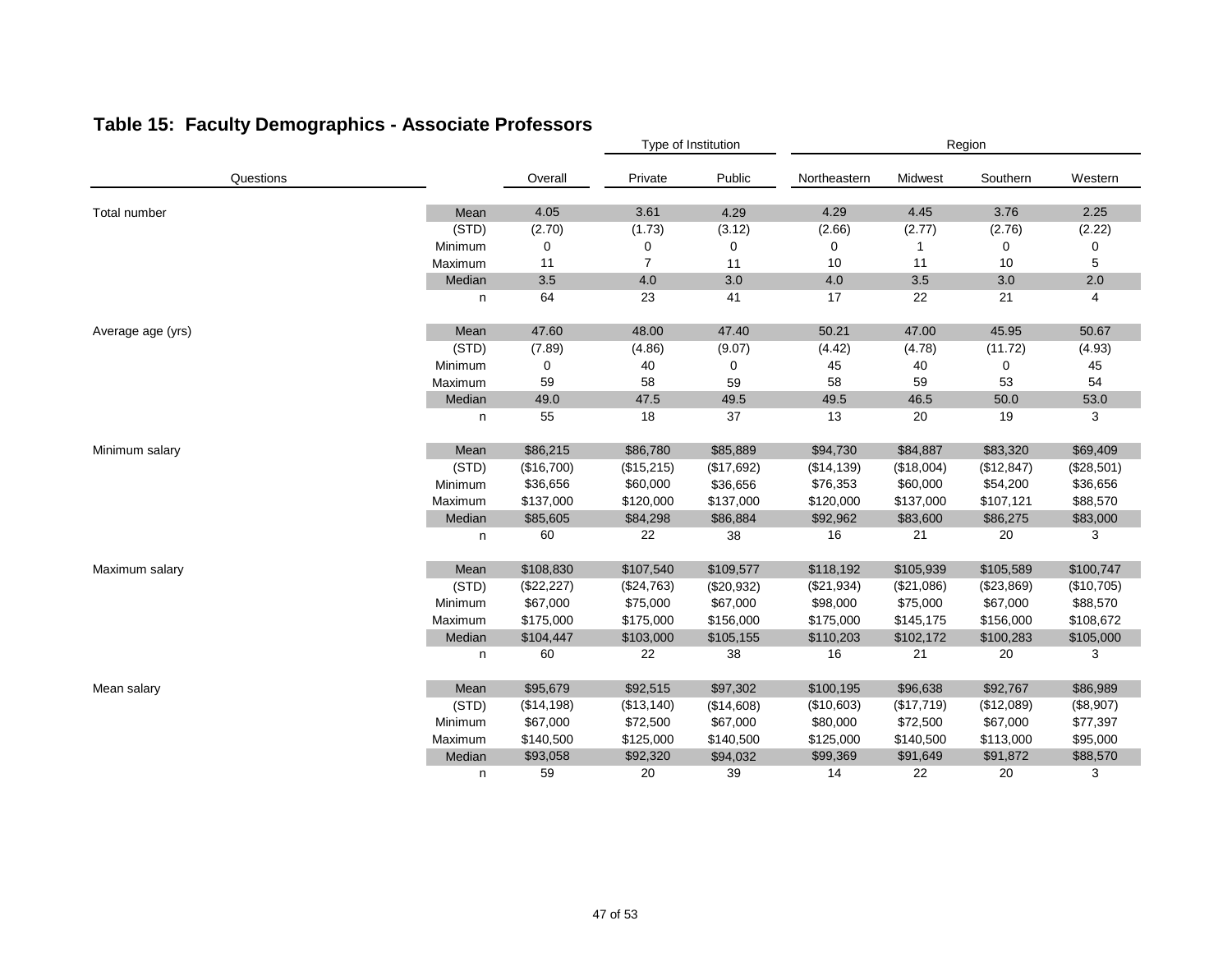| Table 15 - Continue: Associate Professors                |                |             | Type of Institution |              | Region       |             |             |             |  |
|----------------------------------------------------------|----------------|-------------|---------------------|--------------|--------------|-------------|-------------|-------------|--|
| Questions                                                |                | Overall     | Private             | Public       | Northeastern | Midwest     | Southern    | Western     |  |
|                                                          |                |             |                     |              |              |             |             |             |  |
| Maximum amount of annual grant support (direct costs     | Mean           | \$384,771   | \$358,593           | \$398,196    | \$443,990    | \$429,126   | \$323,699   | \$190,296   |  |
| only)?                                                   | (STD)          | (\$341,009) | (\$297,767)         | (\$364,161)  | (\$244,470)  | (\$401,606) | (\$341,798) | (\$200,705) |  |
|                                                          | <b>Minimum</b> | \$0         | \$30,000            | \$0          | \$165,388    | \$30,000    | \$0         | \$0         |  |
|                                                          | Maximum        | \$1,316,960 | \$1,316,960         | \$1,227,363  | \$1,074,665  | \$1,316,960 | \$1,227,363 | \$400,000   |  |
|                                                          | Median         | \$300,000   | \$317,850           | \$300,000    | \$459,250    | \$287,500   | \$221,831   | \$170,888   |  |
|                                                          | n              | 59          | 20                  | 39           | 14           | 22          | 20          | 3           |  |
| Mean amount of annual grant support (direct costs only)? | Mean           | \$205,685   | \$175,876           | \$221,374    | \$267,334    | \$196,587   | \$186,497   | \$109,595   |  |
|                                                          | (STD)          | (\$227,586) | (\$127,795)         | (\$265, 845) | (\$260,542)  | (\$170,635) | (\$268,020) | (\$127,816) |  |
|                                                          | Minimum        | \$0         | \$15,025            | \$0          | \$25,000     | \$10,000    | \$0         | \$0         |  |
|                                                          | Maximum        | \$1,227,363 | \$400,000           | \$1,227,363  | \$1,074,665  | \$750,000   | \$1,227,363 | \$250,000   |  |
|                                                          | Median         | \$147,364   | \$158,295           | \$147,364    | \$210,454    | \$175,765   | \$108,082   | \$78,786    |  |
|                                                          | n              | 58          | 20                  | 38           | 14           | 21          | 20          | 3           |  |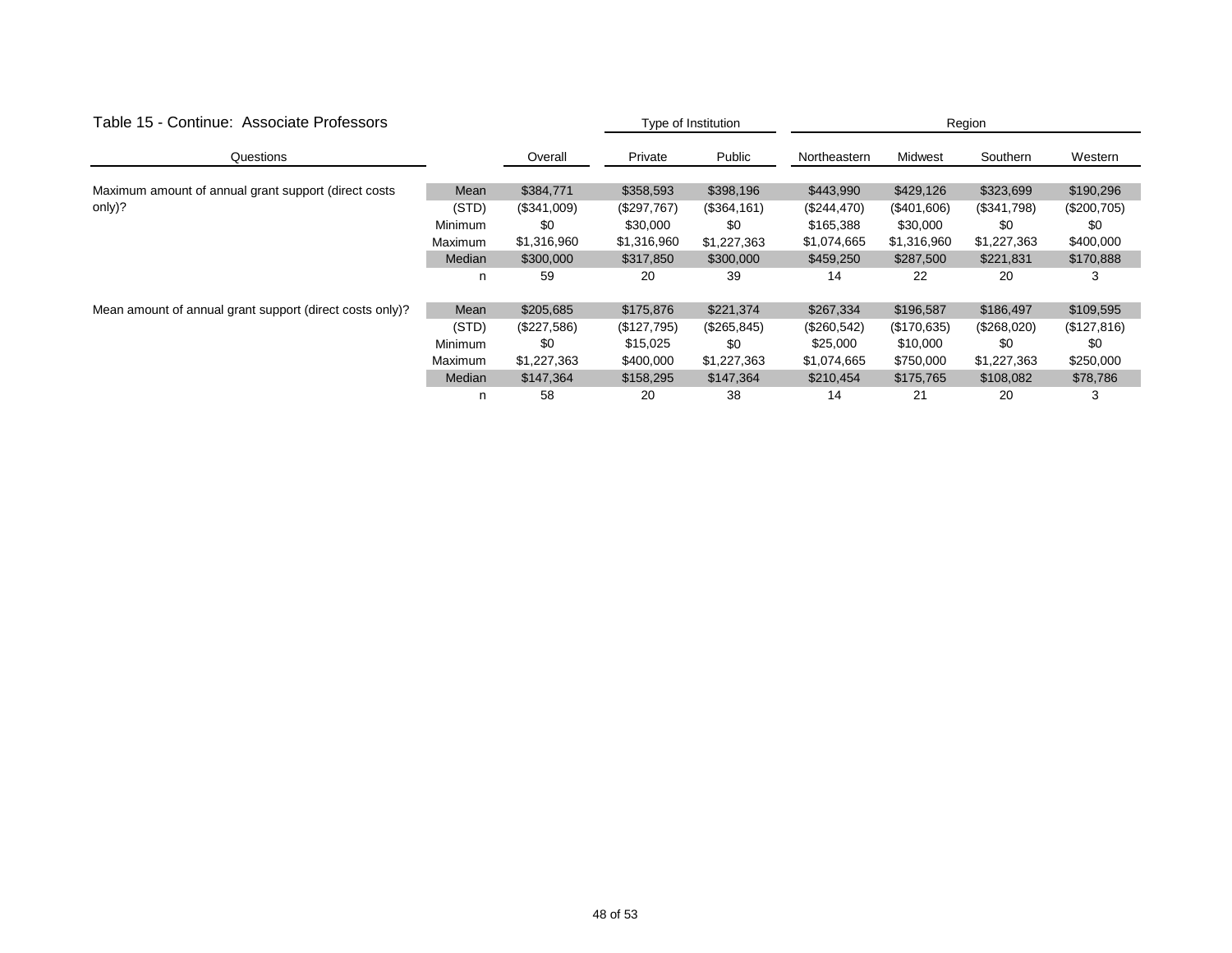**Table 16: Faculty Demographics - Assistant Professors**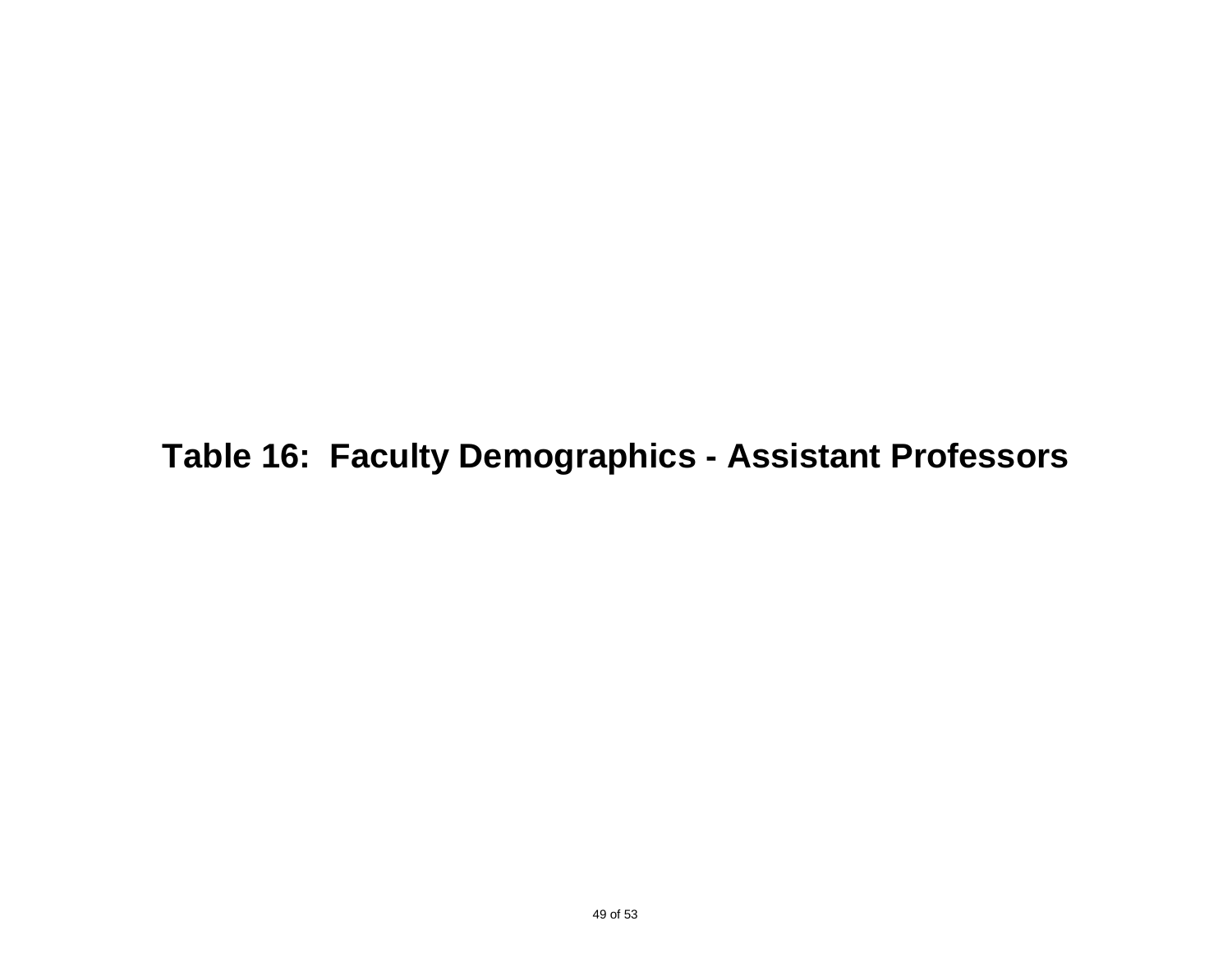|                   |         |                | Type of Institution |                | Region         |            |                |              |  |
|-------------------|---------|----------------|---------------------|----------------|----------------|------------|----------------|--------------|--|
| Questions         |         | Overall        | Private             | Public         | Northeastern   | Midwest    | Southern       | Western      |  |
| Total number      | Mean    | 4.22           | 3.91                | 4.39           | 5.00           | 3.23       | 4.90           | 2.75         |  |
|                   | (STD)   | (3.17)         | (3.55)              | (2.97)         | (4.08)         | (1.95)     | (3.42)         | (1.26)       |  |
|                   | Minimum | 0              | 0                   | 1              |                | 0          | 1              |              |  |
|                   | Maximum | 14             | 14                  | 14             | 14             | 8          | 13             | 4            |  |
|                   | Median  | $\overline{4}$ | $\mathbf{3}$        | $\overline{4}$ | $\overline{4}$ | 3          | $\overline{4}$ | $\mathbf{3}$ |  |
|                   | n       | 64             | 23                  | 41             | 17             | 22         | 21             | 4            |  |
| Average age (yrs) | Mean    | 39.99          | 40.72               | 39.67          | 40.92          | 40.64      | 38.22          | 42.00        |  |
|                   | (STD)   | (6.47)         | (4.98)              | (7.05)         | (3.44)         | (5.31)     | (9.14)         | (4.24)       |  |
|                   | Minimum | 4              | 30                  | 4              | 35             | 30         | 4              | 38           |  |
|                   | Maximum | 56             | 48                  | 56             | 46             | 56         | 48             | 48           |  |
|                   | Median  | 40             | 40                  | 40             | 40             | 40         | 39             | 41           |  |
|                   | n       | 56             | 17                  | 39             | 15             | 18         | 19             | 4            |  |
| Minimum salary    | Mean    | \$72,305       | \$72,645            | \$72,130       | \$75,641       | \$74,938   | \$68,189       | \$66,571     |  |
|                   | (STD)   | (\$12,597)     | (\$15,691)          | (\$10,899)     | (\$15,517)     | (\$8,348)  | (\$12,994)     | (\$10,188)   |  |
|                   | Minimum | \$40,000       | \$40,000            | \$42,000       | \$40,000       | \$56,906   | \$42,000       | \$55,469     |  |
|                   | Maximum | \$105,000      | \$105,000           | \$88,150       | \$105,000      | \$88,150   | \$87,418       | \$80,000     |  |
|                   | Median  | \$75,854       | \$71,714            | \$76,000       | \$77,600       | \$77,000   | \$68,000       | \$65,407     |  |
|                   | n       | 62             | 21                  | 41             | 17             | 20         | 21             | 4            |  |
| Maximum salary    | Mean    | \$89,840       | \$87,585            | \$90,996       | \$94,433       | \$83,437   | \$93,899       | \$81,032     |  |
|                   | (STD)   | $(\$20,288)$   | (\$14,687)          | (\$22,711)     | (\$18,797)     | (\$10,057) | (\$27,670)     | (\$11,346)   |  |
|                   | Minimum | \$64,280       | \$65,000            | \$64,280       | \$68,000       | \$65,000   | \$65,000       | \$64,280     |  |
|                   | Maximum | \$199,000      | \$135,000           | \$199,000      | \$142,139      | \$102,000  | \$199,000      | \$88,849     |  |
|                   | Median  | \$86,911       | \$87,550            | \$85,463       | \$93,777       | \$85,000   | \$89,205       | \$85,500     |  |
|                   | n       | 62             | 21                  | 41             | 17             | 20         | 21             | 4            |  |
| Mean salary       | Mean    | \$80,271       | \$80,944            | \$79,944       | \$85,725       | \$78,858   | \$78,499       | \$74,830     |  |
|                   | (STD)   | (\$10,526)     | (\$13, 123)         | (\$9,169)      | (\$13,002)     | (\$8,121)  | (\$9,528)      | (\$10,697)   |  |
|                   | Minimum | \$54,000       | \$62,000            | \$54,000       | \$62,000       | \$65,000   | \$54,000       | \$59,095     |  |
|                   | Maximum | \$120,000      | \$120,000           | \$95,478       | \$120,000      | \$92,000   | \$95,478       | \$83,000     |  |
|                   | Median  | \$79,151       | \$77,476            | \$79,908       | \$86,492       | \$78,901   | \$77,030       | \$78,613     |  |
|                   | n       | 61             | 20                  | 41             | 16             | 20         | 21             | 4            |  |

### **Table 16: Faculty Demographics - Assistant Professors**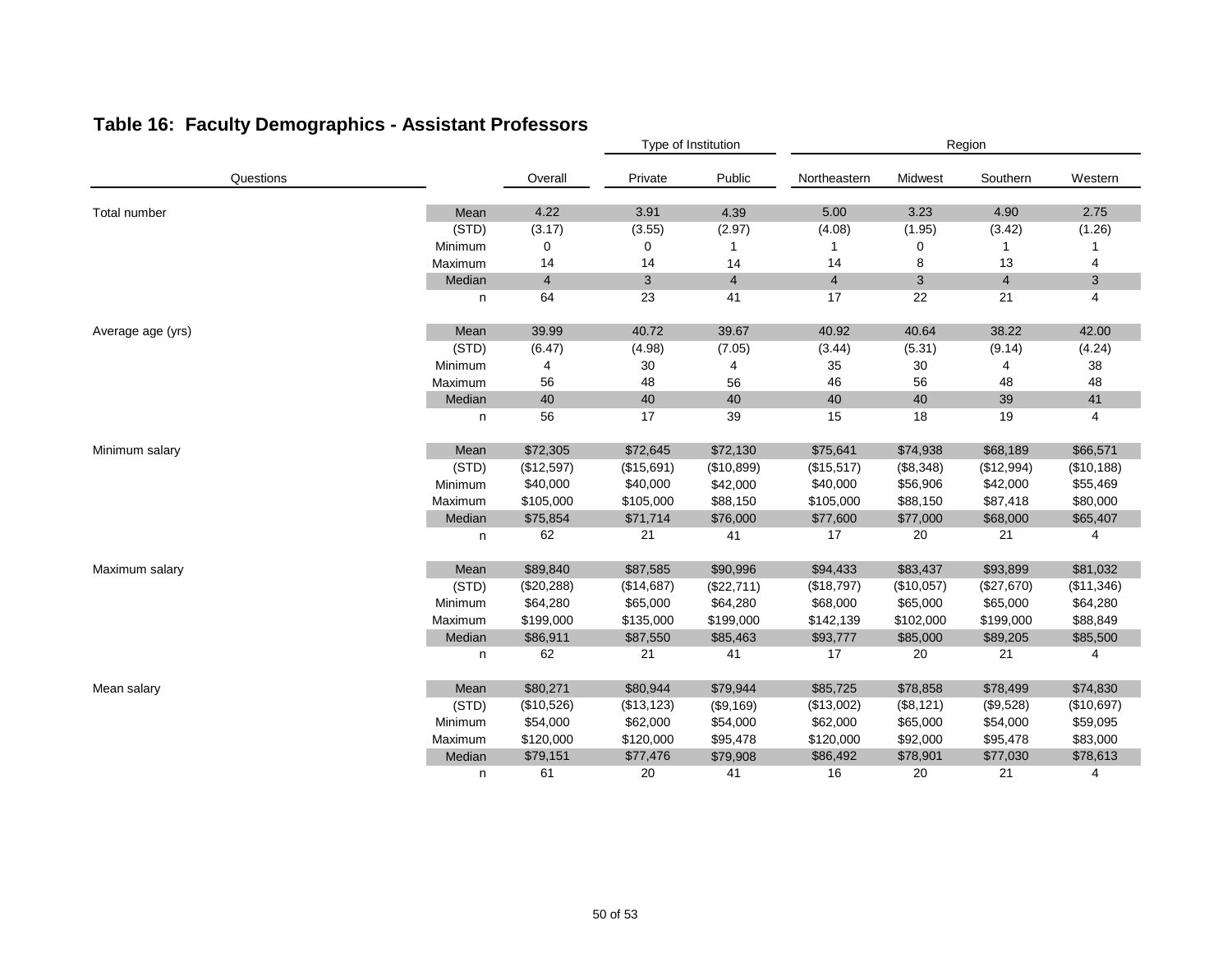| Table 16 - Continue: Assistant Professors                |                |             | Type of Institution |             | Region       |             |             |              |  |
|----------------------------------------------------------|----------------|-------------|---------------------|-------------|--------------|-------------|-------------|--------------|--|
| Questions                                                |                | Overall     | Private             | Public      | Northeastern | Midwest     | Southern    | Western      |  |
|                                                          |                |             |                     |             |              |             |             |              |  |
| Maximum amount of annual grant support (direct costs     | Mean           | \$266,122   | \$242,446           | \$277,368   | \$327,939    | \$227,128   | \$270,783   | \$205,966    |  |
| only)?                                                   | (STD)          | (\$229,449) | (\$159,273)         | (\$257,263) | (\$286,759)  | (\$151,695) | (\$259,277) | (\$168, 475) |  |
|                                                          | <b>Minimum</b> | \$0         | \$0                 | \$0         | \$0          | \$0         | \$0         | \$63,813     |  |
|                                                          | Maximum        | \$1,162,706 | \$586,557           | \$1,162,706 | \$1,162,706  | \$600,000   | \$1,151,646 | \$395,772    |  |
|                                                          | Median         | \$230,950   | \$225,000           | \$235,075   | \$225,000    | \$210,022   | \$239,050   | \$182,140    |  |
|                                                          | n              | 59          | 19                  | 40          | 15           | 20          | 20          | 4            |  |
| Mean amount of annual grant support (direct costs only)? | Mean           | \$148,972   | \$150,019           | \$148,475   | \$153,650    | \$166,379   | \$125,096   | \$163,773    |  |
|                                                          | (STD)          | (\$123,651) | (\$133,201)         | (\$120,618) | (\$112,363)  | (\$129,591) | (\$129,662) | (\$132,740)  |  |
|                                                          | <b>Minimum</b> | \$0         | \$0                 | \$0         | \$0          | \$0         | \$0         | \$43,177     |  |
|                                                          | Maximum        | \$575,823   | \$504,227           | \$575,823   | \$396,817    | \$504,227   | \$575,823   | \$300,000    |  |
|                                                          | Median         | \$104,763   | \$104,763           | \$106,969   | \$104,763    | \$114,808   | \$103,250   | \$155,958    |  |
|                                                          | n              | 59          | 19                  | 40          | 15           | 20          | 20          | 4            |  |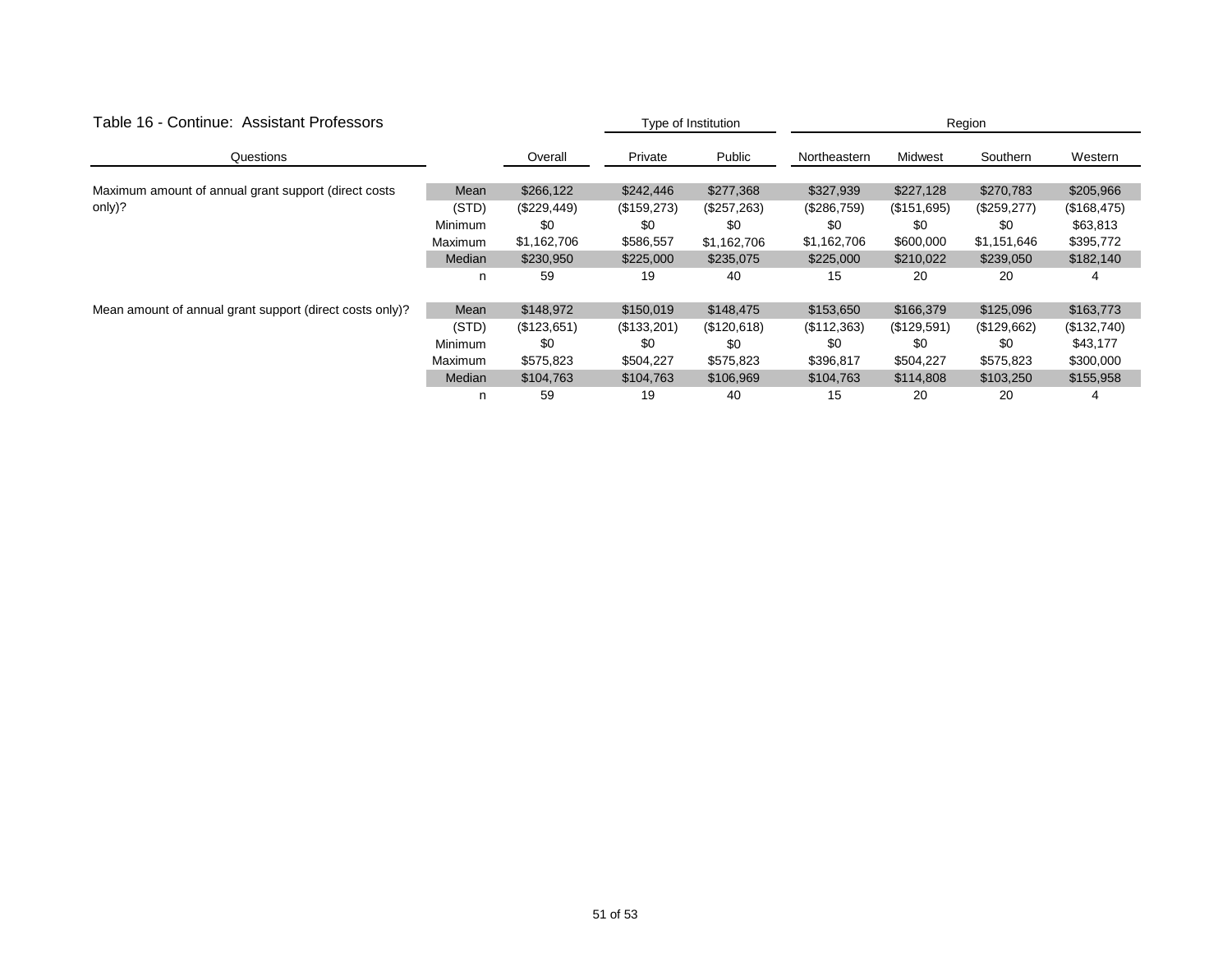## **Table 17: Faculty Demographics - Instructors**